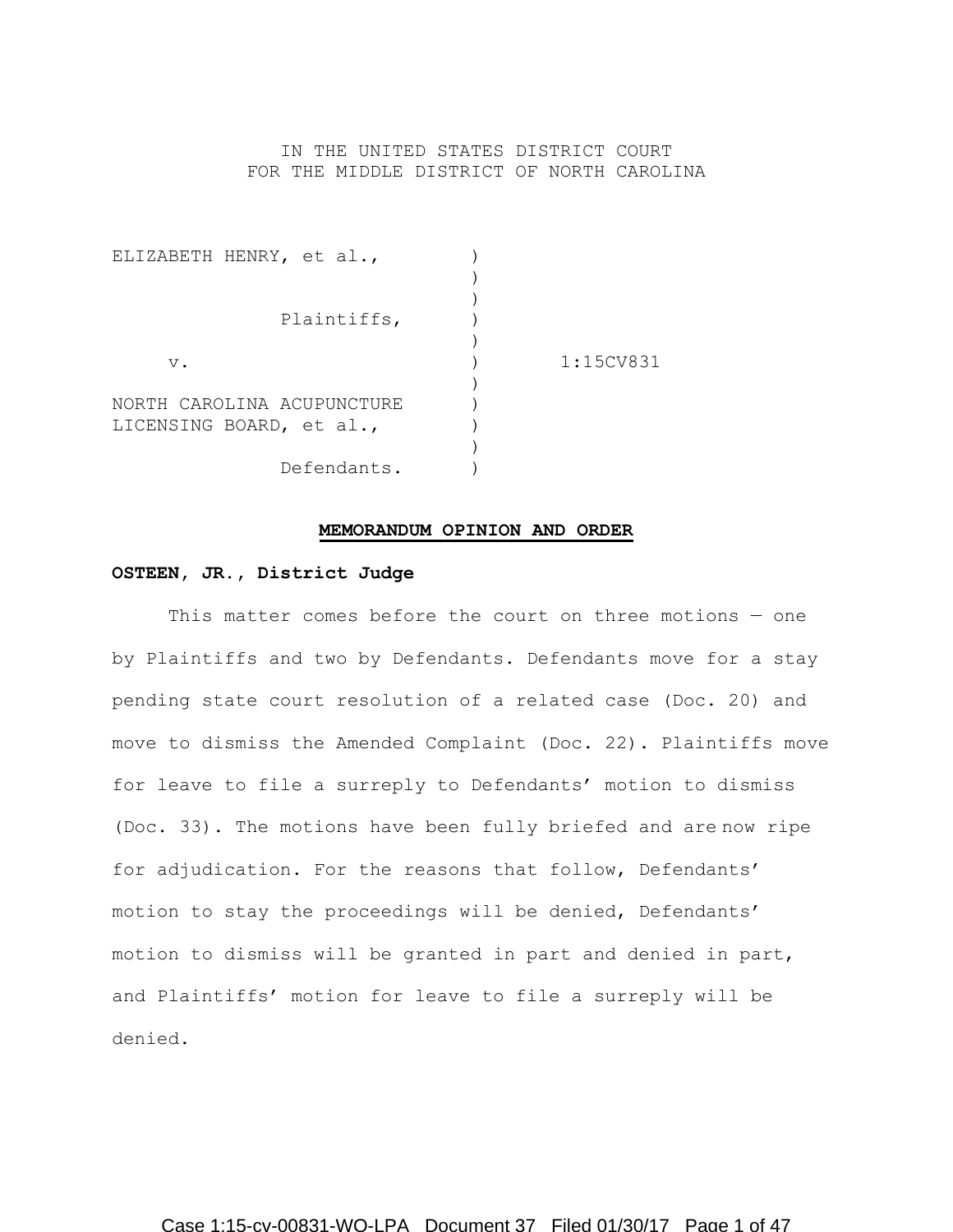#### **I. FACTS AND PROCEDURAL HISTORY**

The following facts are drawn from the Amended Complaint, (Amended Complaint ("Am. Compl.") (Doc. 19)), and are presented in the light most favorable to Plaintiffs. See Ashcroft v. Iqbal, 556 U.S. 662, 678 (2009).

# **A. The Parties**

The parties bringing the present lawsuit (referred to throughout as "Plaintiffs") are as follows: Dr. Elizabeth Henry and Dr. Aart Schulenklopper are licensed physical therapists who currently perform a practice called "dry needling" for their patients. (Am. Compl. (Doc. 19) ¶¶ 7, 37.) Dr. Eileen Carter and Dr. Shondell Jones "are physical therapists who want to [perform dry needling] but are afraid to do so." (Id. at 7.) Finally, "Jan Burkhard-Catlin and Lindsay Purrington are professional ballet dancers whose job performance depends on [dry needling] . . . ." (Id.)

The primary Defendant in this case is the North Carolina Acupuncture Licensing Board ("the Acupuncture Board"), which is the "state agency charged with regulating the practice of acupuncture." (Id. ¶ 15.) The Amended Complaint further names Emmylou Norfleet, M. Cissy Majebe, Karen Vaughn, Chester

 $- 2 -$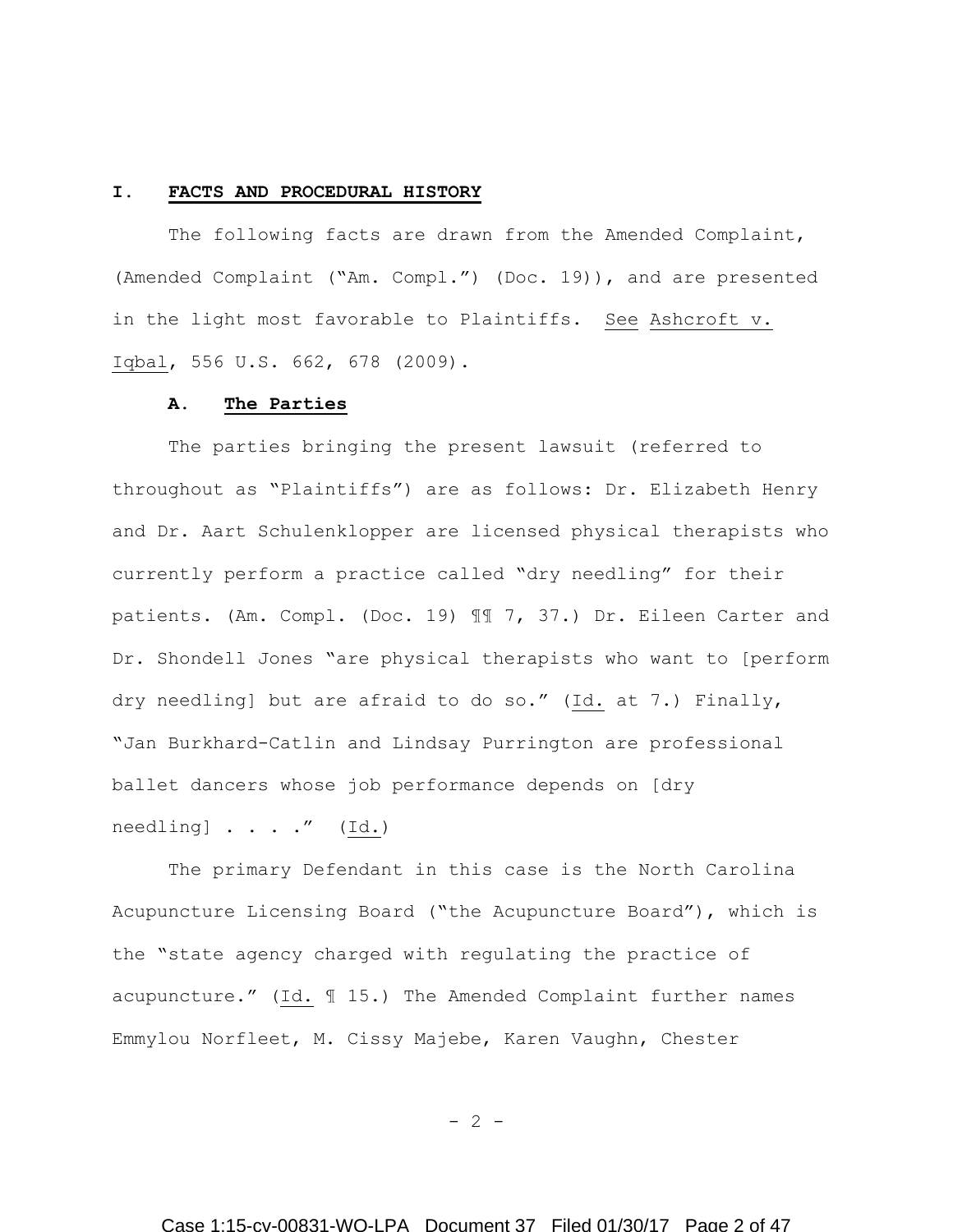Phillips, and Marc Cutler as Defendants, all of whom are members or directors of the Acupuncture Board and all of whom practice acupuncture. (Id. ¶¶ 16-20.) The Amended Complaint also names Vikki Andrews as a Defendant. Dr. Andrews is a member of the Acupuncture Board but is not a licensed acupuncturist. (Id. ¶ 21.) The court refers to the above-mentioned parties (collectively) throughout as the "Acupuncture Board Defendants."

# **B. Background**

According to Plaintiffs, dry needling is "[a] commonly used intervention for treating myofascial trigger point pain," during which "physical therapists insert needles into trigger points (taut bands in the muscles) to relieve patients' pain or dysfunction." (Am. Compl. (Doc. 19) ¶¶ 30-31.) Plaintiffs allege that dry needling is effective for a number of medical purposes and that physical therapists in North Carolina have performed dry needling safely for decades. (Id. ¶¶ 33-37.) The North Carolina Physical Therapy Board ("Physical Therapy Board") "is the only North Carolina state regulatory agency charged with regulating physical therapists" and in December of 2010, "expressly determined that dry needling is within the scope of [the] practice of physical therapy in North Carolina. (Id. ¶¶ 39-40.)

- 3 -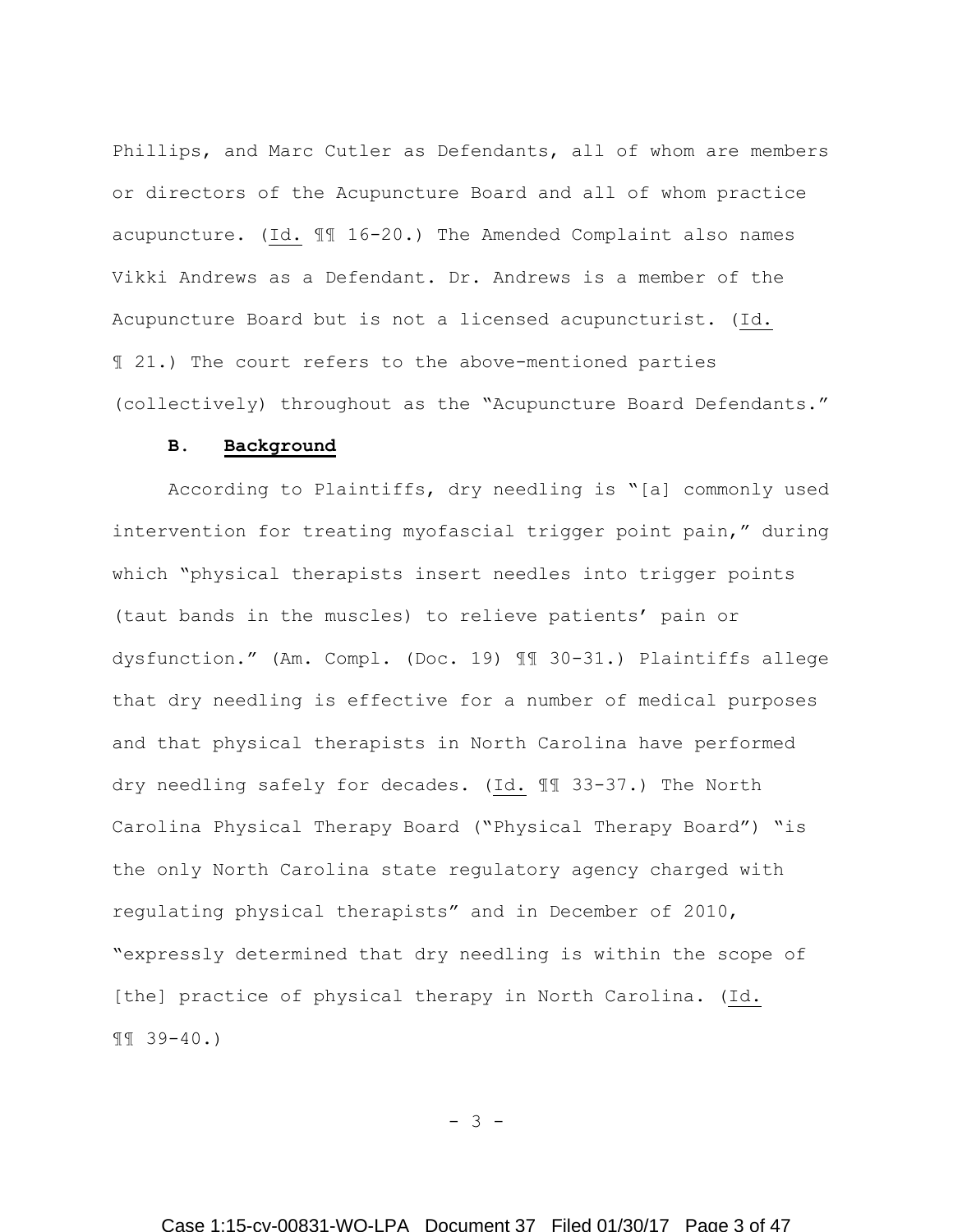In contrast, Plaintiffs allege that "[a]cupuncture has its origins in ancient Chinese Daoist philosophy and religion." (Id. ¶ 46.) Plaintiffs alleges that acupuncturists base their practice on the flow of "Qi" throughout a patient's body, which practitioners manipulate by inserting needles at "Ashi points," which are based on "energy meridians" in the hope "that the technique will cause the individual's energy flow to rebalance." (Id. ¶¶ 47-48.) Because acupuncture purports to address the same pain as dry needling, "acupuncturists in North Carolina including the acupuncturists who serve on the Acupuncture Board - compete with North Carolina physical therapists who perform dry needling." (Id. ¶ 51.)

"In April 2011, the Acupuncture Board requested an Advisory Opinion from the North Carolina Attorney General on whether dry needling was within the scope of [the] practice of physical therapy or, alternatively, was a form of acupuncture." (Id. ¶ 43.) "In December 2011, the North Carolina Attorney General's Office opined that the Physical Therapy Board had the authority to determine that dry needling is within the scope of practice of physical therapy." (Id. ¶ 44.)

Pivotally, "[s]ome consumers in the relevant market prefer dry needling by physical therapists over Ashi point needling"

 $-4 -$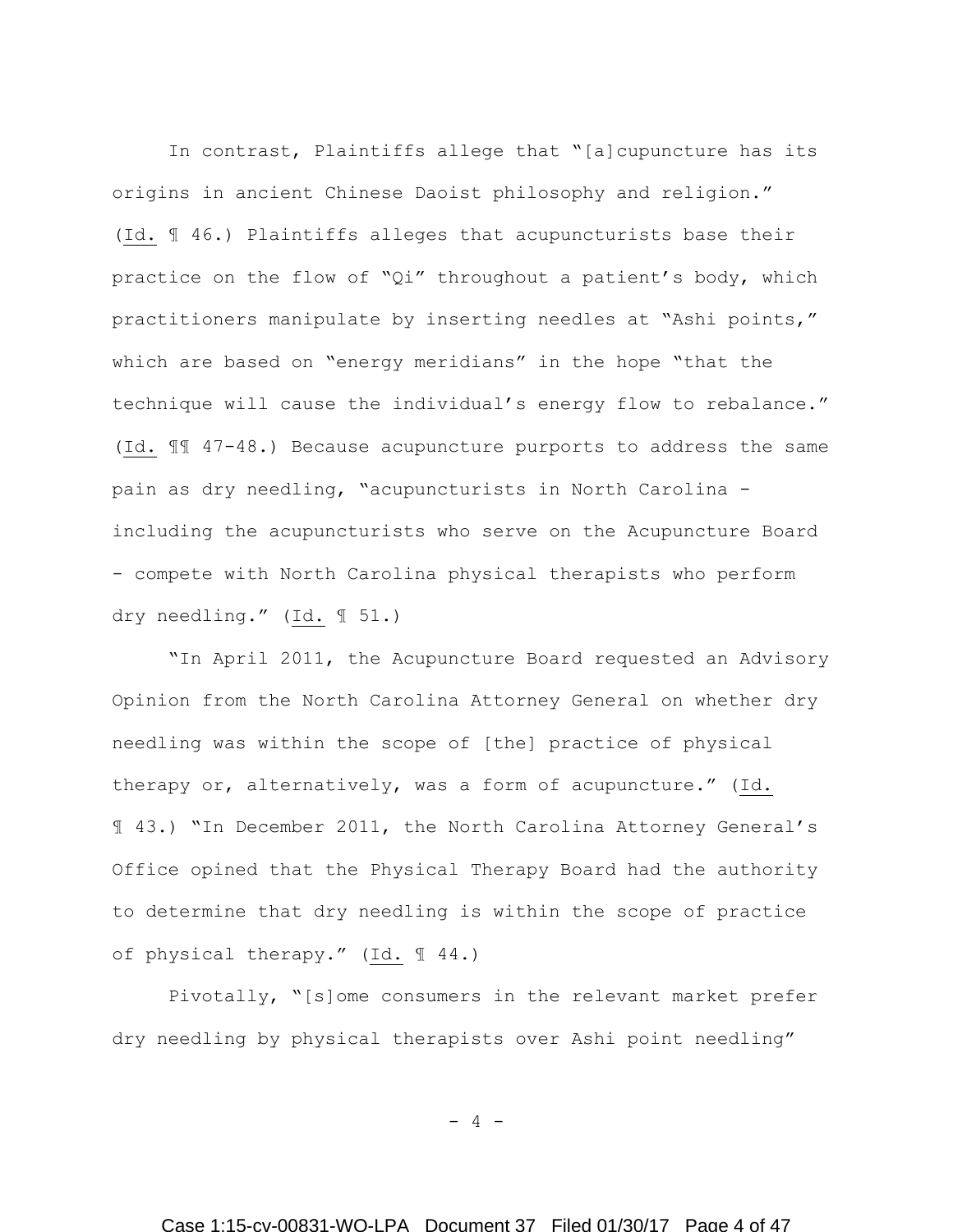for a number of reasons, including the fact that some insurance plans cover dry needling while none cover acupuncture. (Id. ¶¶ 54-56.) As a result, Plaintiffs allege that "[i]n recent years, the number of licensed physical therapists in North Carolina who offer dry needling has grown," inspiring Defendants' anticompetitive and unconstitutional conduct. (Id.  $\P 5.$ 

# **C. Challenged Conduct**

The North Carolina Association of Acupuncture and Oriental Medicine ("Acupuncture Association") is the trade association to which acupuncturists practicing in North Carolina belong, including Defendants. (Id. ¶ 66.) "Beginning in 2010, the Acupuncture Association pressured the Acupuncture Board to use its governmental power to suppress competition from physical therapists." (Id. ¶ 67.)

On June 29, 2012, the Acupuncture Board and the Acupuncture Association formed a committee to create a "position statement" regarding the Acupuncture Board's tentative stance on dry needling which would be "distributed online." (Id. ¶ 75.) At the same meeting, the Acupuncture Board noted that it "[had] not received a formal complaint . . . regarding the practice of dry needling by a physical therapist." (Id. ¶ 76.)

 $- 5 -$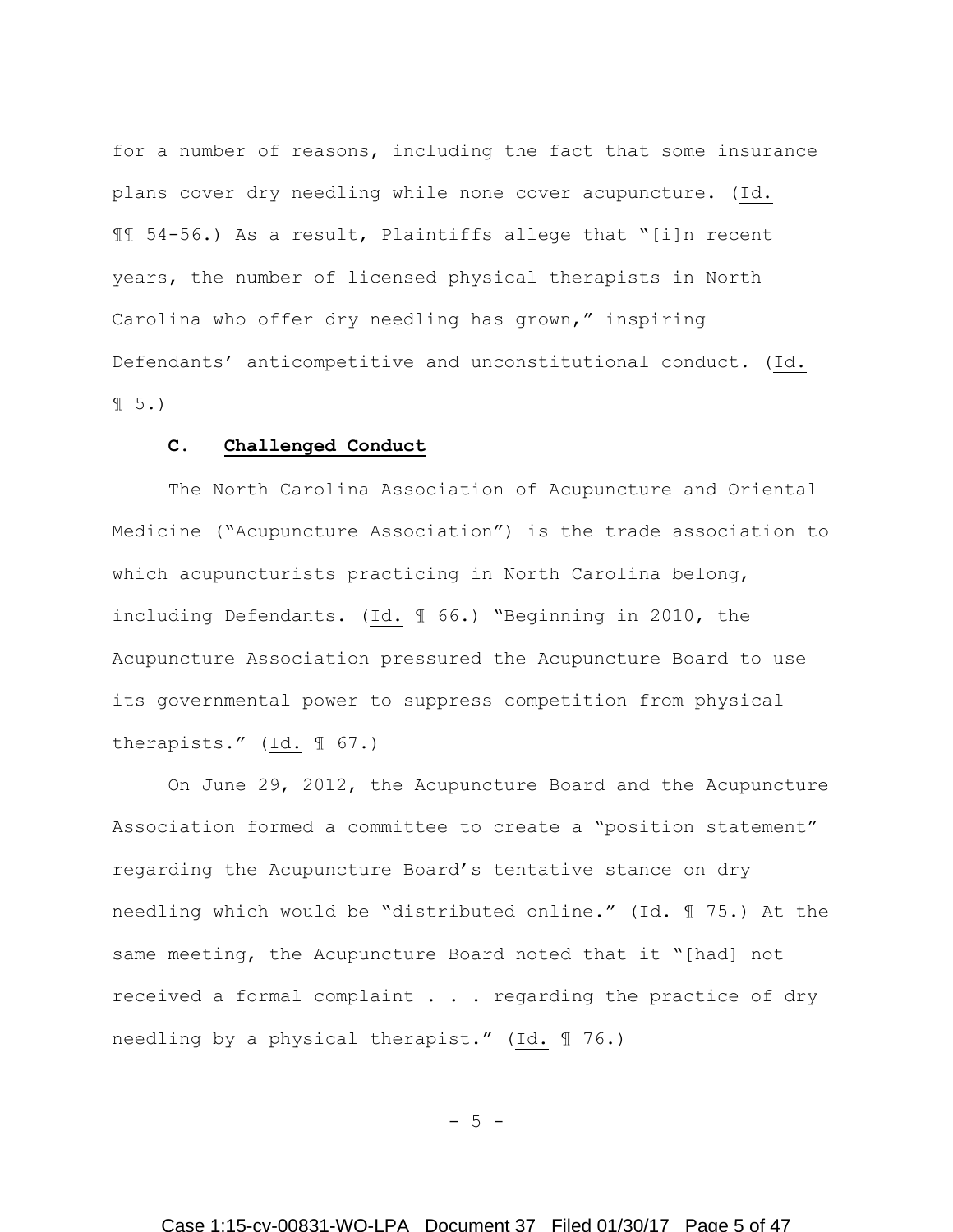Around this same time, Acupuncture Board members began editing the Wikipedia page for "dry needling" to reflect their contention that dry needling is a form of acupuncture. (Id. ¶ 77.) The Acupuncture Board would later instruct one of its members to continue editing the "dry needling" Wikipedia page in accordance with their goals. (Id. ¶ 80.)

In or around September, 2012, the Acupuncture Board posted its publication entitled "Dry Needling is Intramuscular Manual Therapy is Acupuncture" ("the Publication") on its website, on various social media platforms and on other relevant websites or blogs under the control of its members. (Id. ¶¶ 81-85.) The Acupuncture Board also edited the "dry needling" Wikipedia page to reflect the Acupuncture Board's conclusion and to include a link to the Publication. (Id. ¶ 84.)

The Publication, after concluding that dry needling is acupuncture, continued that "physical therapists performing dry needling in North Carolina" were:

- engaging in a misrepresentation of the skill set included in the scope of practice of physical therapists in North Carolina;
- confusing the public as to who may provide Acupuncture safely;
- undermining the General Assembly;

- 6 -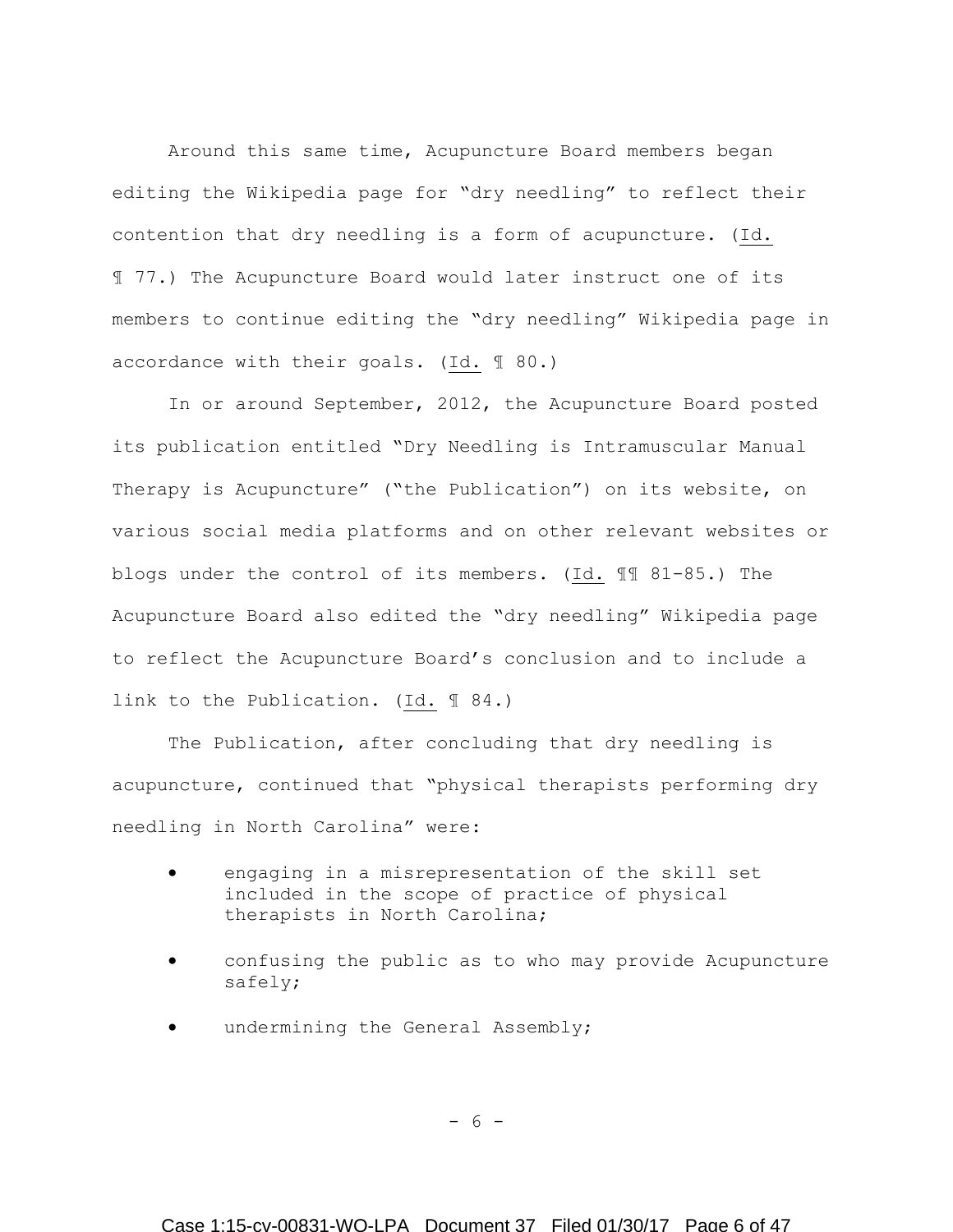- subject to being legally enforced to discontinue these actions; and
- endangering the public.

(Id. ¶ 82) (internal quotation marks omitted).

From October of 2012 to August of 2013, the Acupuncture Association and the Acupuncture Board experienced a number of disagreements regarding the appropriate manner of handling "those who are guilty of dry needling." (Id. ¶¶ 87-103.) The Acupuncture Association persistently pressed the Acupuncture Board to take more "vigorous" action, while the Acupuncture Board stressed the fact that it only had jurisdiction over "licensed acupuncturists" as well as the need for justification outside "professional protectionism," citing the lack of complaints from anyone other than licensed acupuncturists. (Id. ¶¶ 88-89.) Without patient complaints, the Acupuncture Board ultimately acceded to the Acupuncture Association's demands that it move forward with the cease-and-desist letters. (Id. ¶¶ 90- 98.) The Acupuncture Association's Executive Director, displeased with the delay in sending the cease-and-desist letters, had two of the Acupuncture Board's members replaced. (Id. ¶¶ 99-100.) In a June 17, 2013 email, one of the outgoing board members made reference to the Acupuncture Association's

- 7 -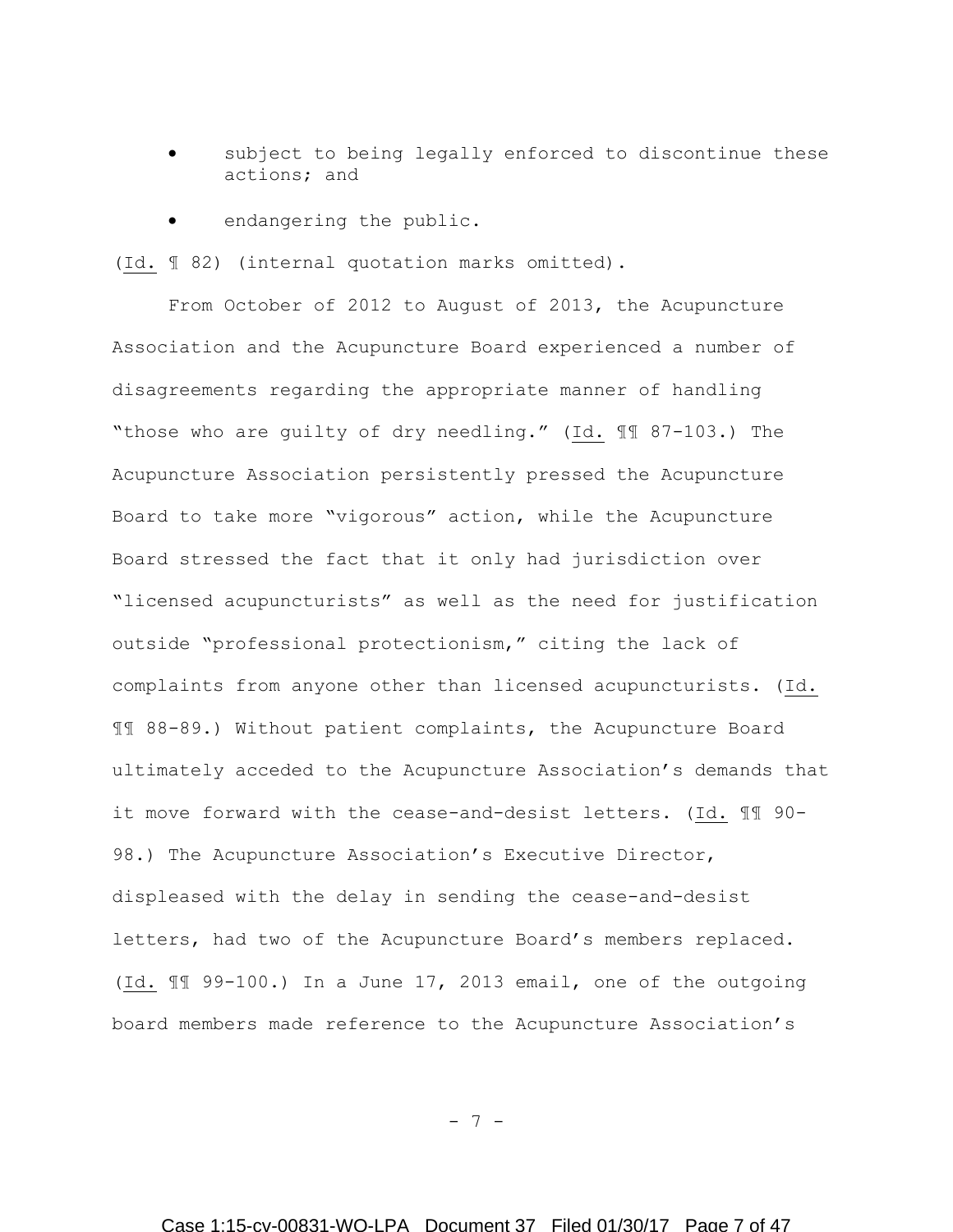"professional protectionist position and turf war agenda." (Id. ¶ 100.)

Around August of 2013, the Acupuncture Board sent ceaseand-desist letters ("the Letters") to a number of physical therapists who advertised dry needling. (Id. ¶ 104.) The Letters:

- ordered the targets to immediately "CEASE AND DESIST" providing dry needling services;
- attached a copy of the Publication
- stated that by engaging in dry needling, the target may be engaging in illegal billing procedures and could be subject to further action by the North Carolina Department of Insurance; and
- stated that practicing acupuncture without a license was a Class 1 misdemeanor.

(Id. ¶ 106.) Dr. Henry and Dr. Schulenklopper were among the physical therapists to receive the Letters at their offices. (Id. ¶ 109.) Dr. Carter and Dr. Jones, who had plans to enter the relevant market, heard about the Letters and decided not to enter the market "because they did not want to subject themselves to 'unauthorized practice' allegations by the Acupuncture Board or the costs of defending against allegations of that kind." (Id. ¶ 111.)

- 8 -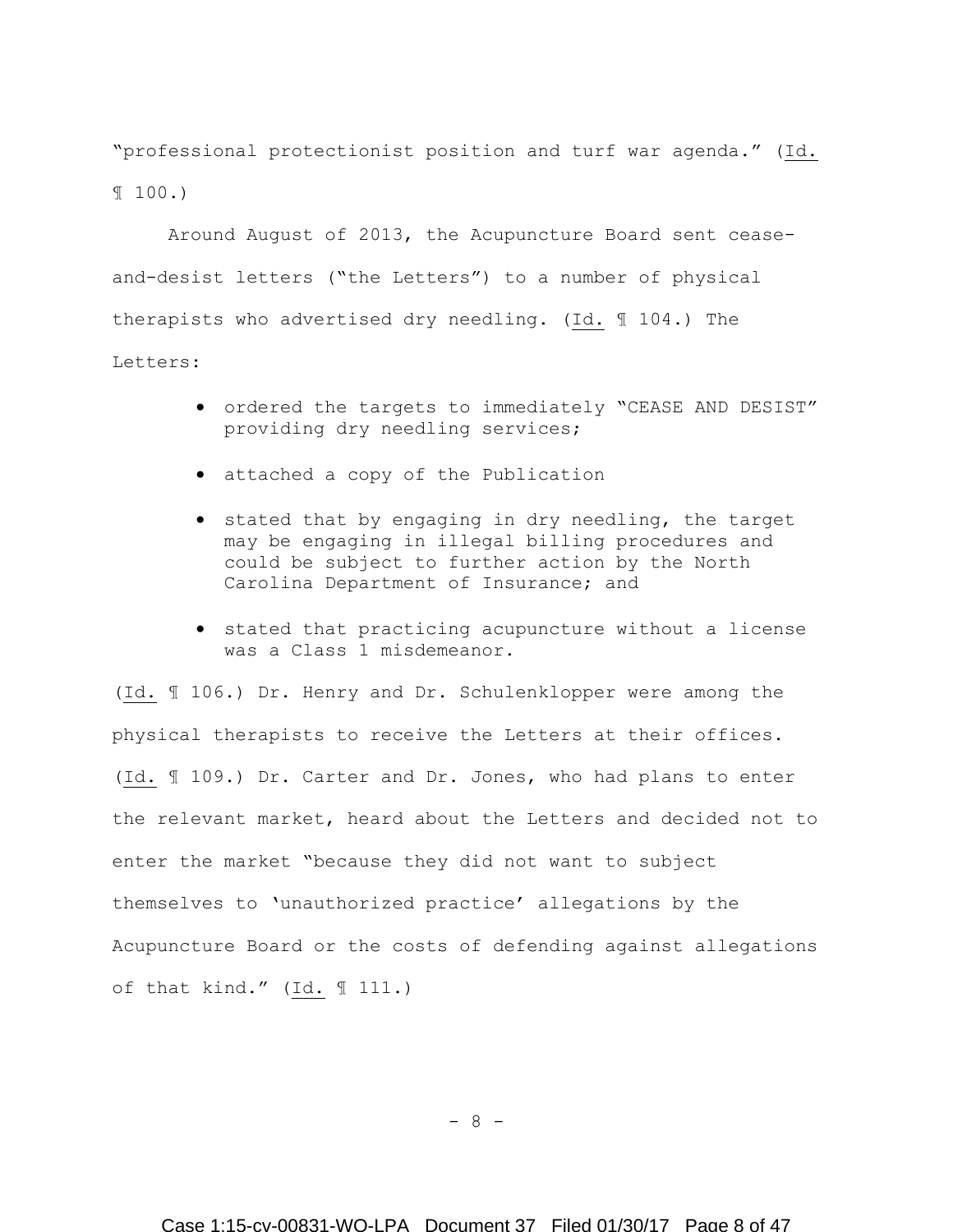On December 5, 2014, the Acupuncture Board "revised and republished the Publication on its website. . . . [A]nd . . . disseminated it again to third parties." (Id. ¶ 112.) Further, on January 8, 2015, "Dr. Majebe e-mailed a number of her contacts and solicited them to call CBS headquarters in New York about a television program featuring a physical therapist performing dry needling." (Id. ¶ 113.) "On January 7, 2015, the Acupuncture Association e-mailed all of its acupuncturist members" in an attempt to raise \$25,000 for the stated goal of "[stopping] dry needling." (Id. ¶ 115.)

On September 2, 2015, the Acupuncture Board filed a "verified complaint against the Physical Therapy Board in Wake County Superior Court ('the [State] Lawsuit')." (Id. ¶ 116.) The State Lawsuit seeks a "declaration that dry needling by licensed physical therapists constitutes the unlawful practice of acupuncture," a "permanent injunction requiring the Physical Therapy Board to advise its licensees that dry needling is not within the scope of physical therapy practice" and "a judgment authorizing the Acupuncture Board to notify physical therapists not licensed to practice acupuncture in North Carolina to cease and desist from doing so." (Id. 117.) The Acupuncture Board later amended the State Lawsuit to name Dr. Henry and Dr.

- 9 -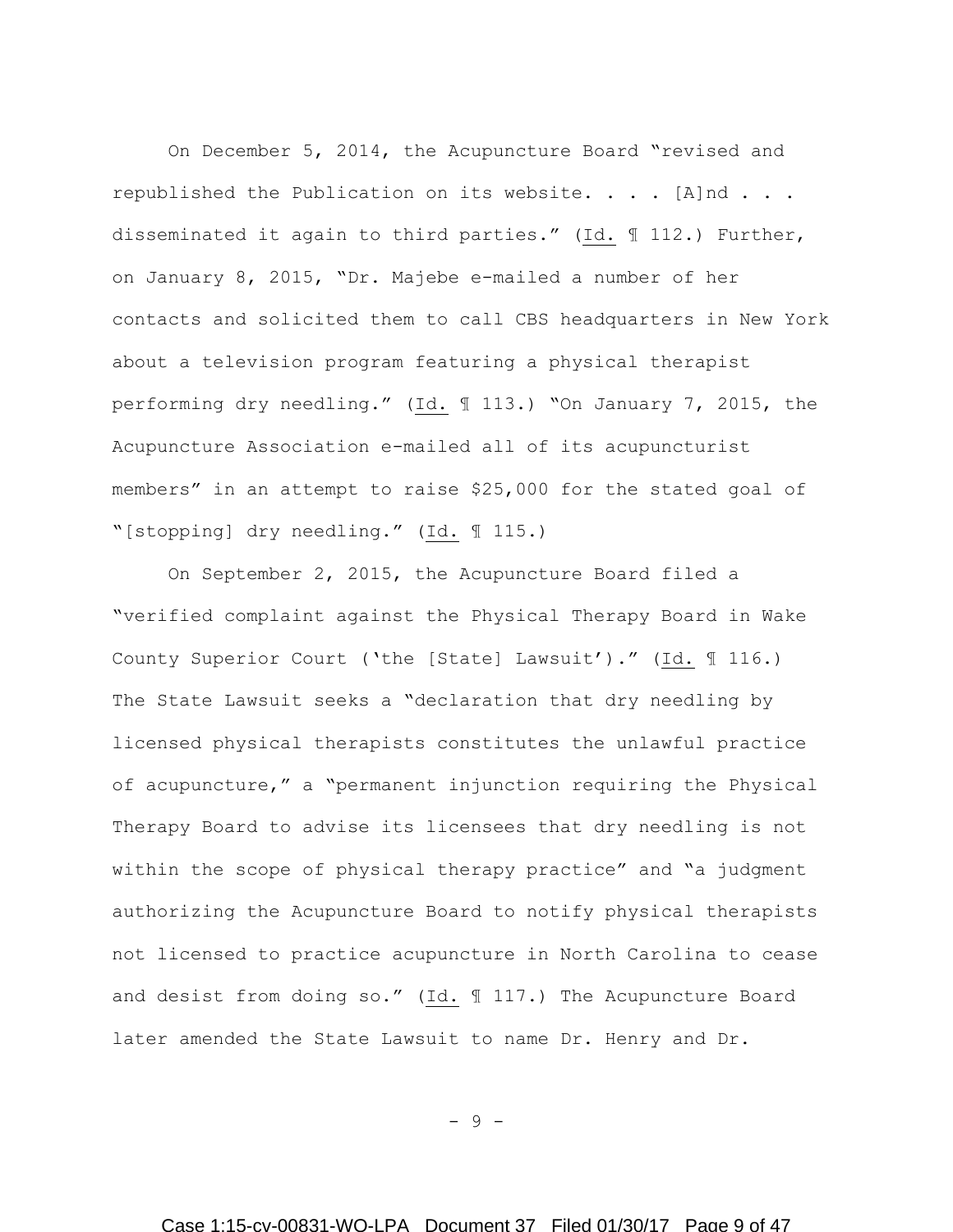Schulenklopper, seeking a permanent injunction against them. (Id. ¶ 124.) Plaintiffs allege that, for reasons of sovereign immunity and nonexhaustion, the State Lawsuit is "in bad faith and for an improper purpose." (Id. ¶ 127.)

# **D. The Relevant Market**

 $\overline{a}$ 

Plaintiffs allege that "[t]he relevant market in which to evaluate the conduct of the Acupuncture Board is the combined market for dry needling services and Ashi point needling services in North Carolina."<sup>1</sup> (Id. 1 52.) Specifically, "[t]here are approximately 500 licensed acupuncturists in North Carolina" and "approximately 200 physical therapists in North Carolina who currently offer dry needling." (Id. ¶ 57.)

<sup>&</sup>lt;sup>1</sup> The strictly intrastate nature of the alleged relevant market poses no issue concerning the Sherman Act's interstate jurisdictional requirement, as "[Plaintiffs] need not make the more particularized showing of an effect on interstate commerce caused by the alleged[ly anticompetitive activity of Defendants]." McLain v. Real Estate Bd. of New Orleans, Inc., 444 U.S. 232, 242–43 (1980); Shahawy v. Harrison, 778 F.2d 636, 640 (11th Cir. 1985), amended, 790 F.2d 75 (11th Cir. 1986) ("In other words, an elaborate analysis of interstate impact is not necessary at the jurisdictional stage, only an allegation showing a logical connection as a matter of practical economics between the unlawful conduct and interstate commerce.").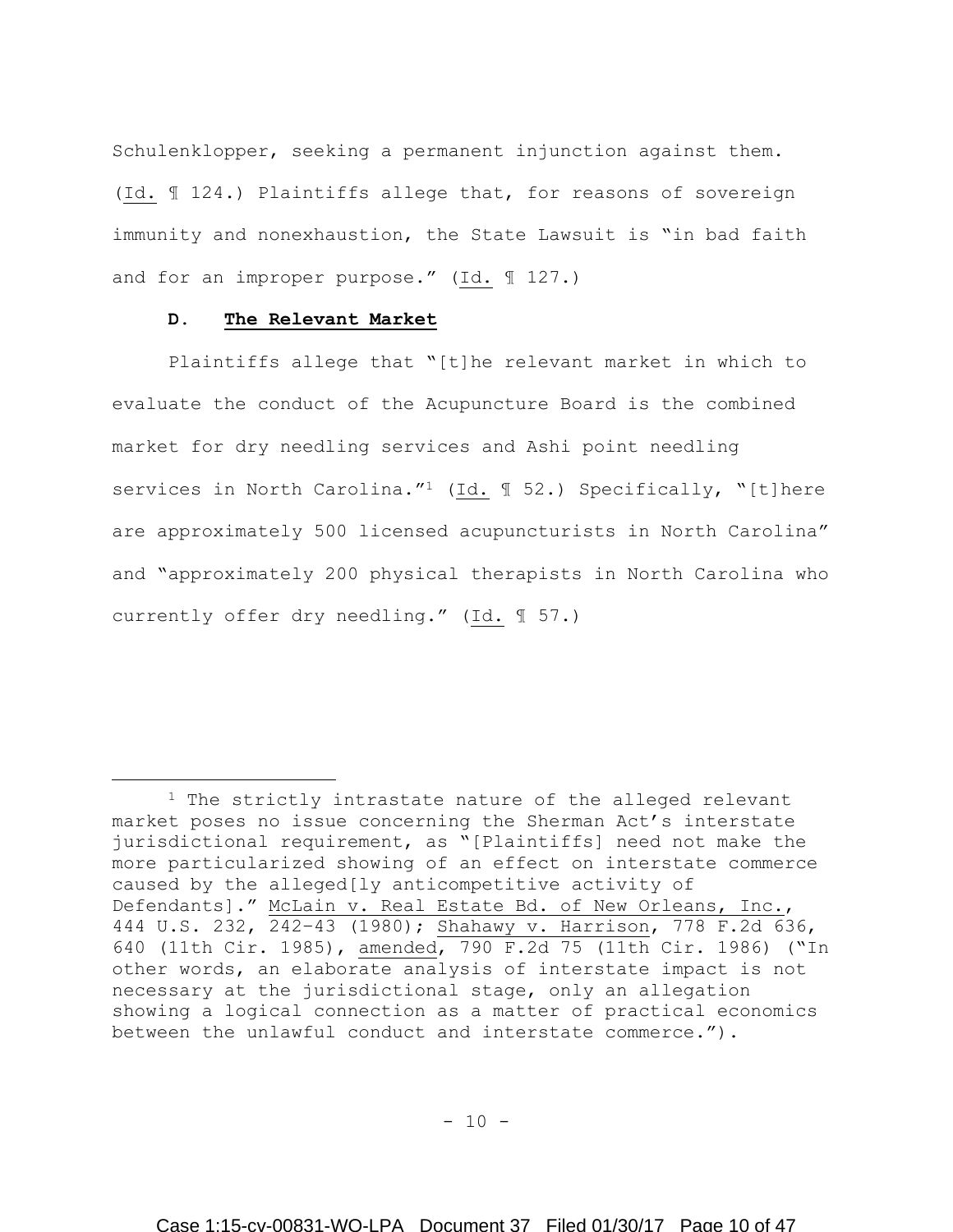### **E. Relief Sought**

Plaintiffs assert two causes of action, designated in the Amended Complaint as Counts. Count 1 alleges a violation of Section 1 of the Sherman Act, under 15 U.S.C. § 1. (Am. Compl. (Doc. 19) at 44.) Count 2 alleges a violation of Substantive Due Process under 42 U.S.C. § 1983. (Id. at 52.)

As remedies, Plaintiffs seek "a permanent injunction prohibiting Defendants from continuing their illegal and anticompetitive actions," "treble damages and prejudgment interest," costs and attorneys' fees. (Id. ¶ 195.)

# **II. PLAINTIFFS' MOTION FOR LEAVE TO FILE SURREPLY**

Plaintiffs filed the Amended Complaint on February 3, 2016 (Doc. 19), and Defendants moved to dismiss on March 7, 2016 (Doc. 22). Plaintiffs responded on April 21, 2016 (Doc. 28) and Defendants replied on May 27, 2016 (Doc. 32). Plaintiffs then moved for leave to file a surreply (Doc. 33) in order to address "new arguments that were not raised in Defendants' initial brief or Plaintiffs' response brief," alleging that such new arguments violated Local Rule 7.3(h). (Doc. 34 at 1.) Defendants responded (Doc. 35), and Plaintiffs again replied (Doc. 36).

In the motion to file a surreply, Plaintiffs challenge Defendants' reply, alleging that "Defendants argue for the first

- 11 -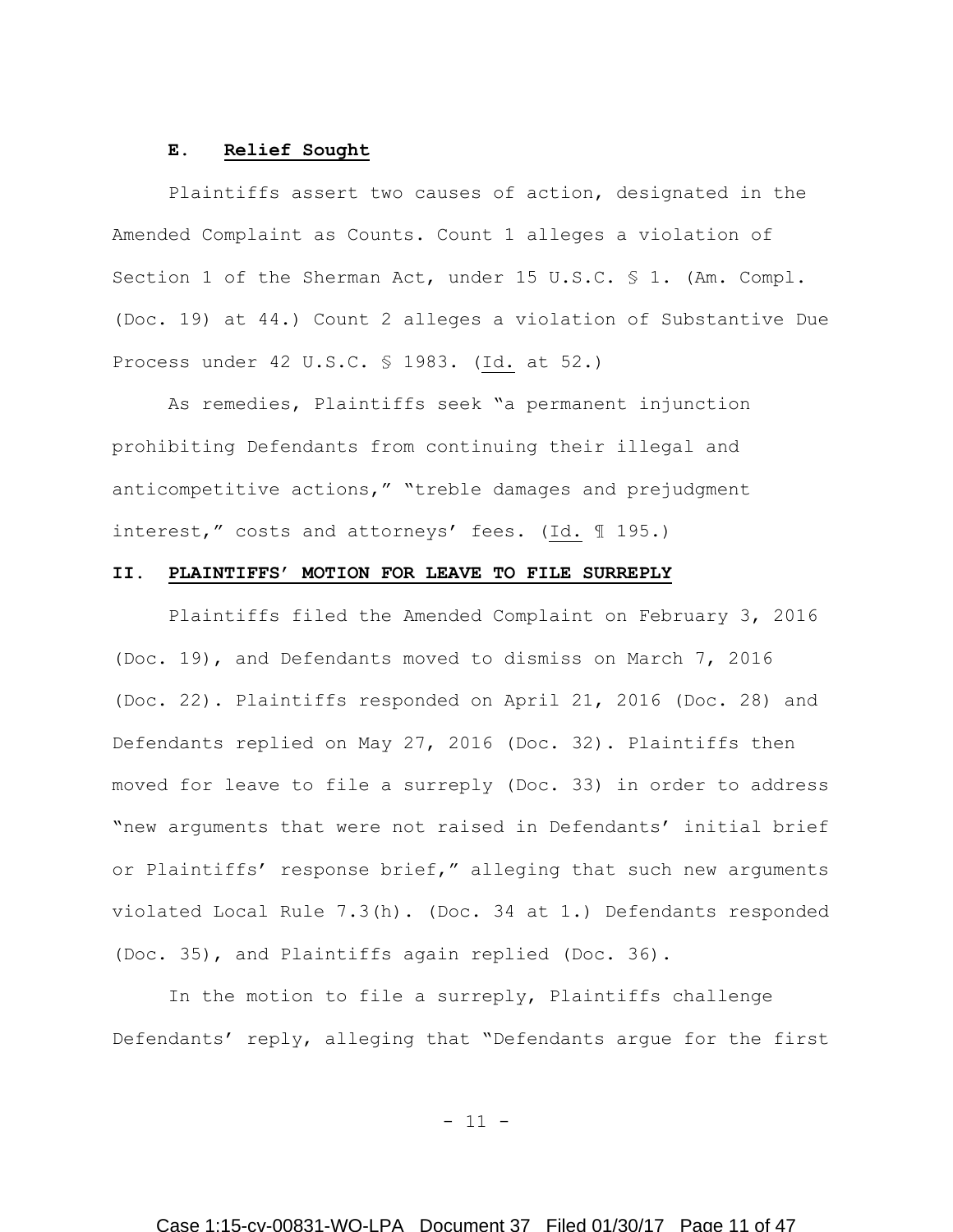time that the amended complaint fails to define a relevant market under federal antitrust law" and that "Defendants argue for the first time that the amended complaint fails to allege market power." (Doc. 34 at 3.) Because "Plaintiffs have not had the opportunity to rebut," they "seek leave to file a surreply to address Defendants' new market-definition argument and market-power argument." (Id. at 2-3.) "Alternatively, Plaintiffs ask that the Court disregard these new arguments when it decides the motions to dismiss." (Id. at 3.)

In response, Defendants allege that, because "Plaintiffs' Response raised the issue of threatened injury $[,]$  . . . it is entirely appropriate for Defendants' Reply to address the issue of threatened injury, which includes an analysis of the relevant market and market power . . . ." (Doc. 35 at 3.)

Pursuant to the Local Rules for Civil Practice for this district, "[a] reply brief is limited to discussion of matters newly raised in the response." LR7.3(h) (emphasis added). Plaintiffs' response is not the first pleading to allege "threatened injury," as the Amended Complaint references the topic in three different subheadings. (Am. Compl. (Doc. 19) at 36, 38, 41.) As such, any new arguments as to market power or definition of the relevant market were not properly raised in

- 12 -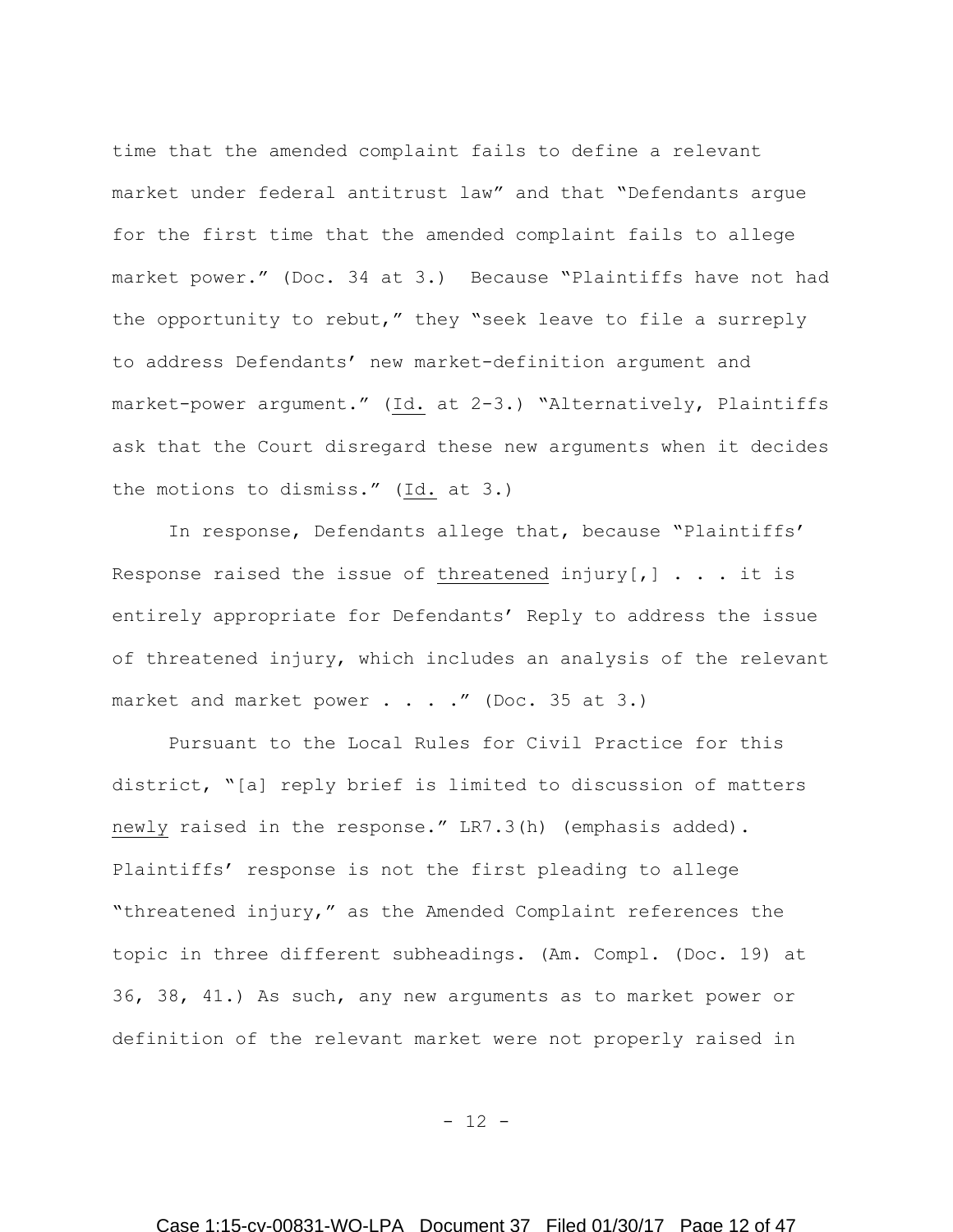Defendants' reply because Defendants were "on notice" as to the "threatened injury" component of Plaintiffs' claim upon their receipt of the Amended Complaint. Simply put, Plaintiffs' allegations of "threatened injury" were not "newly raised in the response." As such, Defendants should not have posed new arguments seeking dismissal, for the first time in their reply, on the ground that Plaintiffs did not adequately allege threatened injury.

Noting the impropriety of Defendants' new arguments regarding market power and definition of a relevant market (as allegedly related to "threatened injury"), but recognizing no need for further briefing on the topics, this court denies Plaintiffs' motion for leave to file a surreply. This court will, later in this Memorandum Opinion, address the sufficiency of Plaintiffs' Amended Complaint.

### **III. DEFENDANTS' MOTION TO STAY**

In response to the Amended Complaint, Defendants filed a motion to stay the present action (Doc. 20) pending resolution of the State Lawsuit to which Plaintiffs responded (Doc. 26) and Defendants then replied (Doc. 27). As discussed herein, the parties primarily dispute whether Landis v. North American Co.,

- 13 -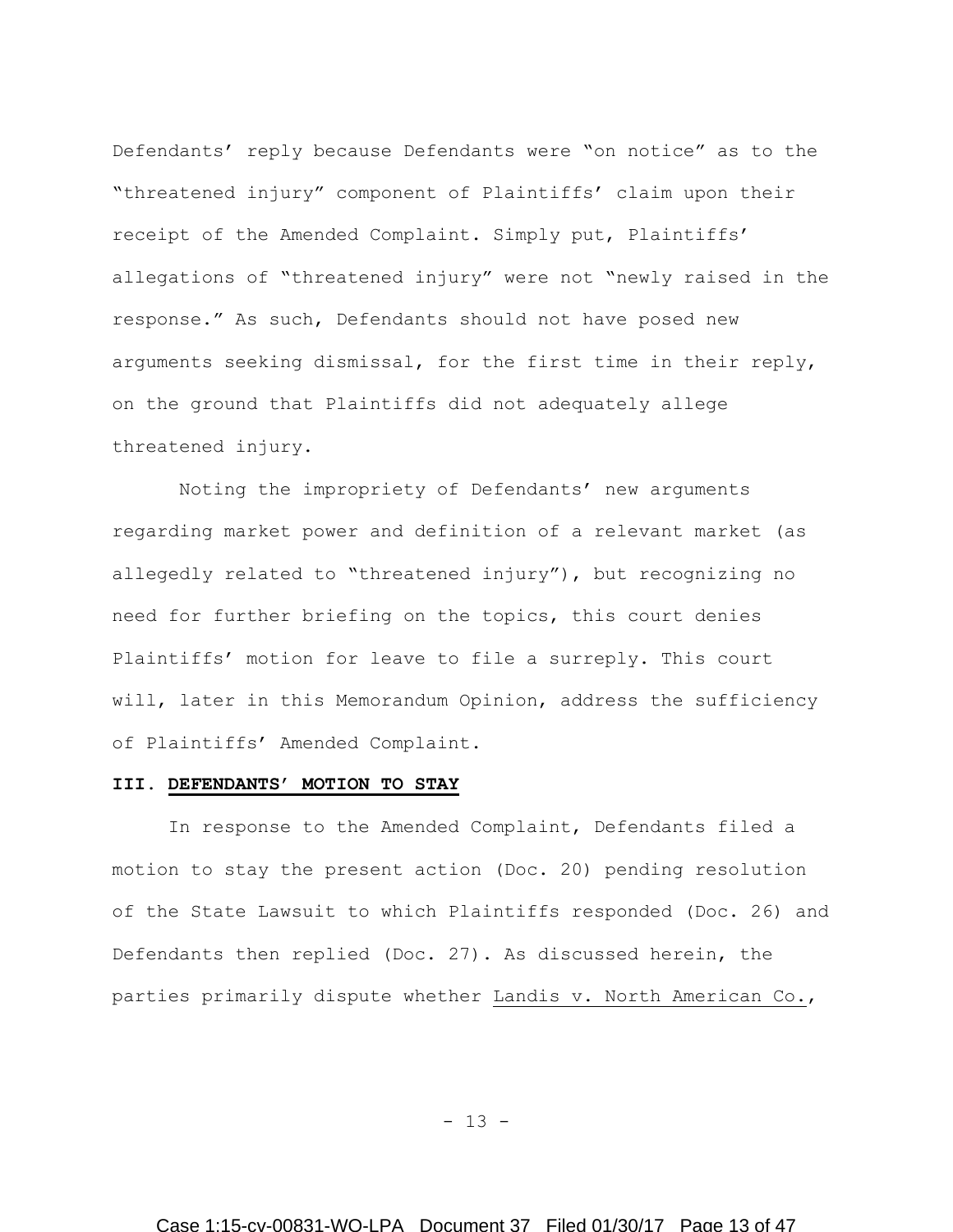299 U.S. 248 (1936), or Colorado River Water Conservation Dist. v. United States, 424 U.S. 800 (1976), controls the analysis.

Defendants ask the court to apply the balancing test from Landis v. North American Co., 299 U.S. 248, 254-55 (1936), which they argue gives this court full discretion in deciding whether to impose a stay. (Br. in Supp. of Mot. to Stay ("Stay Br.") (Doc. 21) at 9.) Defendants argue that "[n]umerous reasons exist to support the exercise of the Court's discretion to stay this action" including:

(1) the novel issues of State law raised that are already before Judge Bledsoe in the prior pending State Court Action; (2) Plaintiffs' overreaching attempt to impose liability on account of the prosecution of the prior pending State Court Action; (3) Plaintiffs' admissions that they seek resolution of identical issues contained in the prior pending State Court Action; and (4) reasons of economy and efficiency.

(Id. at 10.) Primarily, Defendants argue that "[i]f the prior pending State Court Action results in a determination that dry needling is the practice of acupuncture (which would establish that Defendants' alleged conduct was within its statutory authority) then all of Plaintiffs' claims in this action will fail." (Id. at 11.)

Plaintiffs respond that "[t]he balancing test in Landis . . . does not govern a motion that asks a federal court

 $- 14 -$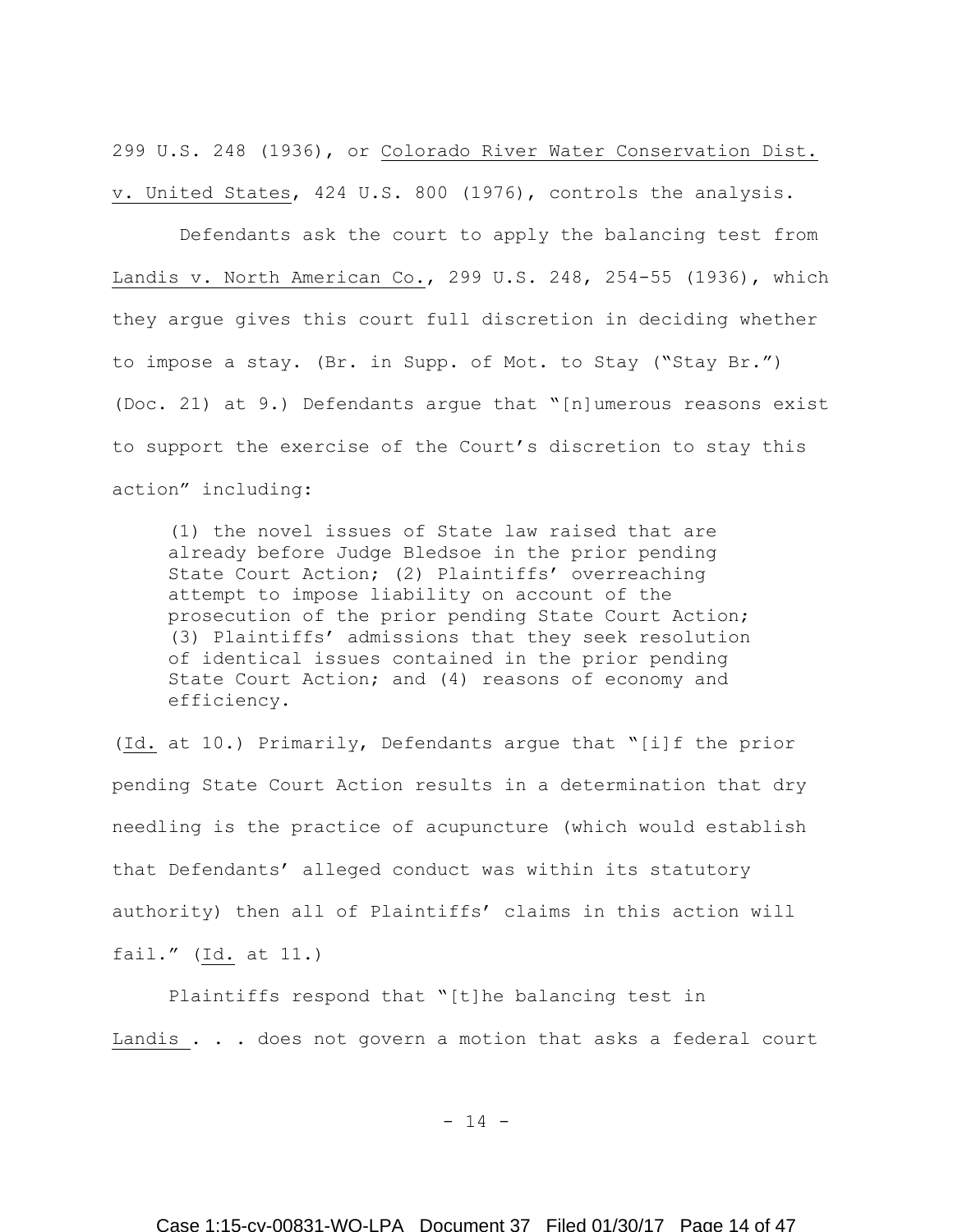to defer to a state-court proceeding," instead suggesting that the law of abstention applies. (Doc. 26 at 1.) Further, Plaintiffs argue that "[c]ourts reject abstention when, as here, a federal lawsuit contains antitrust claims." (Id.) Finally, Plaintiffs argue that, "even if the Acupuncture Board's motion did involve a balancing test, that test would not allow a stay here." (Id. at 2.) In reply, Defendants suggest Plaintiffs are "arguing that this Court does not have the inherent authority to control its own docket." (Doc. 27 at 1.)

When considering whether to stay a federal proceeding during the pendency of a similar state court action, the Fourth Circuit has used both the Landis doctrine (see Williford v. Armstrong World Indus., Inc., 715 F.2d 124, 127 (4th Cir. 1983)) and the Colorado River doctrine (see Cox v. Planning Dist. I Cmty. Mental Health & Mental Retardation Servs. Bd., 669 F.2d 940, 942–43 (4th Cir. 1982)). The Fourth Circuit recently used the Colorado River doctrine in a situation of "abstention in favor of ongoing, parallel state proceedings . . . ." Ackerman v. ExxonMobil Corp., 734 F.3d 237, 248 (4th Cir. 2013); see MidAtlantic Int'l, Inc. v. AGC Flat Glass N. Am., Inc., 497 F. App'x 279, 281 (4th Cir. 2012); Chase Brexton Health Servs.,

 $- 15 -$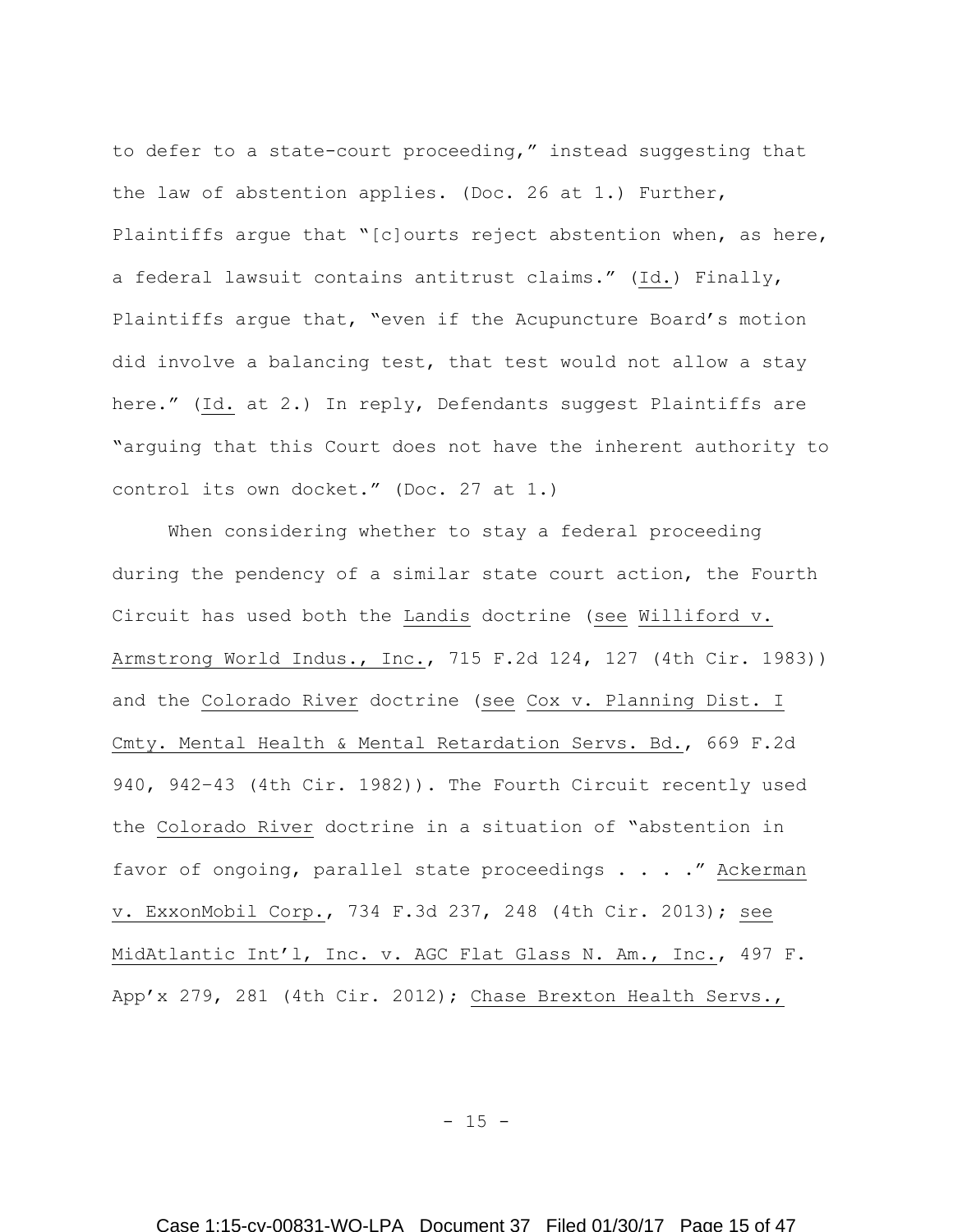Inc. v. Maryland, 411 F.3d 457, 461 (4th Cir. 2005). This court concludes that a stay is not appropriate under either analysis.

## **A. Abstention**

"Abstention . . . is the exception, not the rule. The doctrine of abstention, under which a District Court may decline to exercise or postpone the exercise of its jurisdiction, is an extraordinary and narrow exception to the duty of a District Court to adjudicate a controversy properly before it." Moses H. Cone Mem'l Hosp. v. Mercury Constr. Corp., 460 U.S. 1, 14 (1983) (emphasis added) (internal quotation marks omitted). "As has been reiterated time and again, the federal courts have a virtually unflagging obligation to exercise the jurisdiction given them." Gannett Co. v. Clark Const. Grp., Inc., 286 F.3d 737, 741 (4th Cir. 2002) (internal punctuation and quotation marks omitted). Further, "the existence of proceedings in state court does not by itself preclude parallel proceedings in federal court." New Beckley Mining Corp. v. Int'l Union, United Mine Workers of Am., 946 F.2d 1072, 1073 (4th Cir. 1991).

#### **B. The Colorado River Doctrine**

"In order for a federal court to abstain under the Colorado River doctrine, two conditions must be satisfied." Sto Corp. v. Lancaster Homes, Inc., 11 F. App'x 182, 186 (4th Cir. 2001). The

- 16 -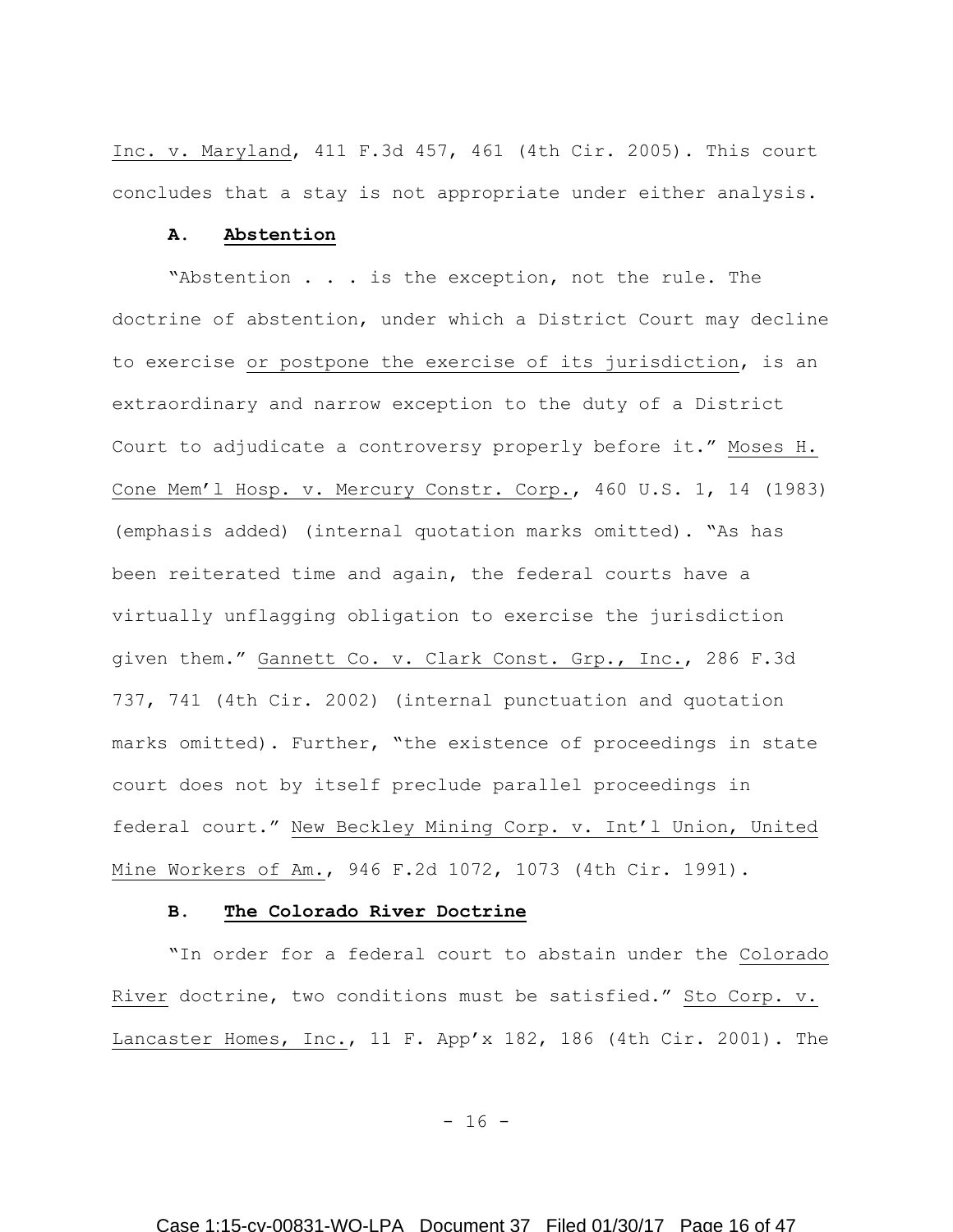Fourth Circuit has summarized the approach for applying the

# Colorado River doctrine:

The threshold question in deciding whether Colorado River abstention is appropriate is whether there are parallel federal and state suits. If parallel suits exist, then a district court must carefully balance several factors, with the balance heavily weighted in favor of the exercise of jurisdiction. Although the prescribed analysis is not a "hard-and-fast" one in which application of a "checklist" dictates the outcome, six factors have been identified to guide the analysis: (1) whether the subject matter of the litigation involves property where the first court may assume in rem jurisdiction to the exclusion of others; (2) whether the federal forum is an inconvenient one; (3) the desirability of avoiding piecemeal litigation; (4) the relevant order in which the courts obtained jurisdiction and the progress achieved in each action; (5) whether state law or federal law provides the rule of decision on the merits; and (6) the adequacy of the state proceeding to protect the parties' rights.

Chase Brexton Health Servs., 411 F.3d at 463–64 (citations and quotations omitted). Thus, Colorado River and Chase Brexton require parallel proceedings and a balance of factors before imposing a stay or abstention.

# **1. Parallel Suits**

This court's analysis begins with "[t]he threshold question . . . whether there are parallel federal and state suits." Chase Brexton Health Servs., 411 F.3d at 463. "Suits are parallel if substantially the same parties litigate substantially the same issues in different forums." New Beckley,

- 17 -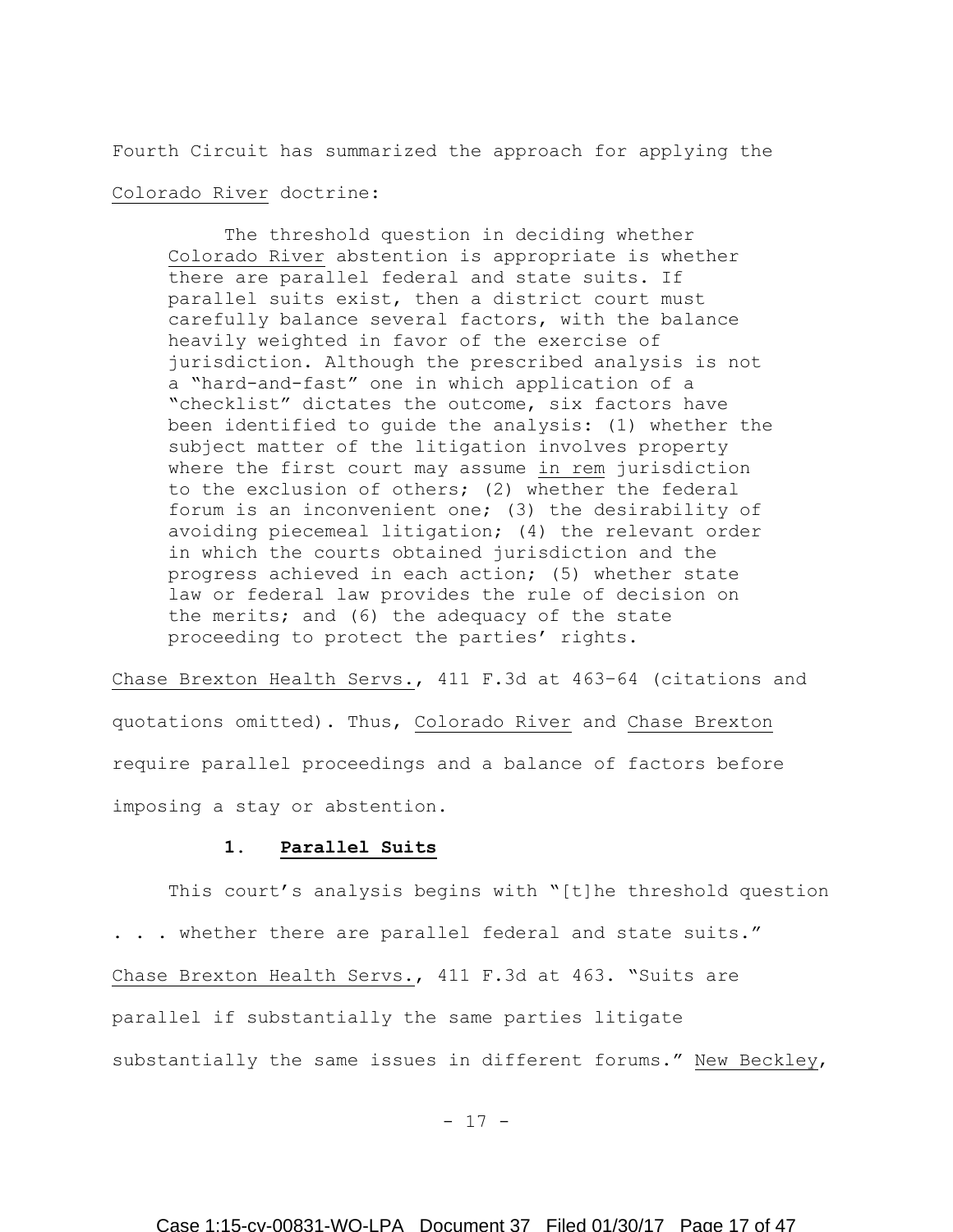946 F.2d at 1073. Here, the state and federal lawsuits at issue involve "substantially the same parties." Chase Brexton Health Servs., 411 F.3d at 464. Plaintiffs in the present federal action include two physical therapists who perform dry needling, two physical therapists who would like to perform dry needling and two dancers who receive dry needling. (Am. Compl. (Doc. 19) ¶ 7.) Defendants in the present federal action are the Acupuncture Board and individual acupuncturists who make up the Acupuncture Board. (Id. ¶¶ 15-21.) Defendants brought the State Lawsuit against the Physical Therapy Board (id. ¶ 116) and later amended their complaint to include Dr. Henry and Dr. Schulenklopper. (Id. ¶ 124.) It appears the parties are substantially the same for the purposes of the Colorado River analysis.

However, it is not as clear that the issues are sufficiently similar in both proceedings to support a finding of "parallel proceedings" under Chase Brexton. The issue in the State Lawsuit is "a novel issue of State law  $-$  i.e., whether or not North Carolina recognizes a procedure termed 'dry needling' as being within the practice of acupuncture in North Carolina." (Stay Br. (Doc. 21) at 1.) In the Amended Complaint, Plaintiffs allege that "[t]he Lawsuit seeks a declaration that dry needling

- 18 -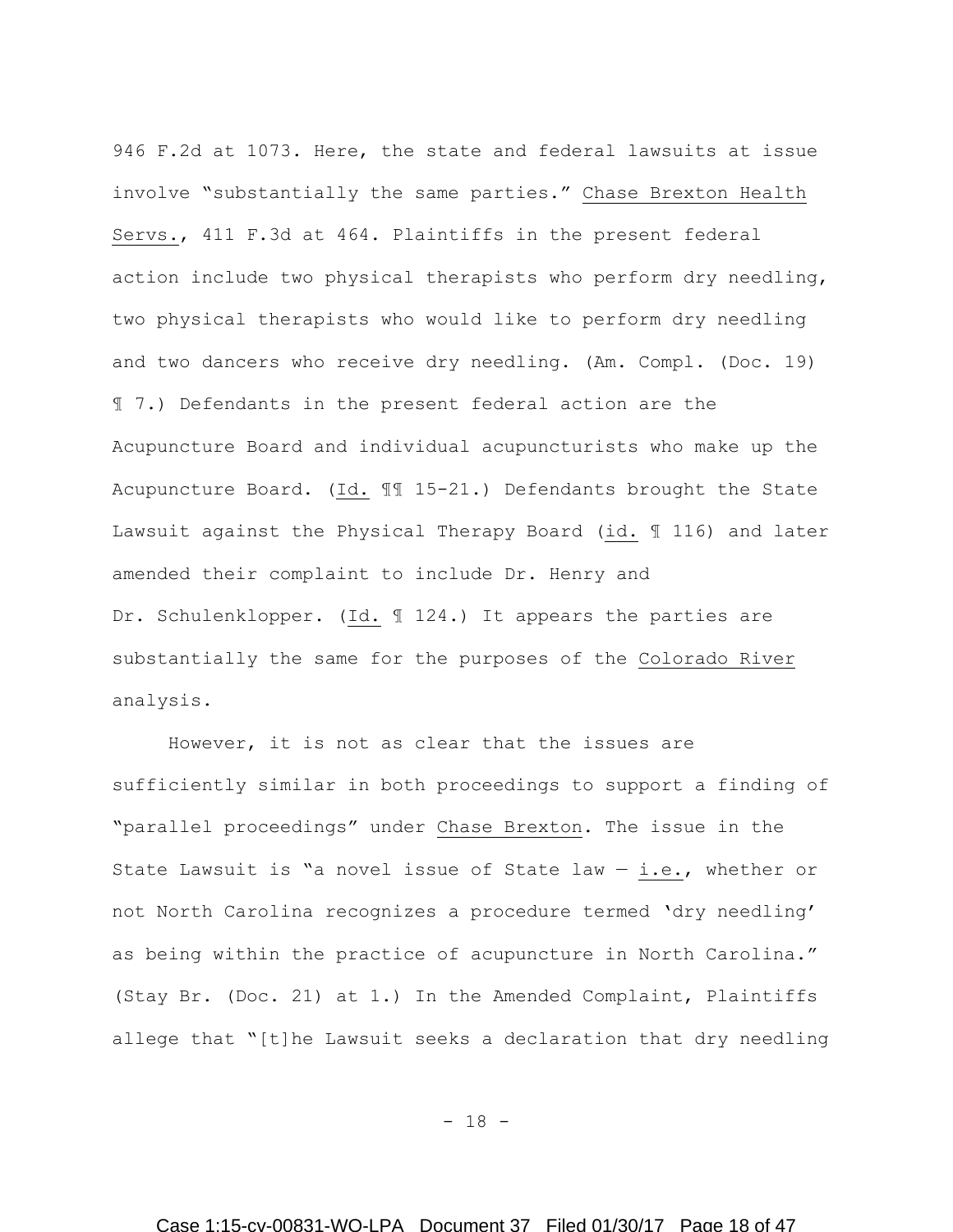by licensed physical therapists constitutes the unlawful practice of acupuncture" and that "[t]he Lawsuit requests a permanent injunction requiring the Physical Therapy Board to advise its licenses that dry needling is not within the scope of physical therapy practice." (Am. Compl. (Doc. 19) ¶ 117.)

The present federal case, according to the Amended Complaint, poses different issues. Citing the Sherman Act, Count 1 of the present suit charges Defendants with a "contract, combination or conspiracy, in restraint of trade." (Id. ¶ 158.) Count 1 alleges that Defendants "caused actual anticompetitive effects" including "deterring competitors from entering the relevant market," "reducing rivalry and price competition within the relevant market" and "reducing consumer choice within the relevant market." (Id. ¶ 170.) Citing 42 U.S.C. § 1983, Count 2 alleges that Defendants deprived Plaintiffs of their "liberty interest and [] property interest in pursuing their right to earn a living in their current professions." (Id. ¶ 185.) Neither Count 1 nor Count 2 makes any mention of whether dry needling constitutes acupuncture. Both counts focus on the allegedly culpable behavior of Defendants, whether in restriction of trade or in deprivation of Plaintiffs' Constitutional rights. Even if Defendants were to prevail in the

- 19 -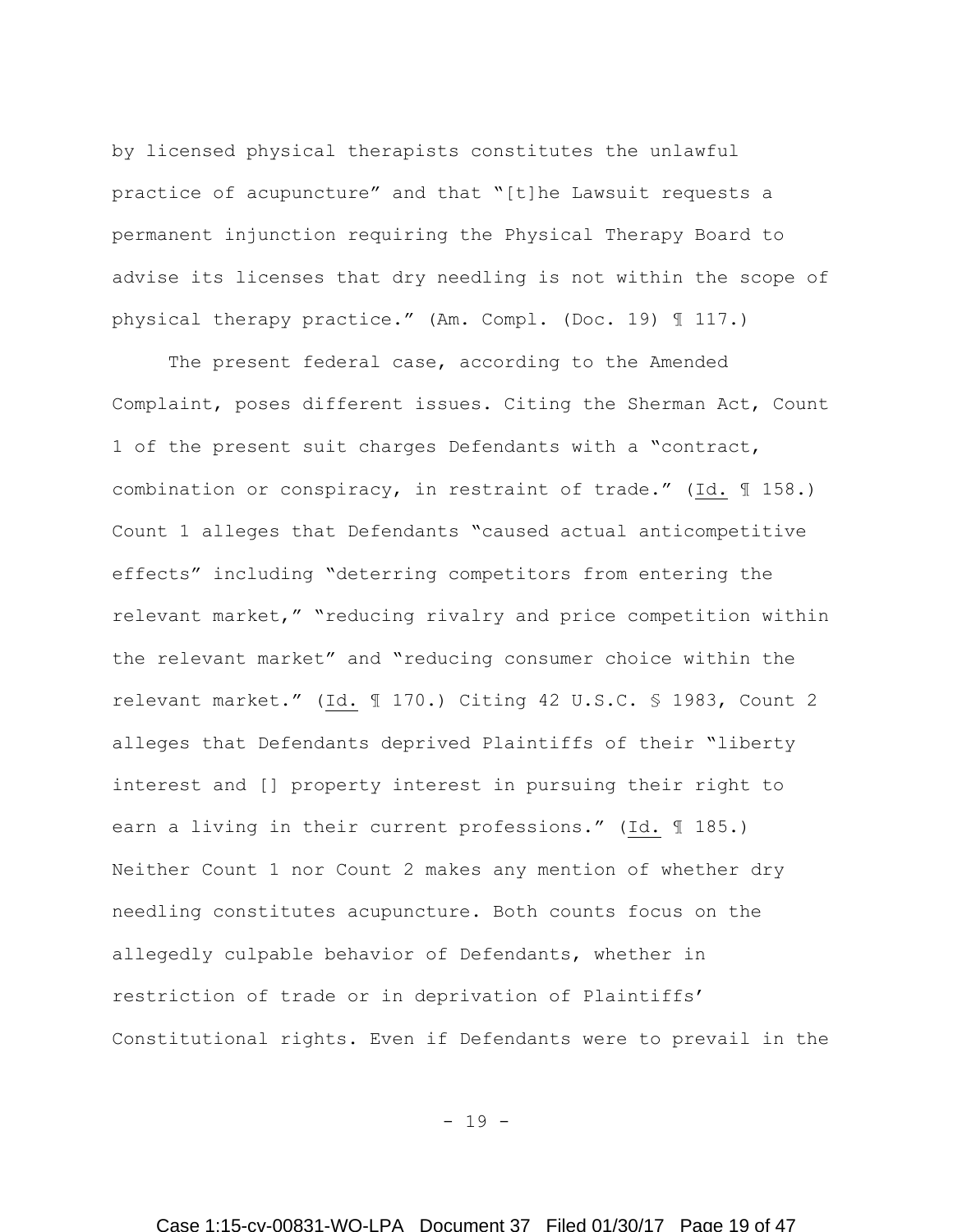State Lawsuit, "Plaintiffs may be able to convince a federal jury that despite [Defendants'] meritorious results in state court, those actions in combination with other acts amounted to anti-competitive behavior." W.W. Enter., Inc. v. Charlotte Motor Speedway, Inc., 753 F. Supp. 1326, 1332 (W.D.N.C. 1990).

This court finds a recent case, North Carolina State Board of Dental Examiners v. F.T.C., 717 F.3d 359 (4th Cir. 2013), to be factually similar and persuasive of the present issue. As outlined above, Defendants contend that this court should impose a stay until the State Lawsuit determining whether dry needling is a form of acupuncture can be resolved. Defendants contend that such a determination is relevant to this court's analysis of Plaintiffs' underlying Sherman Act claims.

As relevant here, in the Dental Examiners case, "North Carolina's Dental Practice Act provides that it is unlawful for an individual to practice dentistry in North Carolina without a license from the Board." N.C. State Bd. of Dental Exam'rs v. F.T.C., 717 F.3d 359, 364 (4th Cir. 2013), aff'd, \_\_\_\_ U.S. , 135 S. Ct. 1101 (2015). Additionally, "[u]nder the Dental Practice Act, a person shall be deemed to be practicing dentistry if that person, inter alia*,* removes stains, accretions

 $- 20 -$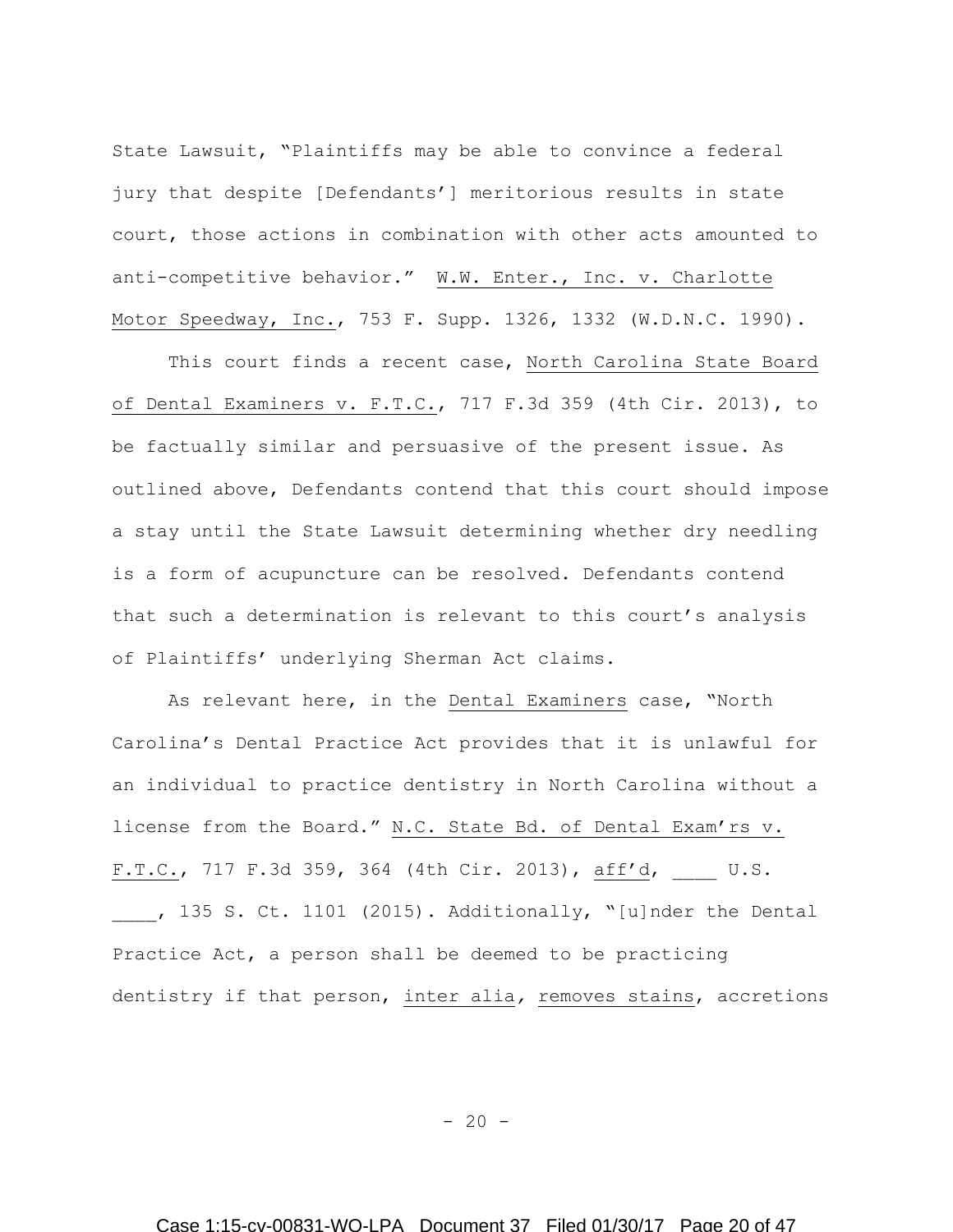or deposits from the human teeth."<sup>2</sup> Id. (emphasis added) (internal quotation marks omitted).<sup>3</sup>

Like the present case, the Dental Examiners Board "does not have the authority to discipline unlicensed individuals or to order non-dentists to stop violating the Dental Practice Act." Id. at 364. Despite this, "the Board issued at least 47 ceaseand-desist letters to 29 non-dentist teeth-whitening providers" which "caused non-dentists to stop providing teeth-whitening services in North Carolina and also caused manufacturers and distributors of teeth-whitening products used by these nondentist providers to exit or hold off entering North Carolina." Id. at 365.

Relevant to the present issue of the propriety of a potential stay, neither the Fourth Circuit nor the Supreme Court placed any emphasis on whether teeth whitening in fact constituted the practice of dentistry. The merits of that

 $\overline{a}$ 

<sup>&</sup>lt;sup>2</sup> This quoted text would seem to provide strong support for the dentists' claim that teeth whitening constituted the unauthorized practice of dentistry  $-$  a claim that, as discussed below, the Fourth Circuit did not consider an impediment to its ruling.

<sup>&</sup>lt;sup>3</sup> In an introductory comment, the Supreme Court noted that, "[t]he Act does not specify that teeth whitening is 'the practice of dentistry.'" N.C. State Bd. of Dental Exam'rs v.  $F.T.C.,$  U.S.  $\_\_\_\prime$  135 S. Ct. 1101, 1104 (2015).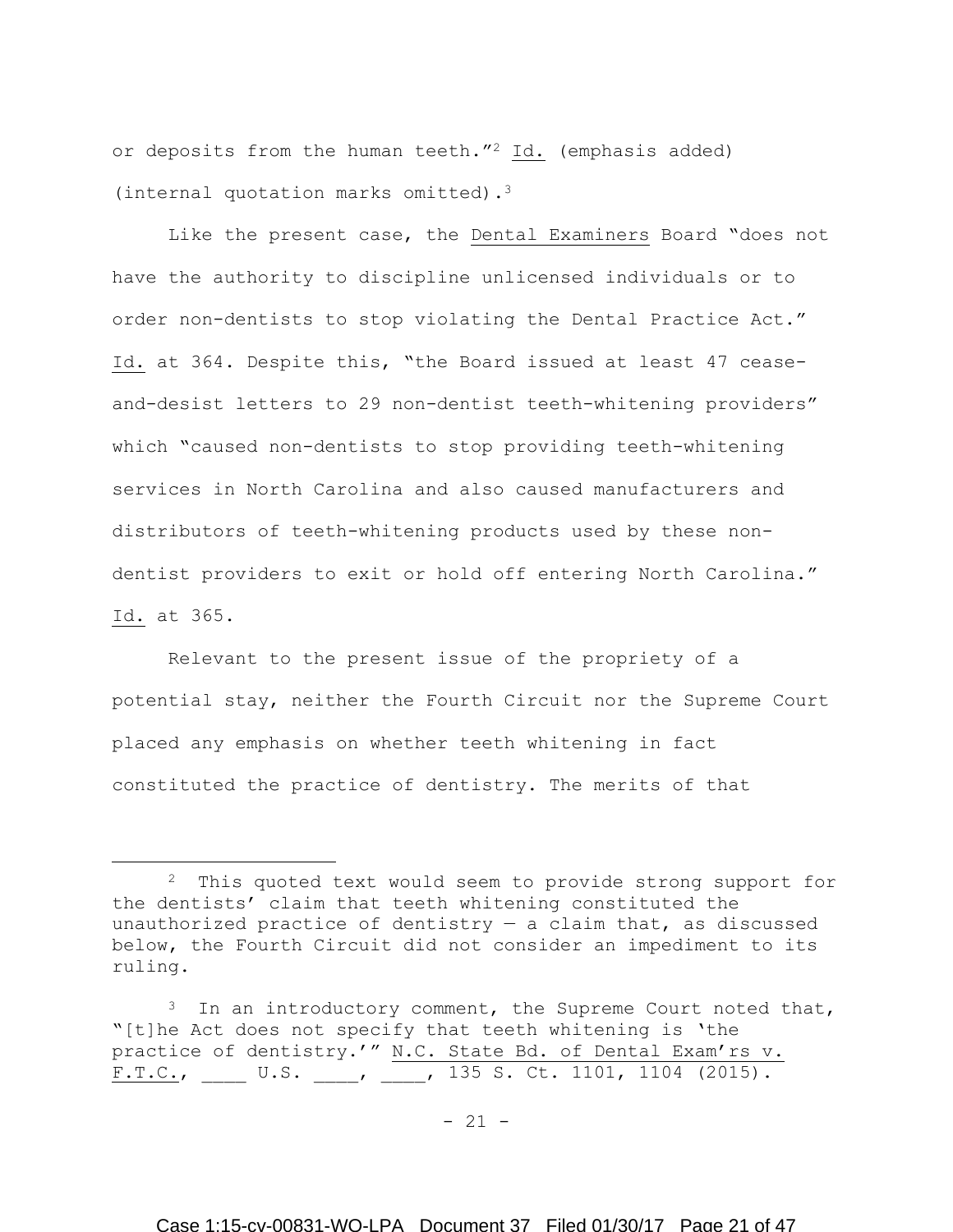particular consideration played no role in the Fourth Circuit's determination that "substantial evidence supports the FTC's factual findings regarding the economic effects of the Board's actions and that those findings support the conclusion that the Board's behavior violates § 1." Id. at 375. As in the Dental Examiners case, the Acupuncture Board has not pointed to any statutory or regulatory language specifying "that [dry needling] is the practice of [acupuncture]." See Dental Exam'rs, 135 S. Ct. at 1104. It may well be that the State Lawsuit results in a determination that dry needling is the practice of acupuncture, but at the present time, the Amended Complaint alleges that the Physical Therapy Board has "expressly determined that dry needling is within the scope of practice of physical therapy." (Am. Compl. (Doc. 19) ¶¶ 39-40.) The State Lawsuit may result in some change to that alleged status, but Defendants have not demonstrated any possibility that the State Lawsuit would retroactively apply to the historical facts alleged by Plaintiff. As a result, this court concludes that this case and the State Lawsuit are not parallel proceedings because the issues are different.

 $- 22 -$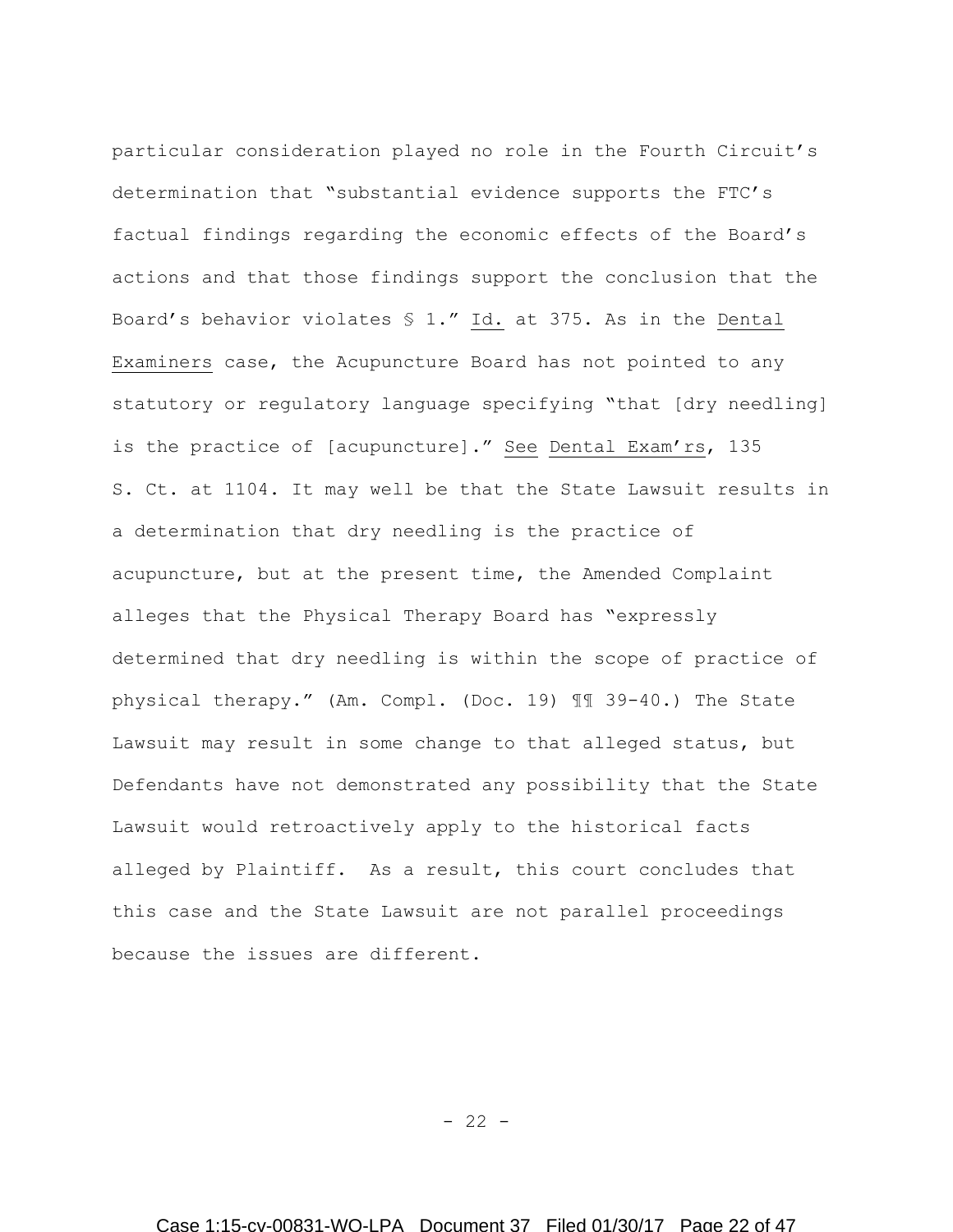# **2. Balancing Factors**

This court now turns to the second consideration for Colorado River abstention, as described by Chase Brexton, specifically focusing on factors "(5) whether state law or federal law provides the rule of decision on the merits; and (6) the adequacy of the state proceeding to protect the parties' rights." 411 F.3d at 463–64.

With regards to factor (5), antitrust jurisdiction (including claims arising under the Sherman Act, such as Count 1) is exclusively federal. Kruse v. Snowshoe Co., 715 F.2d 120, 124 (4th Cir. 1983). As such, factor (6) weighs heavily against abstention in the present case. "While the Fourth Circuit has yet to address the impact of claims subject to exclusive federal jurisdiction on the Colorado River analysis, some courts have declined to abstain when a lawsuit includes a claim that is subject to exclusive federal jurisdiction." Krieger v. Harris Teeter Supermarkets, Inc., No. 3:13CV453, 2013 WL 5304847, at \*4 (W.D.N.C. Sept. 19, 2013) (collecting cases). On at least one occasion, the Fourth Circuit has recognized this reasoning when a "case involves federal antitrust claims. Thus, not only is the source of law on that portion of the action federal, but the district court has exclusive jurisdiction over those claims."

 $- 23 -$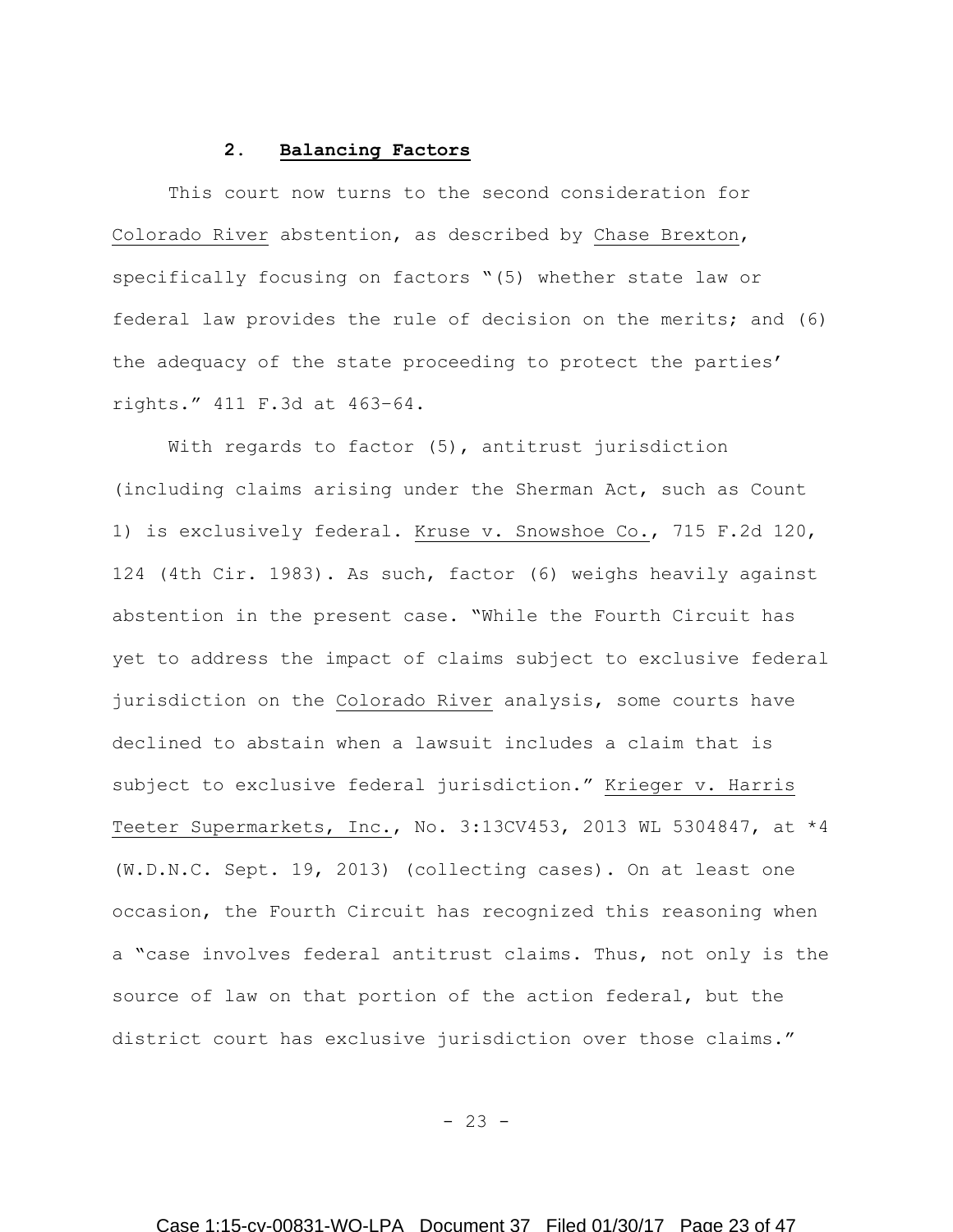Kruse, 715 F.2d at 124; see also Andrea Theatres, Inc. v. Theatre Confections, Inc., 787 F.2d 59, 63 (2d Cir. 1986) ("Claims 1 and 2 of the complaint seek relief under the private enforcement provision of the Clayton Act, which is only available in federal court and is predicated on federal rights. Even apart from the grant of exclusive federal jurisdiction, the possibility that the state court will conclusively resolve the Theaters' anti-trust claims is slim."). Further, one court noted that the "only forum available for Plaintiffs to bring their Sherman Act claims is in federal court. . . [and] that the issues presented in the federal case will most likely have to be litigated in a federal forum regardless of the result in the state case." W.W. Enter., 753 F. Supp. at 1332 (internal quotations omitted).

Because the issues between the state and federal proceedings are not "parallel" and because Plaintiffs could not vindicate their rights under the Sherman Act in state court, this court finds that abstention, even temporarily, is improper under Colorado River.

# **C. The Landis Doctrine**

Turning to the Landis doctrine, the

[Power to grant a discretionary stay pending state court proceedings under Landis] in the district courts

 $- 24 -$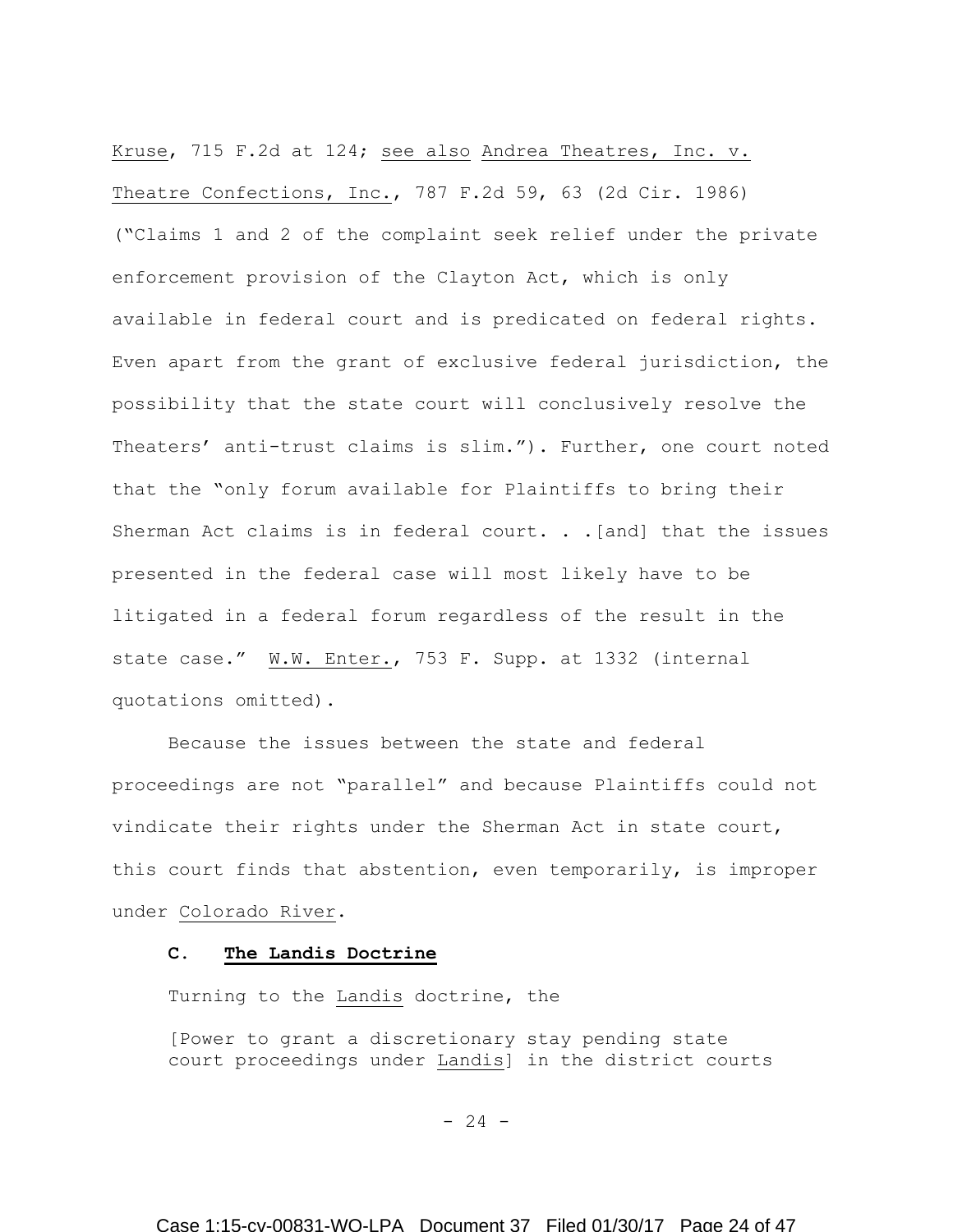is well recognized. It is not, however, without limitation. . . . [P]roper use of this authority calls for the exercise of judgment which must weigh competing interests and maintain an even balance. The party seeking a stay must justify it by clear and convincing circumstances outweighing potential harm to the party against whom it is operative. The suppliant for a stay must make out a clear case of hardship or inequity in being required to go forward, if there is even a fair possibility that the stay for which he prays will work damage to someone else.

Williford v. Armstrong World Indus., Inc., 715 F.2d 124, 127

(4th Cir. 1983) (internal quotation marks omitted). "The grant or denial of a request to stay proceedings calls for an exercise of the district court's judgment to balance the various factors relevant to the expeditious and comprehensive disposition of the causes of action on the court's docket." Maryland v. Universal Elections, Inc., 729 F.3d 370, 375 (4th Cir. 2013) (internal quotation marks omitted). "Courts have identified these various factors to include the interests of judicial economy, the hardship and inequity to the moving party in the absence of a stay, and the potential prejudice to the non-moving party in the event of a stay." Yadkin Riverkeeper, Inc. v. Duke Energy Carolinas, LLC, 141 F. Supp. 3d 428, 452 (M.D.N.C. 2015); White v. Ally Fin. Inc., 969 F. Supp. 2d 451, 462 (S.D. W. Va. 2013); Sehler v. Prospect Mortg., LLC, No. 1:13cv473 (JCC/TRJ), 2013 WL 5184216, at \*2 (E.D. Va. Sept. 16, 2013); Johnson v. DePuy

 $- 25 -$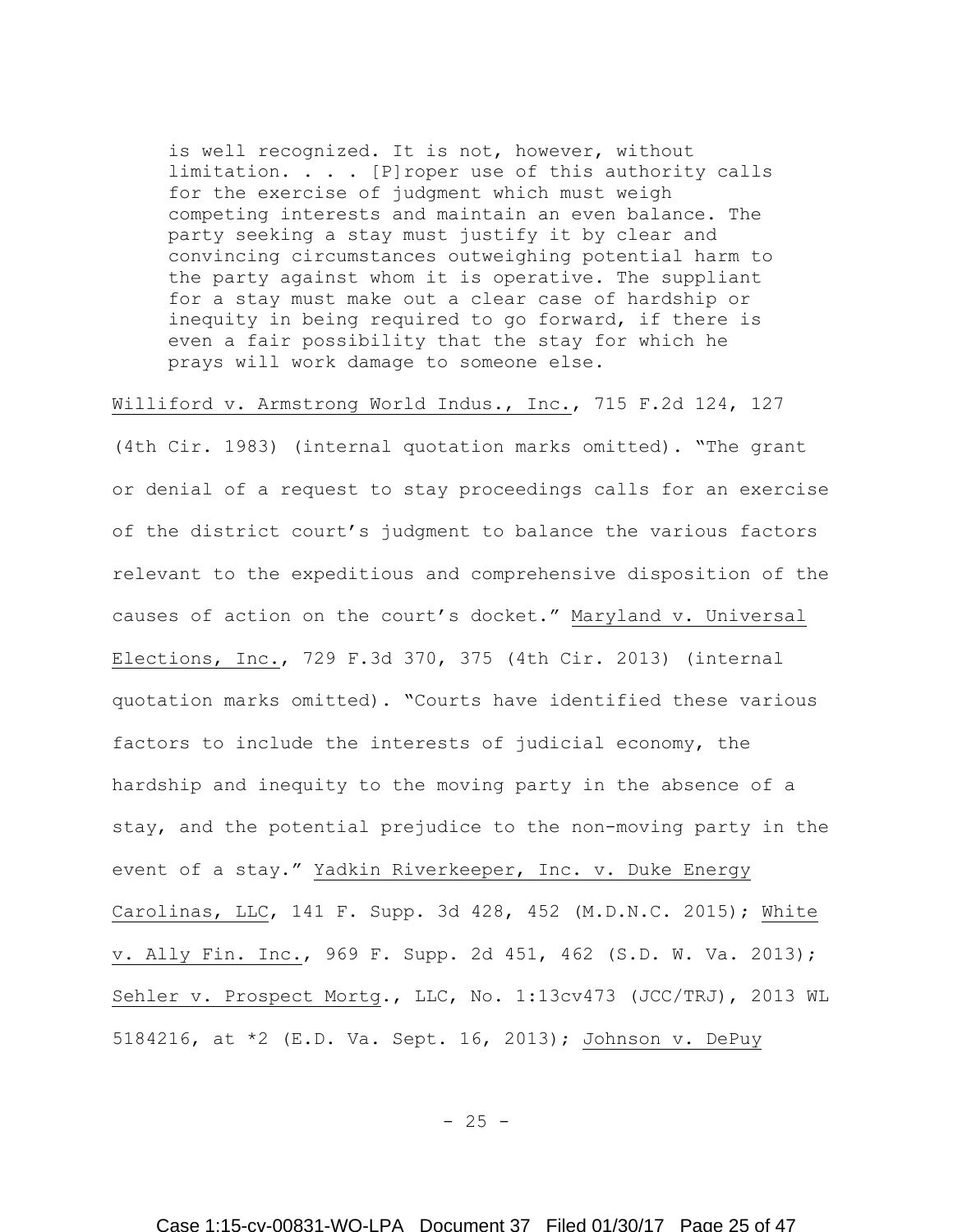Orthopaedics, Inc., C/A No. 3:12-cv-2274-JFA, 2012 WL 4538642, at \*2 (D.S.C. Oct. 1, 2012).

First, this court must consider "the interests of judicial economy." Yadkin Riverkeeper, 141 F. Supp. 3d at 452. Defendants argue that "[i]f the prior pending State Court Action results in a determination that dry needling is the practice of acupuncture (which would establish that Defendants' alleged conduct was within its statutory authority) then all of Plaintiffs' claims in this action will fail." (Stay Br. (Doc. 21) at 11.) As analyzed above, this court concludes that the State Lawsuit and the present proceedings revolve around different issues, so the potential for "needless duplication of work and the possibility of inconsistent rulings" do not weigh heavily in favor of granting a stay because the present litigation will continue regardless of the result of the State Lawsuit. Sehler, 2013 WL 5184216, at \*2. This court assumes the veracity of plausibly-pleaded facts, and the Amended Complaint alleged that dry needling is presently considered physical therapy and regulated by the Physical Therapy Board. (Am. Compl. (Doc. 19) ¶¶ 38-45.) The state court's determination is therefore not irrelevant; but on balance, the limited relevance is not sufficient to suggest judicial economy would be served

 $- 26 -$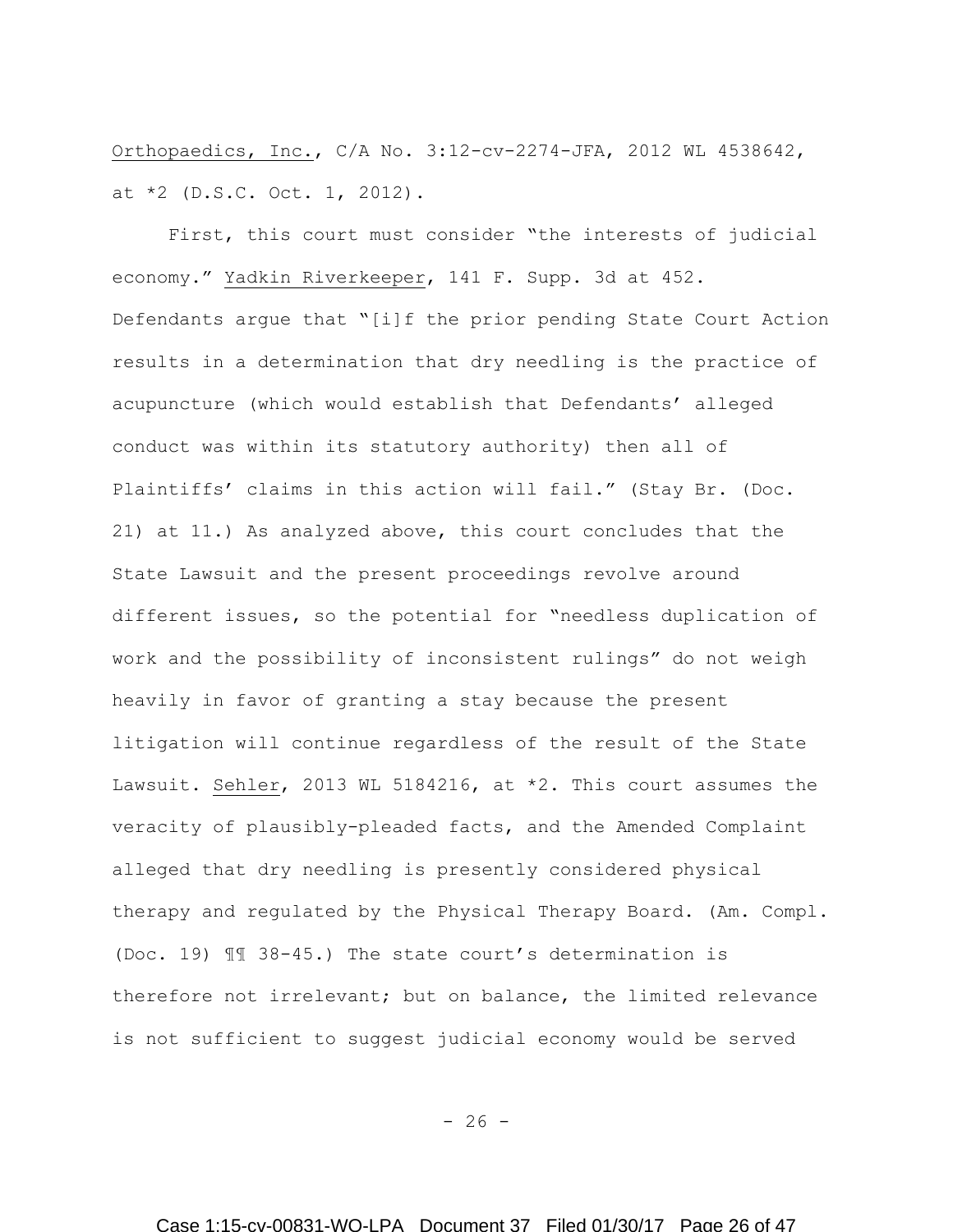significantly by a stay. Further, as suggested above, Defendants have presented no authority suggesting that a favorable resolution of the State Lawsuit would retroactively relieve them of antitrust liability.

Second, this court must consider "the hardship and inequity to the moving party in the absence of a stay." Yadkin Riverkeeper, 141 F. Supp. 3d at 452. Without a stay, Defendants will have to continue to defend this litigation while pursuing their claims in the State Lawsuit. However, Defendants do not face the risk of duplicative or inconsistent verdicts against them, as they are the plaintiffs in the State Lawsuit. Further, because the State Lawsuit and the present litigation may concern similar issues of fact (despite different issues of law), Defendants will be working with at least some of the same witnesses and producing the same documents during discovery, which would not result in significant prejudice.

Finally, this court must consider "the potential prejudice to the non-moving party in the event of a stay." Yadkin Riverkeeper, 141 F. Supp. 3d at 452. If this court were to impose a stay, any injury that Plaintiffs are allegedly suffering or have already suffered as a result of Defendants' allegedly anticompetitive conduct would be allowed to persist

- 27 -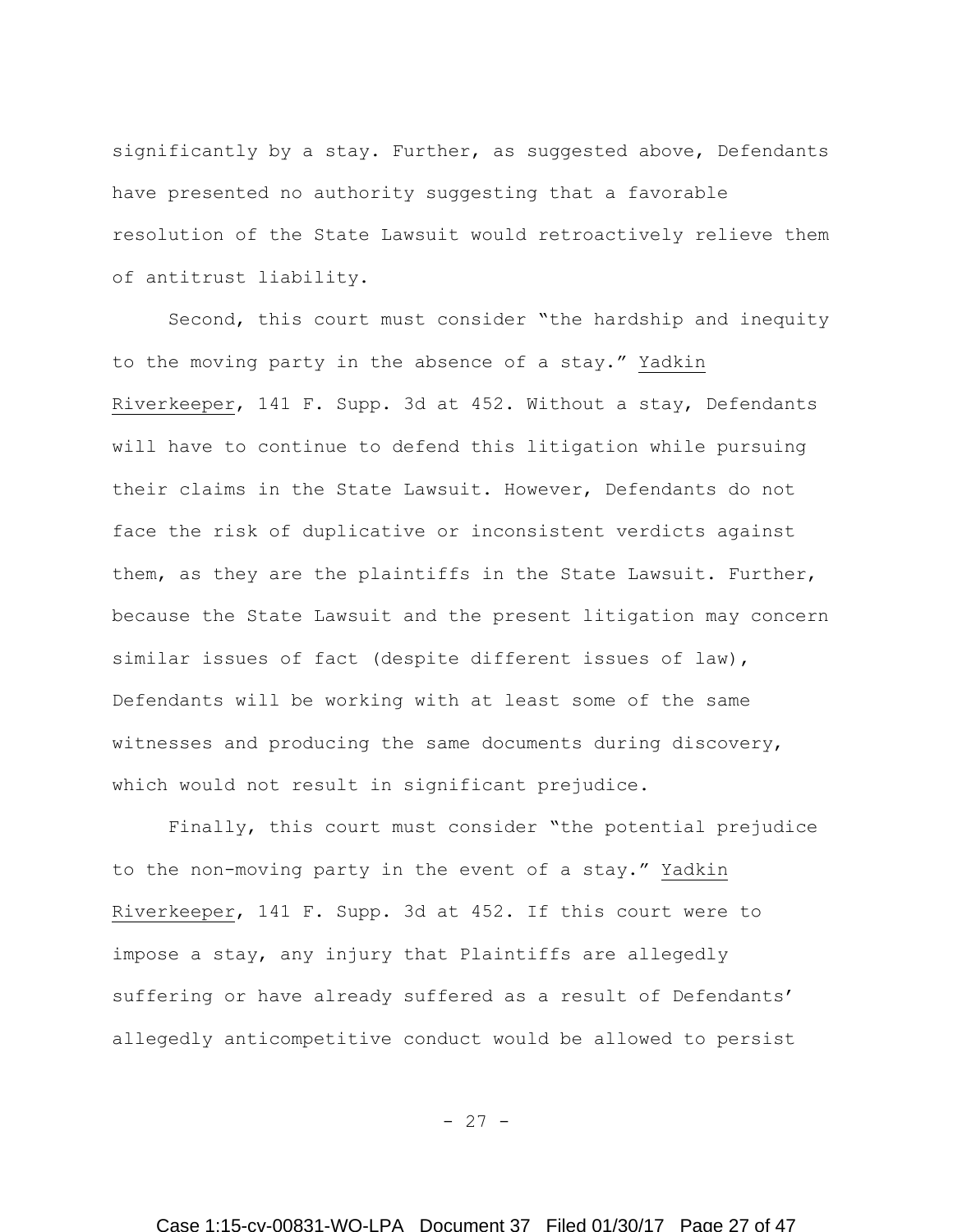for the pendency of the State Lawsuit and any ensuing appeals. See id. at 453. Further, as noted above, because Plaintiffs' antitrust claims are claims of exclusively federal jurisdiction, to delay these proceedings would be to deprive Plaintiffs of their only method of pursuing these rights. While Defendants would remain free to present evidence that dry needling is acupuncture, thereby limiting injury in the absence of a stay, Plaintiffs' injury in the face of a stay is significant and this factor therefore weighs in favor of denying the motion.

"In short, the defendant has failed to make a 'clear case of hardship or inequity' as required by Landis and Williford." White v. Ally Fin. Inc., 969 F. Supp. 2d 451, 463 (S.D. W. Va. 2013). As such, Defendants' motion to stay will be denied under both the Colorado River and Landis doctrines.

## **IV. DEFENDANTS' MOTION TO DISMISS**

### **A. Standard of Review**

"To survive a motion to dismiss, a complaint must contain sufficient factual matter, accepted as true, to 'state a claim to relief that is plausible on its face.'" Ashcroft v. Iqbal, 556 U.S. 662, 678 (2009) (quoting Bell Atlantic Corp. v. Twombly, 550 U.S. 544, 570 (2007)). A claim is facially plausible provided the plaintiff provides enough factual content

 $- 28 -$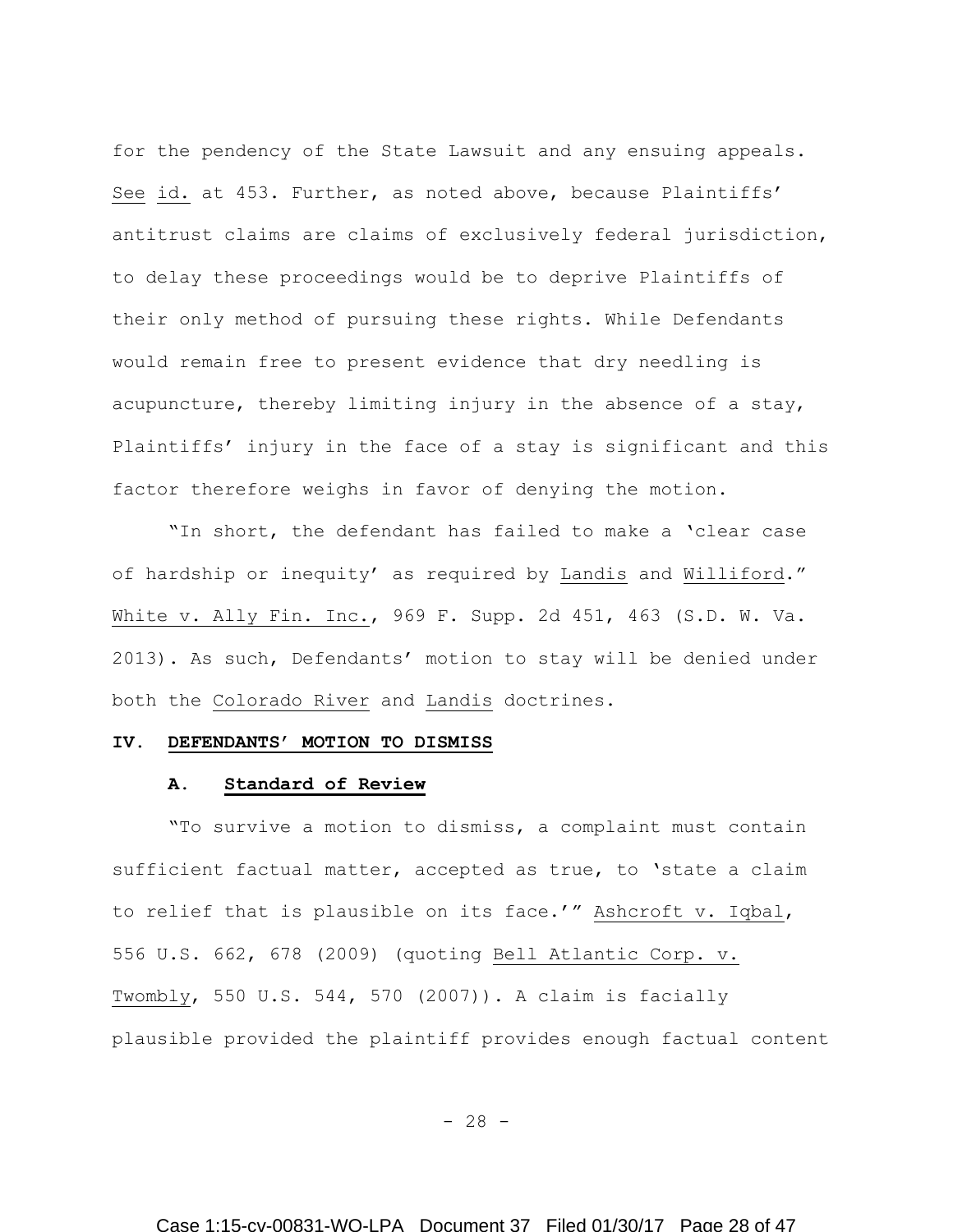to enable the court to reasonably infer that the defendant is liable for the misconduct alleged. Id. The pleading setting forth the claim must be "liberally construed" in the light most favorable to the nonmoving party, and allegations made therein are taken as true. Jenkins v. McKeithen, 395 U.S. 411, 421 (1969).

However, "the requirement of liberal construction does not mean that the court can ignore a clear failure in the pleadings to allege any facts [that] set forth a claim." Estate of Williams-Moore v. Alliance One Receivables Mgmt., Inc., 335 F. Supp. 2d 636, 646 (M.D.N.C. 2004).

Rule 12(b)(6) protects against meritless litigation by requiring sufficient factual allegations "to raise a right to relief above the speculative level" so as to "nudge[] the[] claims across the line from conceivable to plausible." Twombly, 500 U.S. at 555, 570; see Iqbal, 556 U.S. at 662.

Under Iqbal, the court performs a two-step analysis. First, it separates factual allegations from allegations not entitled to the assumption of truth (i.e., conclusory allegations, bare assertions amounting to nothing more than a "formulaic recitation of the elements"). Iqbal, 556 U.S. at 681. Second, it determines whether the factual allegations, which are accepted

 $-29 -$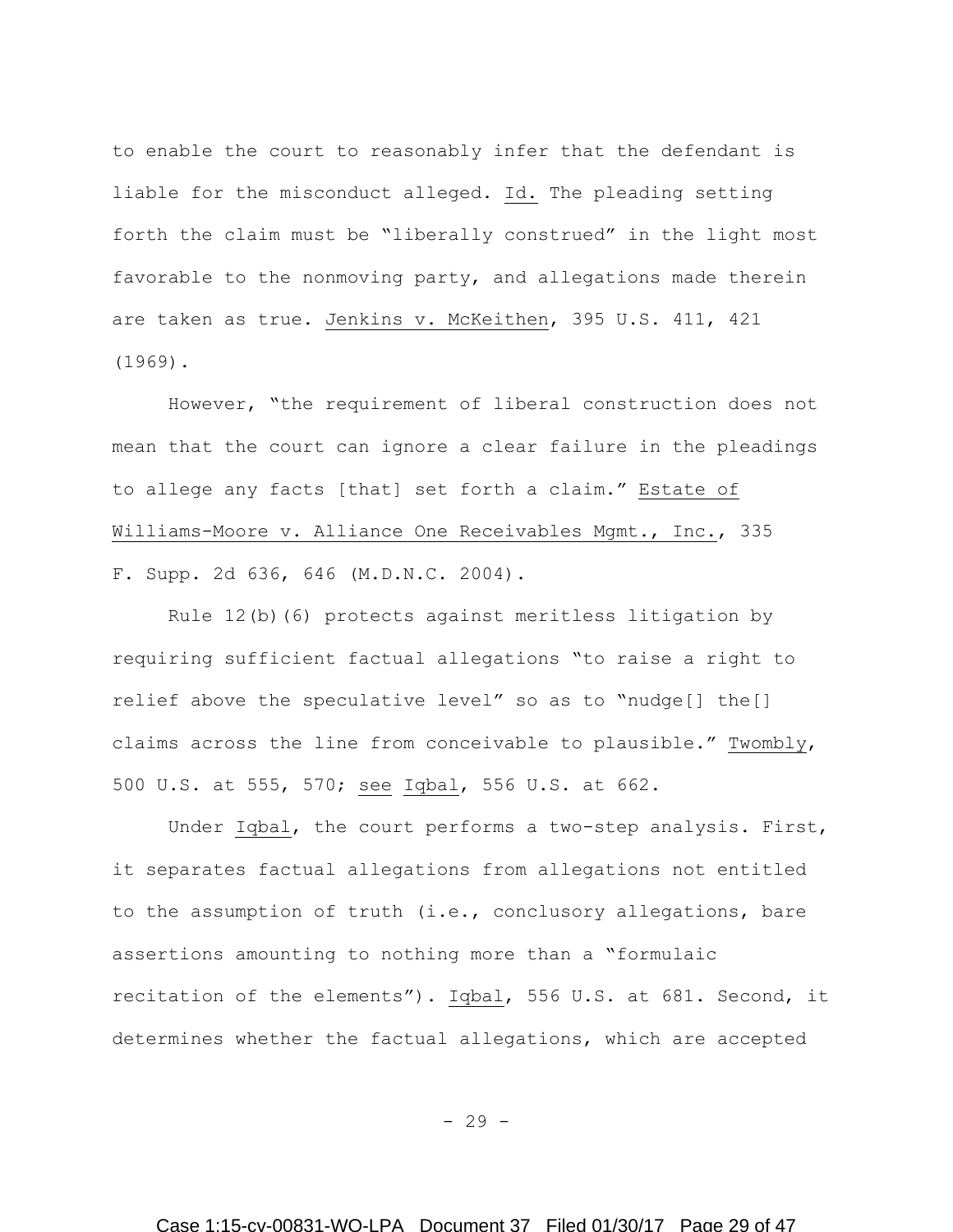as true, "plausibly suggest an entitlement to relief." Id. "At this stage of the litigation, a plaintiff's well-pleaded allegations are taken as true and the complaint, including all reasonable inferences therefrom, are liberally construed in the plaintiff's favor." Estate of Williams-Moore, 335 F. Supp. 2d at 646.

# **B. Sherman Act Claim**

In support of their motion to dismiss Count 1 of Plaintiffs' Amended Complaint, Defendants contend that "Plaintiffs fail to sufficiently allege that (1) Defendants' conduct has a substantial effect on interstate commerce; (2) the necessary antitrust injury; or (3) the specific conduct of each individual defendant regarding the alleged conspiracy." (Defs.' Br. in Supp. of Mot. to Dismiss Am. Compl. ("Mot. to Dismiss Br.") (Doc. 23) at 8.) Plaintiffs respond to each argument in turn (Pls.' Resp. in Opp'n to Defs.' Mot. to Dismiss ("Pls.' Resp.") (Doc. 28) at 4-13.) As discussed above, in addition to further arguing the sufficiency of Plaintiffs' injury allegations, Defendants raise new arguments regarding relevant market and market power in their reply. (Doc. 32 at 3-8.)

- 30 -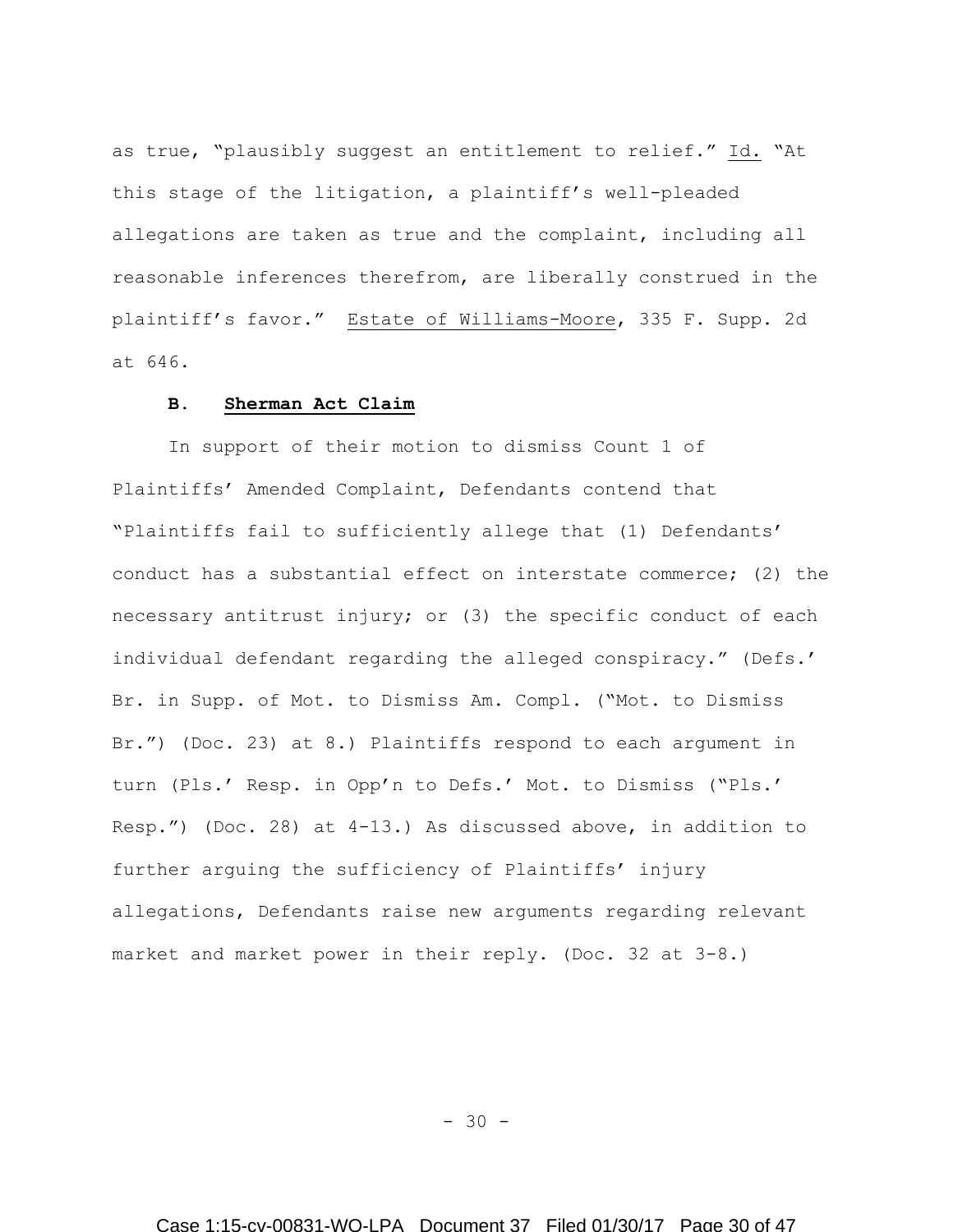### **i. Substantial Effect on Interstate Commerce**

First, Defendants argue that "Plaintiffs Do Not Allege a Substantial Effect on Interstate Commerce." (Mot. to Dismiss Br. (Doc. 23) at 8.) Defendants assert that Plaintiffs' use of the phrase "'in North Carolina' more than thirty times to describe the purely intrastate conduct at issue, is again selfdefeating." (Id. at 8-9.) Defendants also argue that Plaintiffs' use of the phrase "'upon information and belief'" are "'legal or speculative' conclusory allegations [which] do not identify any actual harm with the requisite plausibility and cannot support an anti-trust claim." (Id. at 9-10.)

Plaintiffs agree that, "[t]o state a violation of the Sherman Act, a plaintiff must allege a 'substantial effect on interstate commerce.'" (Pls.' Resp. (Doc. 28) at 5) (citing Hosp. Bldg. Co. v. Trustees of Rex Hosp., 425 U.S. 738, 744 (1976)).) Plaintiffs argue that "the complaint contains over three pages of allegations that describe the substantial effects on interstate commerce that the [Acupuncture] Board's conduct has caused, and will cause . . . ."  $(\underline{Id.}]$  at 6.) In the Amended Complaint, Plaintiffs allege six "substantial effects on interstate commerce" and twelve "threatened additional substantial effects on interstate commerce." (Am. Compl. (Doc.

- 31 -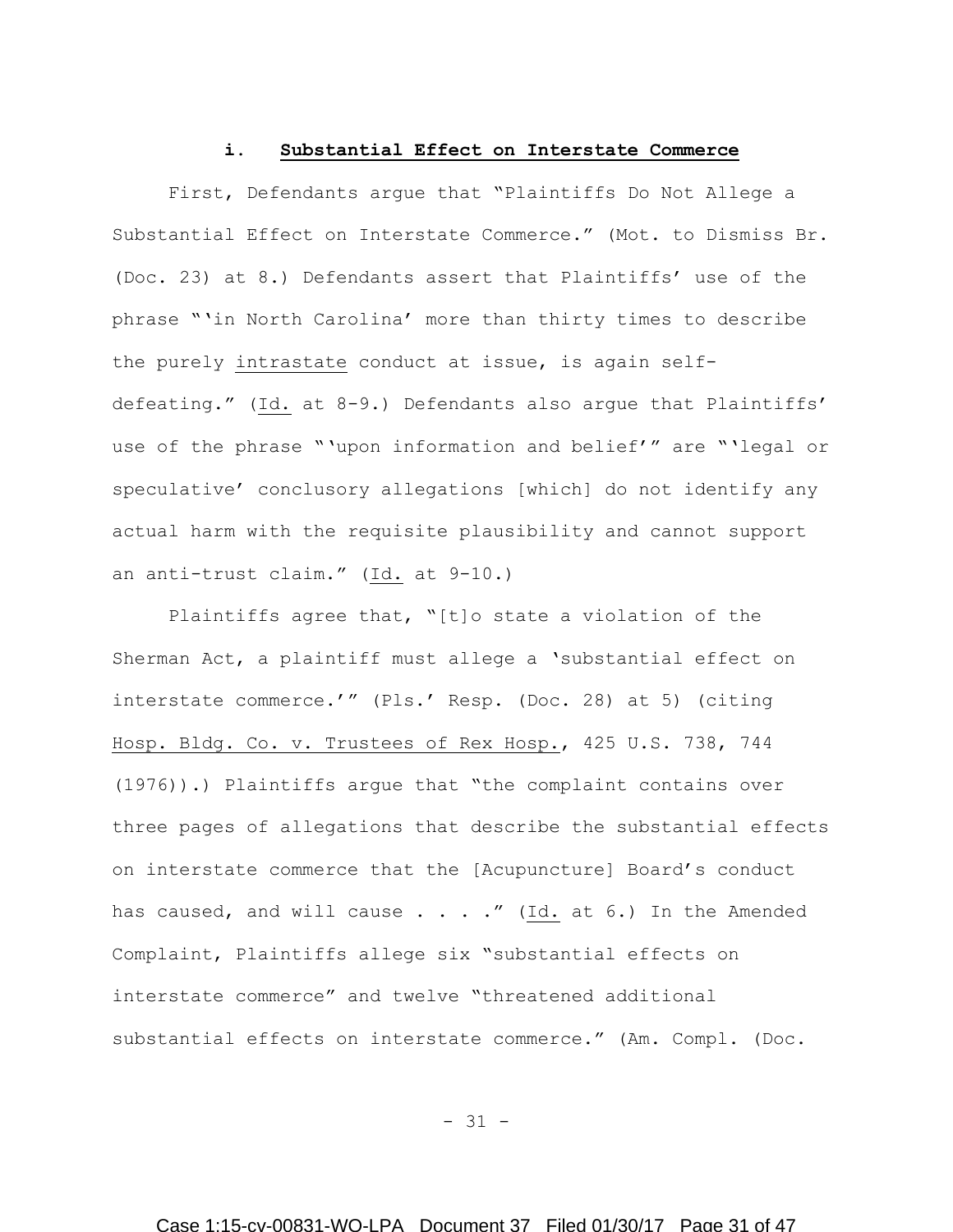19) ¶¶ 173-74.) Plaintiffs allege that physical therapists have refrained from purchasing dry needling equipment from out-ofstate manufacturers or from taking dry needling classes from out-of-state education programs as a result of Defendants' actions. (Id.) Further, Plaintiffs allege that Defendants' behaviors have affected the revenues of out-of-state insurance companies that reimburse North Carolina physical therapists who would be performing dry needling. (Id.) Whether these allegations are in fact true or accurate, they are at least plausibly alleged and therefore sufficient.

Contrary to Defendants' assertions regarding the purportedly "intrastate" nature of Plaintiffs' claims, "the fact that an effect on interstate commerce might be termed 'indirect' because the conduct producing it is not 'purposely directed' toward interstate commerce does not lead to a conclusion that the conduct at issue is outside the scope of the Sherman Act." Rex Hosp., 425 U.S. at 744. The Sherman Act is satisfied even when alleged actions "substantially affected interstate commerce . . . as a matter of practical economics" when more or less purchases from out-of-state retailers or wholesalers occur as a result of the alleged actions. Id.

- 32 -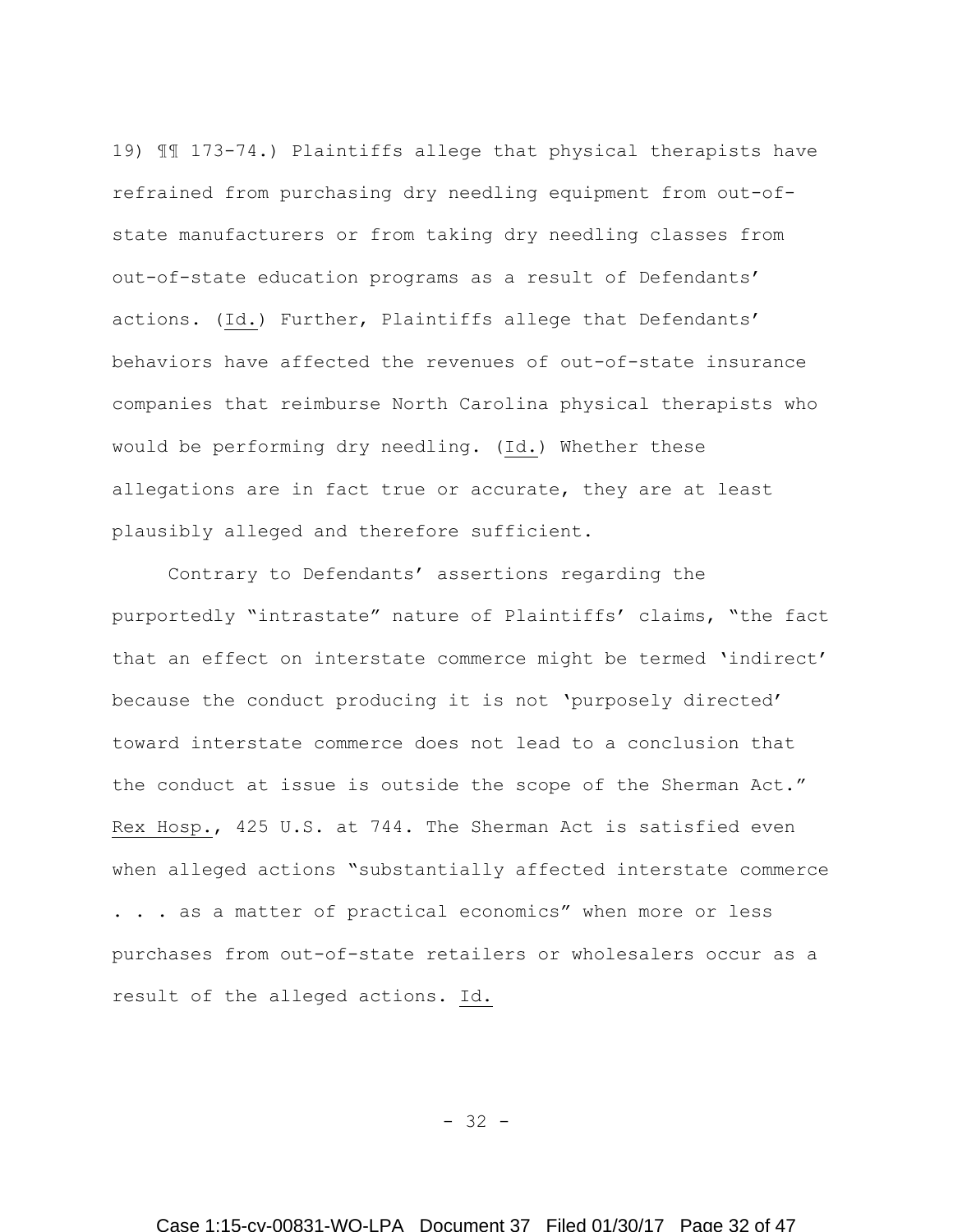Further, complaints with similar allegations as to the impact on interstate commerce have survived motions to dismiss. See Ballard v. Blue Shield of S. W. Virginia, Inc., 543 F.2d 1075, 1077 (4th Cir. 1976) ("The complaint alleges that the defendants' violations of the Sherman Act adversely affect interstate commerce by reducing the sale of therapeutic devices and equipment that are manufactured outside of West Virginia and purchased by chiropractors and their patients in the state . . . [and] that the violations increase the cost of health care to a substantial number of patients who travel in interstate commerce for chiropractic treatment, and that the defendants' monopoly injures interstate insurance companies that pay chiropractic claims."); O'Leary v. Purcell Co., No. C-83-691-R, 1984 WL 1148, at \*4-5 (M.D.N.C. June 11, 1984) ("The conduct complained of . . . occurred in the flow of interstate commerce or substantially affected interstate commerce, the vast majority of the purchasers of resort housing from both Plaintiffs and Defendants coming from outside of North Carolina; many of the purchasers of resort housing from Plaintiffs and Defendants not having relocated to North Carolina, and continuing to pay mortgages on the resort housing through interstate mail and banking facilities; and the conduct of Defendants resulting in a

- 33 -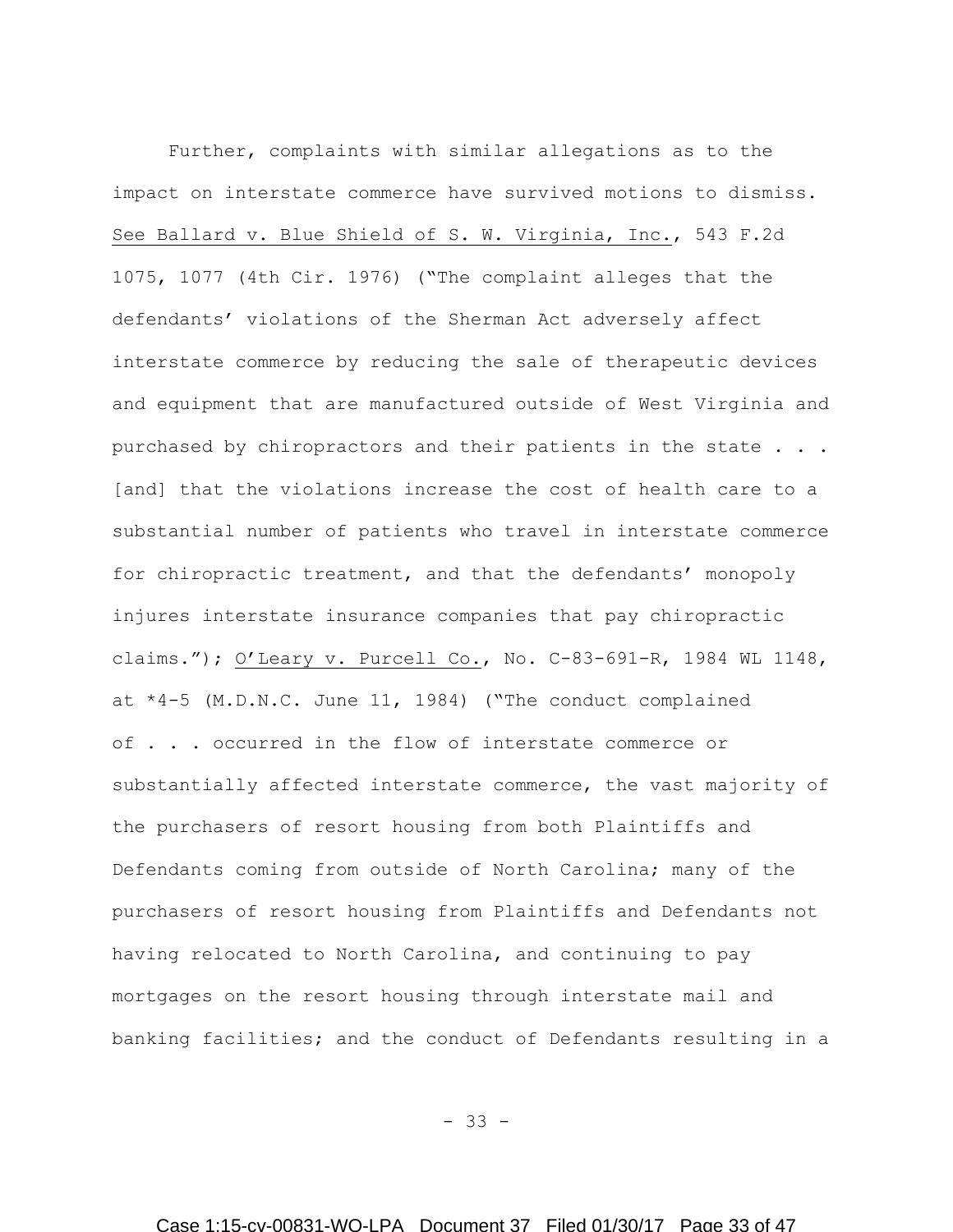reduction of the amount of resort housing constructed by Plaintiffs."); In re Mid-Atl. Toyota Antitrust Litig., 525 F. Supp. 1265, 1280 (D. Md.), modified, 541 F. Supp. 62 (D. Md. 1981), aff'd sub nom. Com. of Pa. v. Mid-Atl. Toyota Distributors, Inc., 704 F.2d 125 (4th Cir. 1983).

Plaintiffs also point to the fact that some of their alleged impacts on interstate commerce "are identical to the interstate effects in Rex Hospital." (Pls.' Resp. (Doc. 28) at 6.) The complaint in Rex Hospital included allegations that "if respondents and their coconspirators were to succeed in blocking petitioner's planned expansion, petitioner's purchases of outof-state medicines and supplies as well as its revenues from out-of-state insurance companies would be thousands and perhaps hundreds of thousands of dollars less than they would otherwise be." 425 U.S. at 744. Additionally, the Rex Hospital complaint alleged that "the management fees that petitioner pays to its out-of-state parent corporation would be less if the expansion were blocked. Moreover, the multimillion-dollar financing for the expansion, a large portion of which would be from out of State, would simply not take place if the respondents succeeded in their alleged scheme." Id. This court finds that Plaintiffs

- 34 -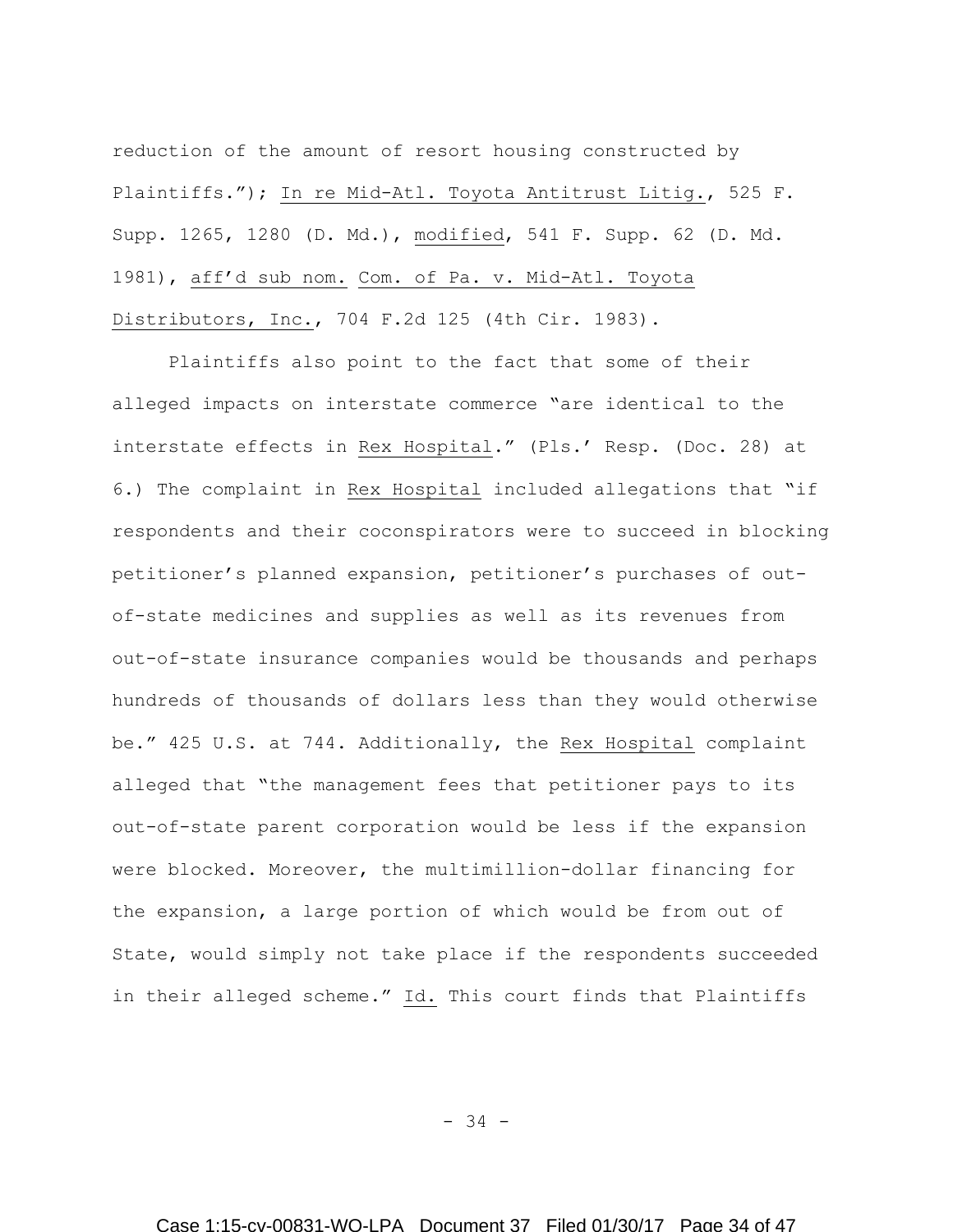have satisfied their obligation, at this stage, to plausibly allege an impact on interstate commerce.

### **ii. Injury in Fact and Antitrust Injury**

Second, Defendants allege that "Plaintiffs have not suffered any injury - dry needling is still being performed by physical therapists . . . [and] the purported consumers . . . affirmatively allege that they continue to receive dry needling without interruption." (Mot. to Dismiss Br. (Doc. 23) at 13.) Defendants further argue that "Plaintiffs fail to allege that the prices charged by physical therapists for dry needling have changed or that acupuncturists  $\ldots$  . have increased the prices charged for their services. . . . [Thus], the market has not been injured." (Id. at 13-14.)

Antitrust injury involves two distinct questions . . . whether the plaintiff has indeed suffered harm, or injury-infact . . . [and] whether any such injury is injury of the type the antitrust laws were intended to prevent and that flows from that which makes defendants' acts unlawful." In re Titanium Dioxide Antitrust Litig., 284 F.R.D. 328, 344-45 n.13 (D. Md. 2012), amended, 962 F. Supp. 2d 840 (D. Md. 2013) (internal quotations omitted); see Atl. Richfield Co. v. USA Petroleum Co., 495 U.S. 328, 334 (1990).

- 35 -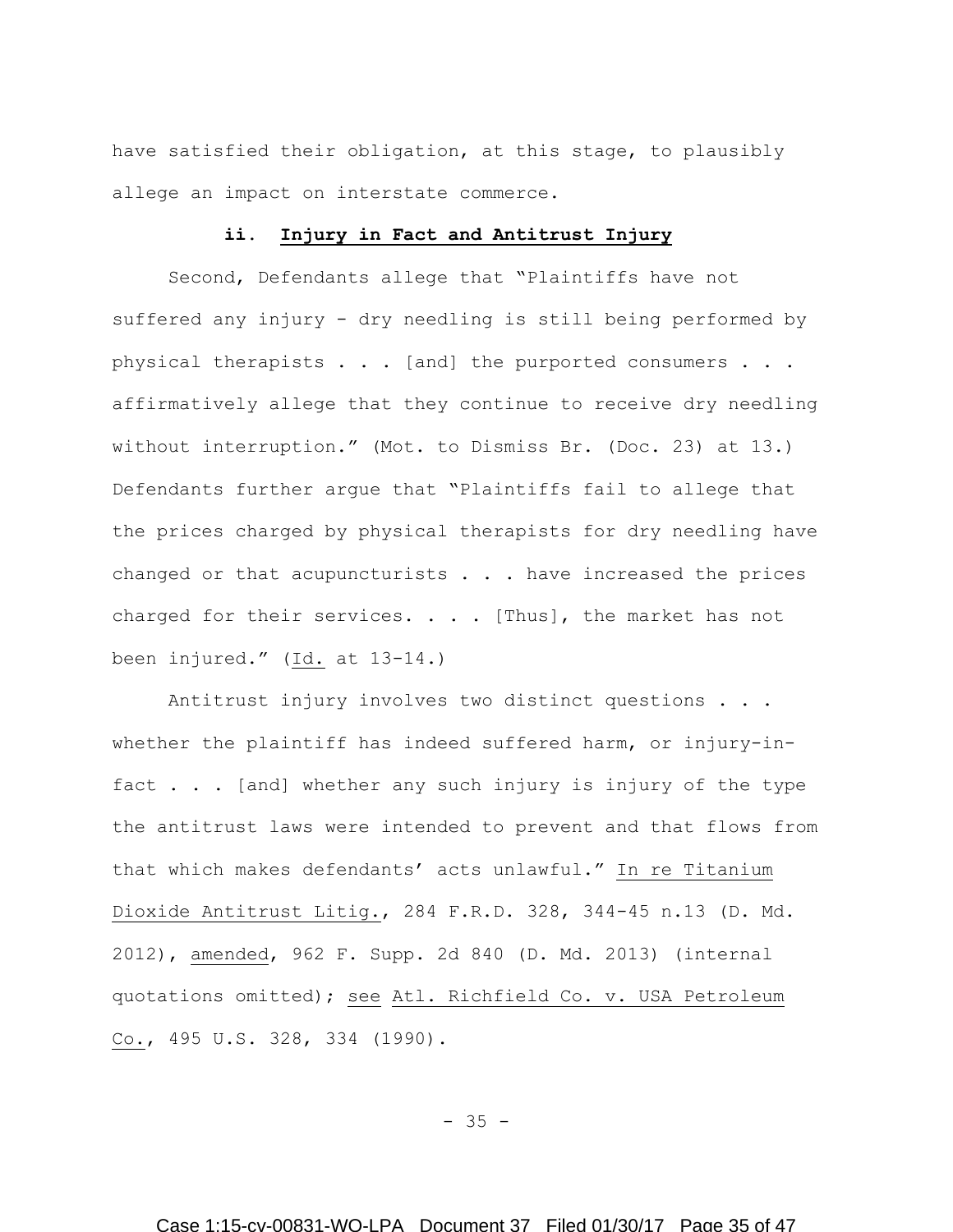### **(a) Injury in Fact**

In support of the first question (injury in fact), the Amended Complaint alleges that "[t]he Acupuncture Board has dampened demand for dry needling through its anticompetitive acts" and that these acts "have deterred North Carolina consumers within the relevant market from seeking dry needling services from [Plaintiffs]." (Am. Compl. (Doc. 19) ¶ 132.) Additionally, "the Acupuncture Board's anticompetitive acts . . . have deterred Dr. Carter and Dr. Jones from entering the relevant market," depriving them of "substantial profits if they and their respective practices had been able to enter the relevant market." (Am. Compl. (Doc. 19) ¶¶ 135, 139.) Finally, Plaintiffs allege that the Acupuncture Board's "anticompetitive exclusion will deprive Ms. Burkhard-Catlin and Ms. Purrington of the benefits of consumer choice and price competition in the relevant market." (Am. Compl. (Doc. 19) ¶ 153.)

Defendants' arguments that Plaintiffs have not experienced any injury, as evidenced by the fact that they continue to perform and receive dry needling, is not persuasive, as "[t]he 'injury' in the typical antitrust case is relative in nature." Lee-Moore Oil Co. v. Union Oil Co. of California, 599 F.2d 1299, 1305 (4th Cir. 1979) (internal quotations omitted). The Fourth

 $- 36 -$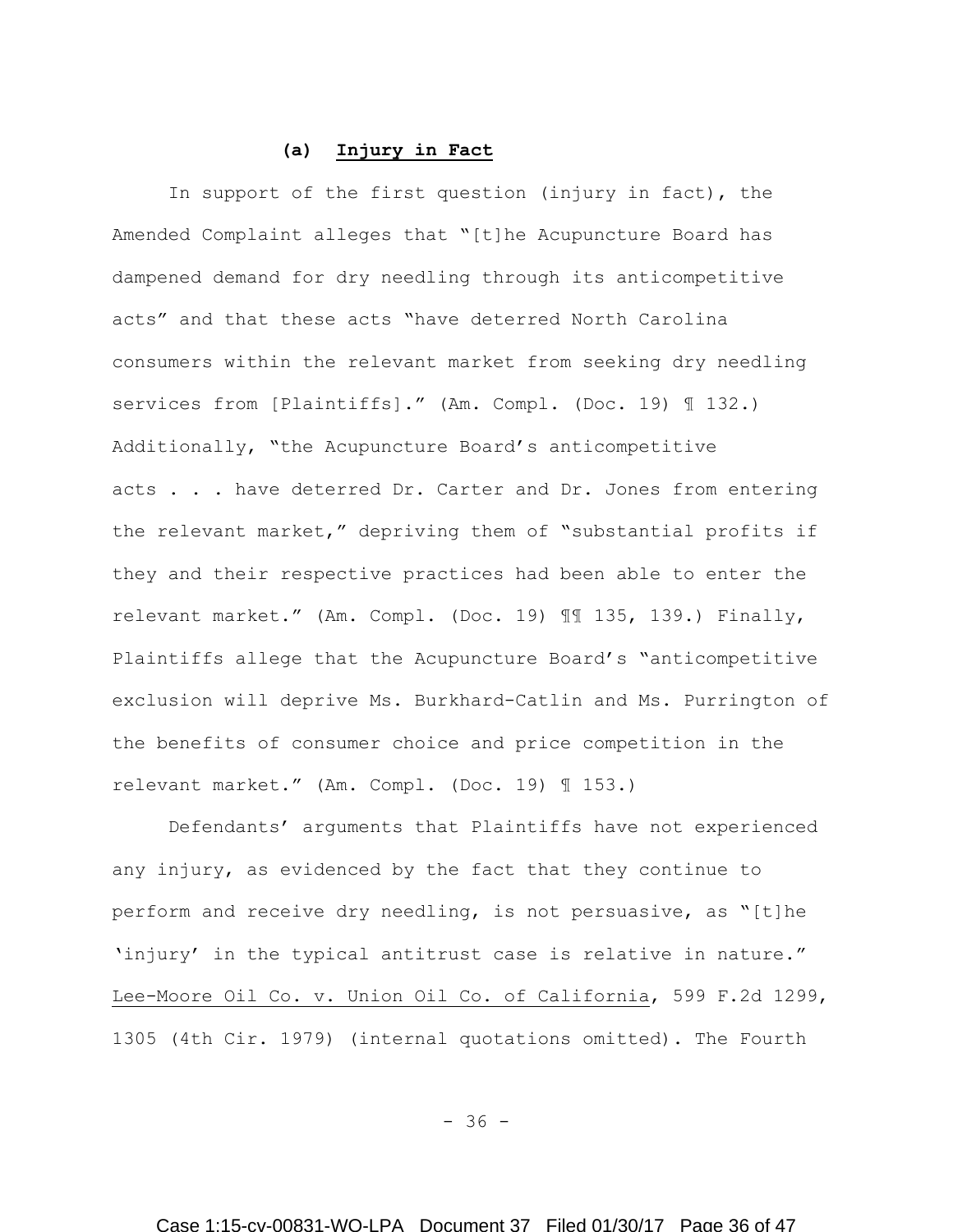Circuit has noted that "a plaintiff need not prove that competition has actually been diminished in order to show antitrust injury." Id. at 1304. "No matter how thriving his business may be, no matter how large his rate of profit may be, no matter how impressive his annual report may be, the substance of his claim is that he would have been even Better off if the defendant's alleged misdeeds had never taken place." Id. at 1305. This court finds that Plaintiffs have sufficiently alleged injury in fact.

# **(b) Antitrust Injury**

The second question as to antitrust injury is whether Plaintiffs' alleged damages constitute "injur[ies] of the type the antitrust laws were intended to prevent . . . . " Atl. Richfield Co., 495 U.S. at 334. Plaintiffs allege that "by expelling a popular horizontal competitor from the relevant market, the Acupuncture Board will eliminate price competition for Ashi point needling services." (Am. Compl. (Doc. 19) ¶ 155.) Defendants contend that "injury to oneself is insufficient to support an antitrust claim" and that "a party is not permitted

- 37 -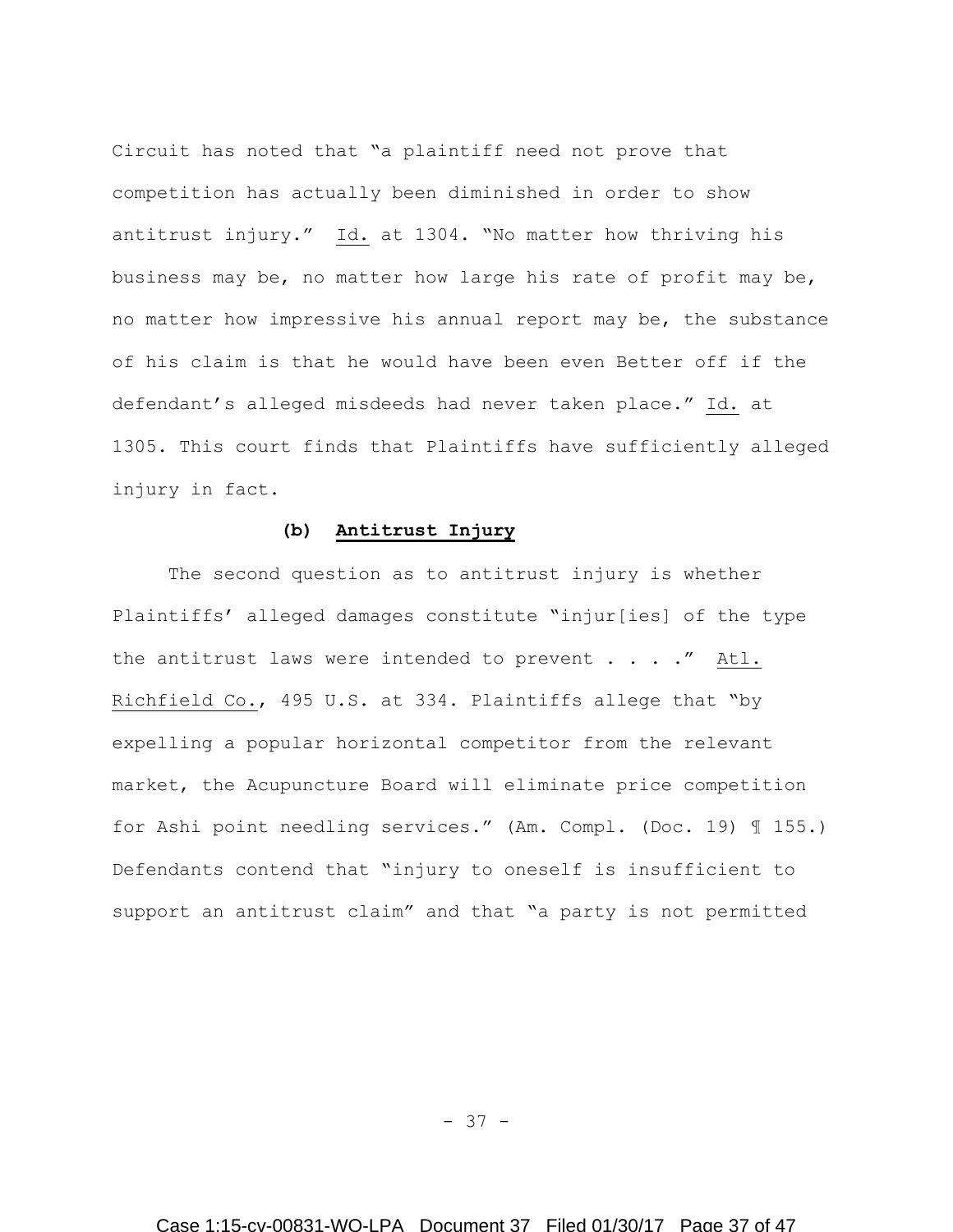to allege lost profits 'upon information and belief.'"4 (Mot. to Dismiss Br. (Doc. 23) at 14.)

"[A]ntitrust laws were enacted for the protection of competition, not competitors, [and] a plaintiff must show that the net effect of a challenged restraint is harmful to competition." Cont'l Airlines, Inc. v. United Airlines, Inc., 277 F.3d 499, 508 (4th Cir. 2002) (internal quotations omitted). "Lost profits and the costs of finding alternatives to mitigate the damages caused by an antitrust violation may constitute antitrust injury." Id. Antitrust liability exists when "the challenged conduct is, at its core, concerted action excluding a lower-cost and popular group of competitors, and no advanced degree in economics is needed to recognize that the behavior is likely to harm competition and consumers, absent a compelling justification." Dental Exam'rs, 717 F.3d at 374 (internal quotations and citations omitted).

 $\overline{a}$ 

- 38 -

<sup>4</sup> None of the cases that Defendants cite for this proposition are antitrust cases. Specifically, "in antitrust cases . . . dismissals prior to giving the plaintiff ample opportunity for discovery should be granted very sparingly." Hosp. Bldg. Co. v. Trustees of Rex Hosp., 425 U.S. 738, 746 (1976). The reason for any alleged lost profits depends upon the knowledge and actions within a relevant market involving third parties. As a result, this court does not find allegations made "upon information and belief" as to damages to be a basis for dismissal in this case.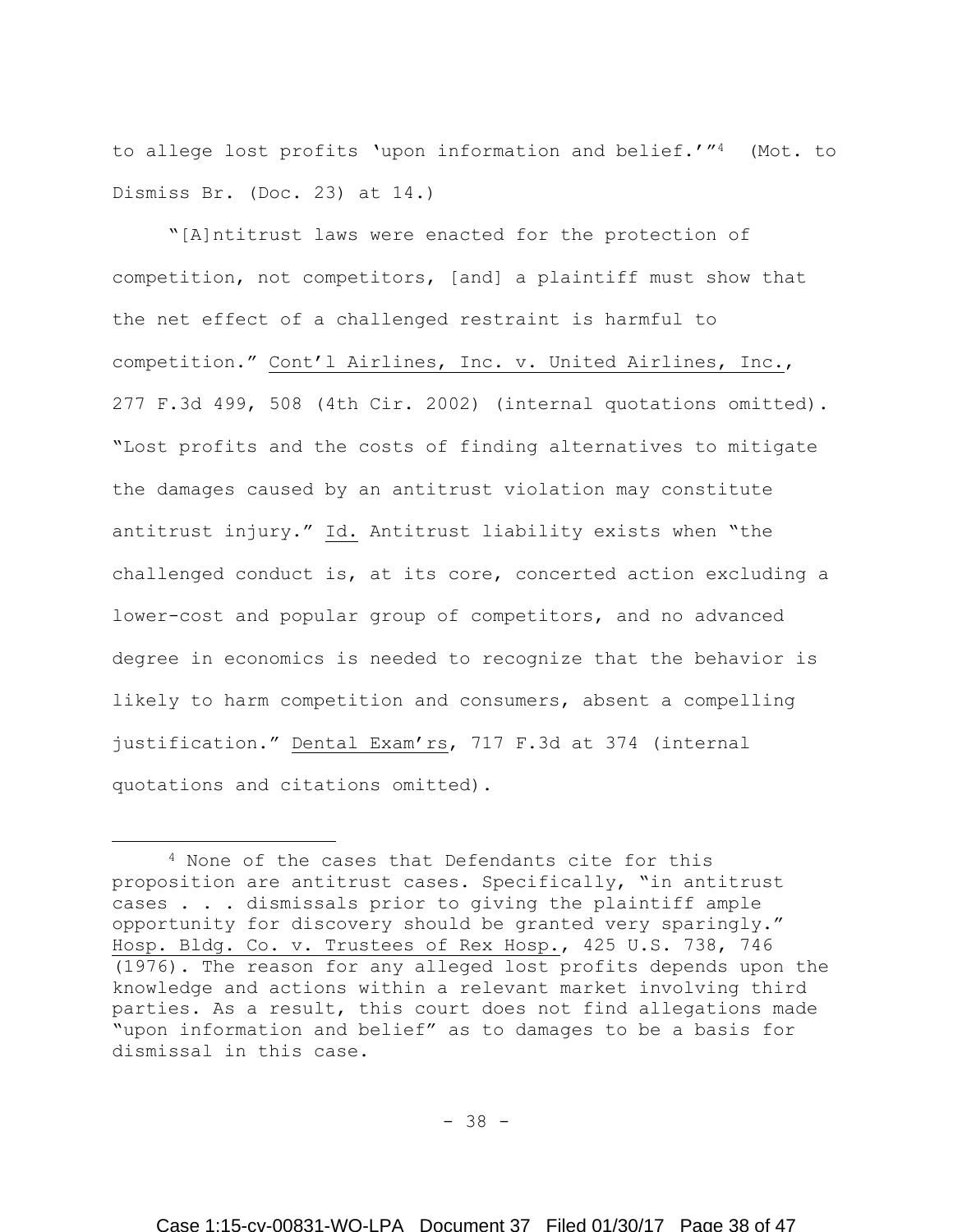Plaintiffs allege that physical therapists performing dry needling are "a popular type of horizontal competitor" to acupuncturists and that, because the procedures are covered by some insurance plans, dry needling is cheaper than acupuncture. (Am. Compl. (Doc. 19) ¶¶ 54-56, 161.) Plaintiffs further allege that "[w]ithout an alternative to Ashi point needling, there will be no barrier to raising the price for Ashi point needling services." (Id. ¶ 155.) In Dental Examiners, the Fourth Circuit imposed antitrust liability because "[i]t is not difficult to understand that forcing low-cost teeth-whitening providers from the market has a tendency to increase a consumer's price for that service." 717 F.3d at 374. Here, Defendants similarly attempt to "force low-cost [dry needlers] from the market," which this court recognizes would "[have] a tendency to increase a consumer's price . . . . " Id. This court agrees with Plaintiffs and finds that the Amended Complaint adequately alleges "the type of injuries the antitrust laws were intended to prevent." (Id. ¶ 156.)

## **iii. Existence of a Conspiracy**

Third, Defendants argue that "Plaintiffs Fail to Sufficiently Allege the Existence of a Conspiracy." (Mot. to Dismiss Br. (Doc. 23) at 15.) Relying upon district court cases

- 39 -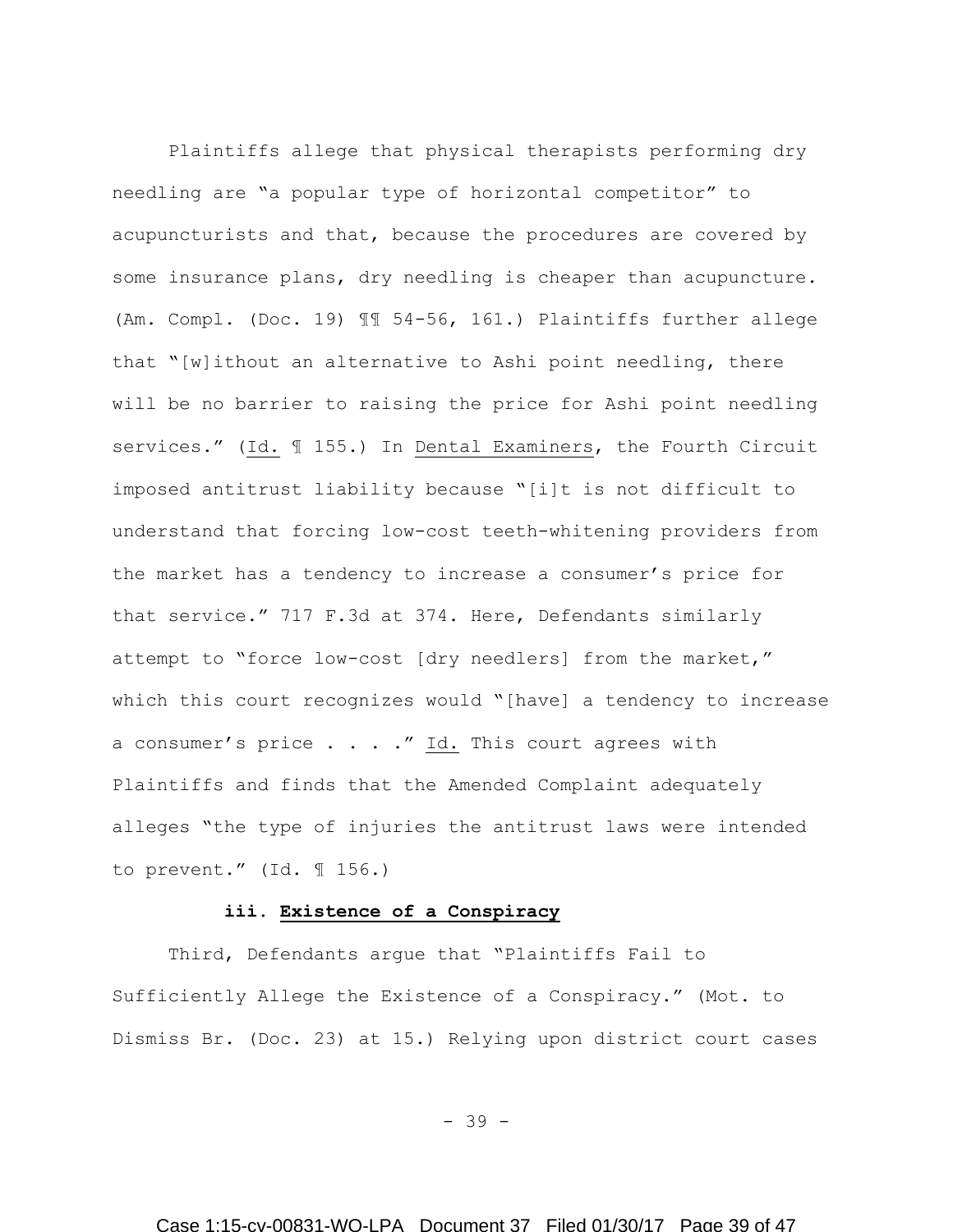from Michigan and Ohio, Defendants argue that Plaintiffs are required to individually assign wrongful acts to each named defendant in the case and that "Plaintiffs do not allege specific acts of each of the individual members." (Id. at 16.) In response, Plaintiffs point to paragraphs 65 to 129 of the Amended Complaint (Doc. 19) and provide a list of examples, which they allege "plead[] the details of explicit agreements among the Defendants and their fellow acupuncturists." (Pls.' Resp. (Doc. 28) at 12.) Plaintiffs also allege that "e-mails between [the Acupuncture Board's] members, confirm that its members, after extensive discussion, reached an explicit agreement to engage in the anticompetitive conduct described above." (Am. Compl. (Doc. 19) ¶ 163.)

15 U.S.C. § 1 states: "Every contract, combination in the form of trust or otherwise, or conspiracy, in restraint of trade or commerce among the several States, or with foreign nations, is declared to be illegal." "Section [O]ne's prohibition against restraint of trade applies only to concerted action, which requires evidence of a relationship between at least two legally distinct persons or entities." SD3, LLC v. Black & Decker (U.S.) Inc., 801 F.3d 412, 424 (4th Cir. 2015), as amended on reh'g in part (Oct. 29, 2015), cert. denied, \_\_\_\_ U.S. \_\_\_, 136 S. Ct.

 $- 40 -$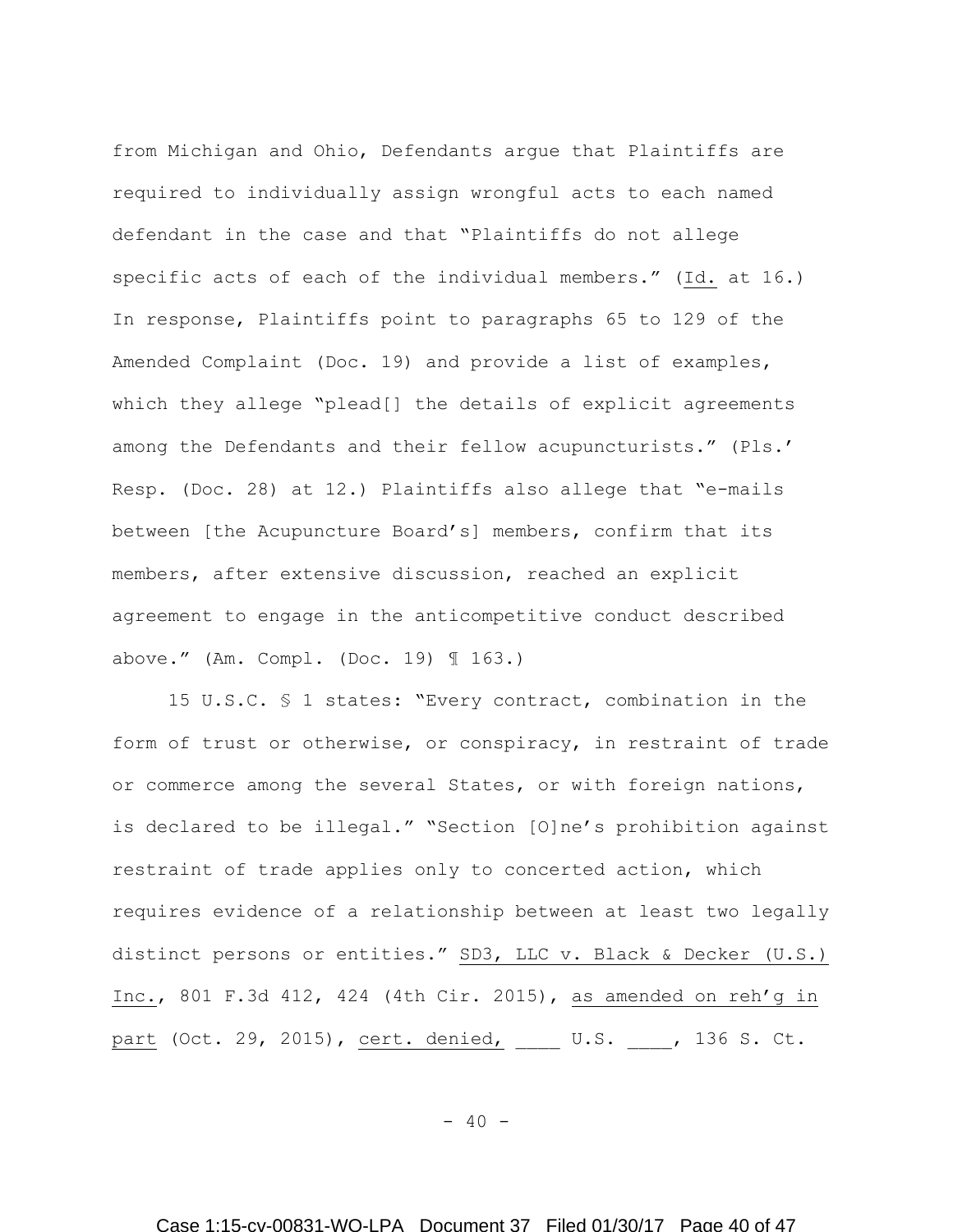2485 (2016) (internal quotations omitted). Stating a claim under Section One of the Sherman Act "requires a complaint with enough factual matter (taken as true) to suggest that an agreement was made. Asking for plausible grounds to infer an agreement . . . simply calls for enough fact to raise a reasonable expectation that discovery will reveal evidence of illegal agreement." Twombly, 550 U.S. at 556. "[T]he complaint must specify how these defendants were involved in the alleged conspiracy, without relying on indeterminate assertions against all defendants." SD3, LLC, 801 F.3d at 422 (internal quotation marks omitted). "A reviewing court must take account of the absence of a plausible motive to enter into the alleged conspiracy." Loren Data Corp. v. GXS, Inc., 501 F. App'x 275, 280 (4th Cir. 2012) (internal quotation marks omitted). Further, as a general matter of policy, "[i]n antitrust cases in particular, the Supreme Court has stated that 'dismissals prior to giving the plaintiff ample opportunity for discovery should be granted very sparingly.'" Advanced Health-Care Servs., Inc. v. Radford Cmty. Hosp., 910 F.2d 139, 144 (4th Cir. 1990) (quoting Hospital Bldg. Co. v. Trustees of Rex Hosp., 425 U.S. 738, 747 (1976)).

 $- 41 -$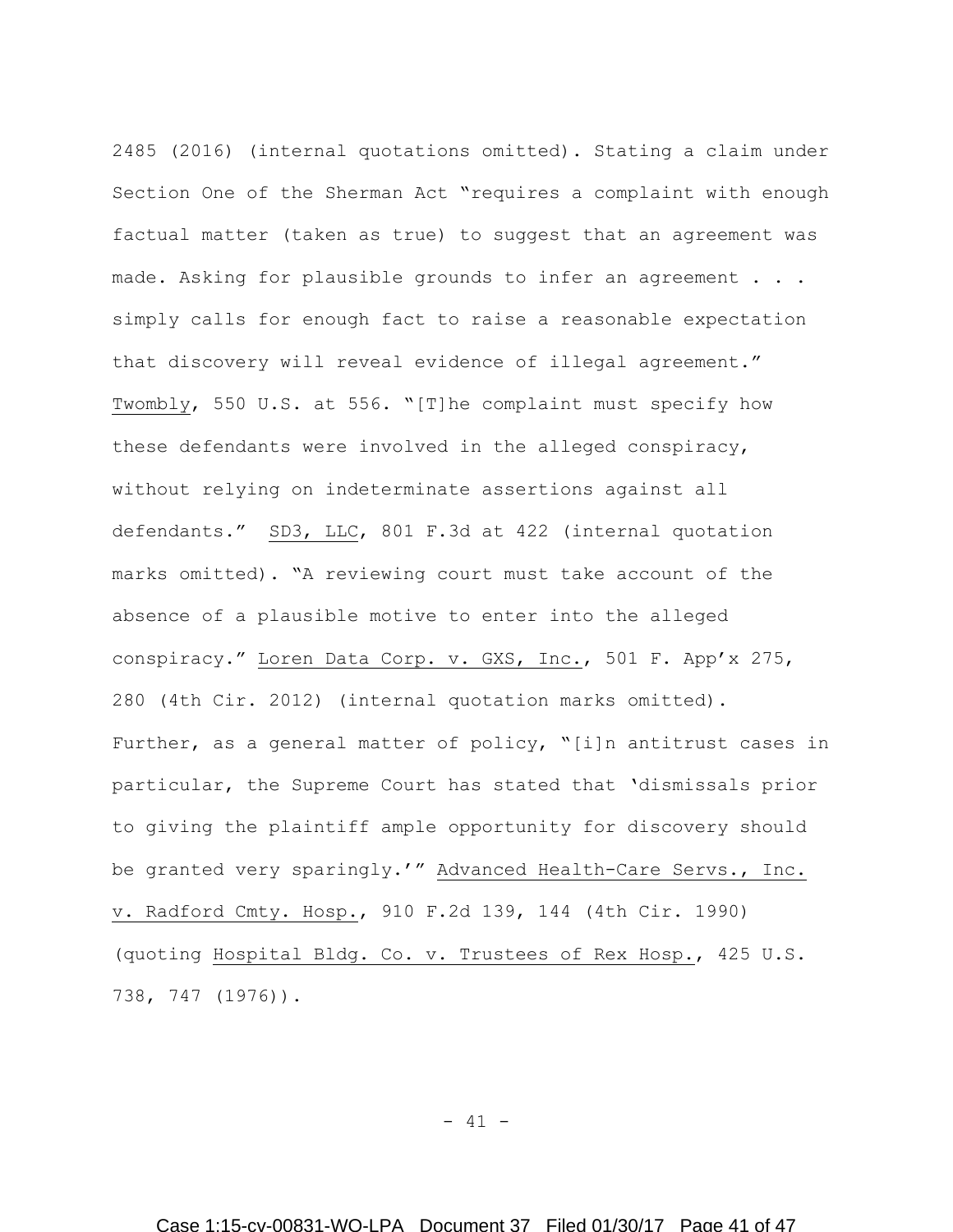Defendants allege that "Plaintiffs cannot escape their burden of alleging that each defendant participated in the alleged conduct." (Mot. to Dismiss Br. (Doc. 23) at 16.) In paragraphs 164 to 169 of the Amended Complaint (Doc. 19), Plaintiffs specifically allege the individual involvement and acquiescence of each named Defendant. Here, however, "Plaintiff has alleged something more than bare allegations of parallel conduct and a recitation of the elements. For instance, Plaintiff alleges an actual agreement initiated by specific persons. Further, Plaintiff identifies specific persons involved in the conspiracy and provides an approximate time period for the alleged conspiracy." Milliken & Co. v. CNA Holdings, Inc., No. 3:08-CV-578, 2011 WL 3444013, at \*5 (W.D.N.C. Aug. 8, 2011). This court finds that Plaintiffs, in alleging each individual Defendant's involvement with the alleged conspiracy as well as the existence of e-mail responses indicating the participation and acquiescence of each, have sufficiently alleged a conspiracy for purposes of surviving a motion to dismiss.

Plaintiffs have also named the Acupuncture Board as a defendant. (Am. Compl. (Doc. 19) ¶ 15.) While not binding on this court, the Third Circuit has held that, "in assessing whether a trade association (or any other group of competitors)

 $- 42 -$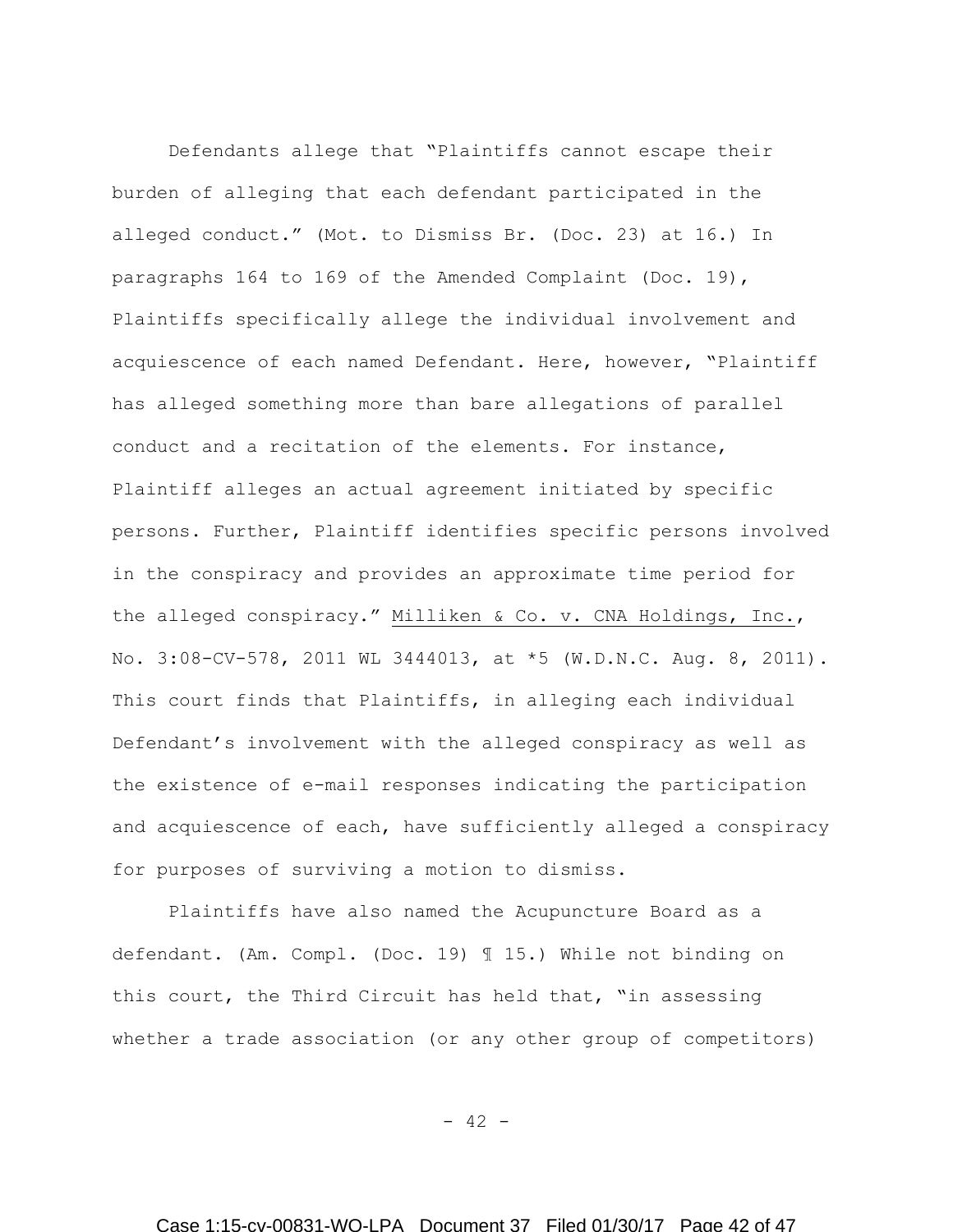has taken concerted action, a court must examine all the facts and circumstances to determine whether the action taken was the result of some agreement, tacit or otherwise, among members of the association." Alvord-Polk, Inc. v. F. Schumacher & Co., 37 F.3d 996, 1007–08 (3d Cir. 1994) (footnote and citations omitted). "The actions of a group of competitors taken in one name present the same potential evils as do the actions of a group of competitors who have not created a formal organization within which to operate." Id. at 1007. Further, "[a trade association] can only be held liable for concerted action if it acted as an entity." Id. Plaintiffs allege that the Acupuncture Board issued the Publication, sent the cease-and-desist letters and filed the State Lawsuit, as an entity, at the direction of its members. (Am. Compl. (Doc. 19) ¶¶ 81, 108, 116.) This court finds that the above allegations satisfy the pleading requirement at this stage.

### **C. Equal Protection Claim**

In support of their motion to dismiss Count 2, Defendants claim that "Plaintiffs have not: (1) been deprived of anything; (2) identified any clearly established constitutional rights; or (3) alleged specific conduct of each defendant." (Mot. to

- 43 -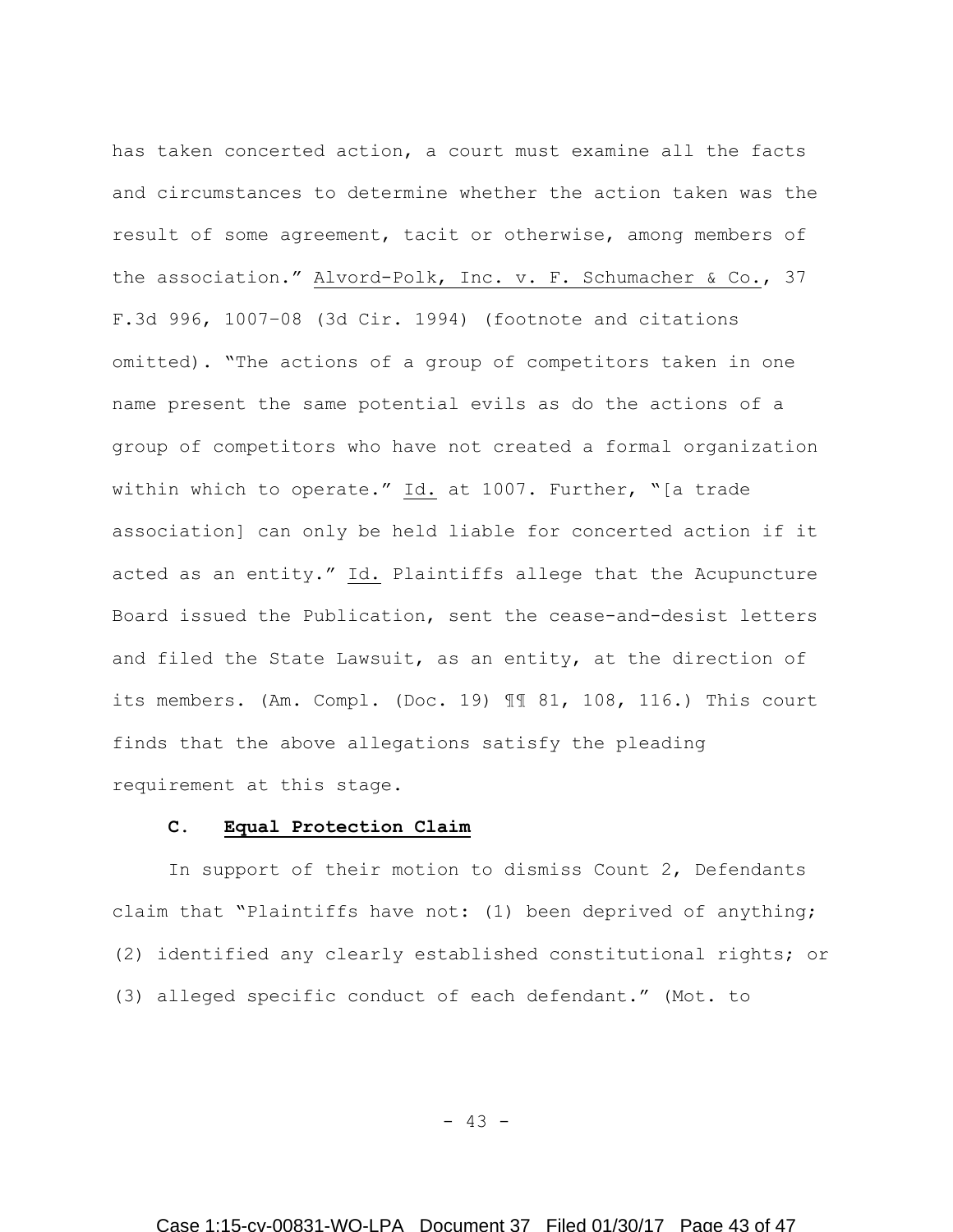Dismiss Br. (Doc. 23) at  $16-17$ .) Defendants also attempt<sup>5</sup> to incorporate a portion of the relevant analysis contained in their brief in support of the motion to dismiss (Doc. 13) filed December 22, 2015.

42 U.S.C. § 1983 provides:

 $\overline{a}$ 

Every person who, under color of any statute, ordinance, regulation, custom, or usage, of any State or Territory or the District of Columbia, subjects, or causes to be subjected, any citizen of the United States or other person within the jurisdiction thereof to the deprivation of any rights, privileges, or immunities secured by the Constitution and laws, shall be liable to the party injured in an action at law, suit in equity, or other proper proceeding for redress . . . .

"To state a claim under § 1983, a plaintiff must allege the violation of a right secured by the Constitution and laws of the United States, and must show that the alleged deprivation was committed by a person acting under color of state law." West v. Atkins, 487 U.S. 42, 48 (1988).

 $- 44 -$ 

<sup>5</sup> Plaintiffs note that "[t]he Board incorporates 12 pages of substantive argument from its December 22, 2015 motionto-dismiss brief . . . for a total of 32 pages" and that "[t]he Board's 32-page brief violates this Court's Local Rules." (Pls.' Resp. (Doc. 28) at 2 n.1.) Local Rule 7.3(d) explicitly states that "[b]riefs in support of motions and responsive briefs are limited in length to 20 pages, and reply briefs are limited to 10 pages." LR7.3(d) (emphasis added). This court agrees with Plaintiffs that Defendants' incorporation is not permitted by the rules.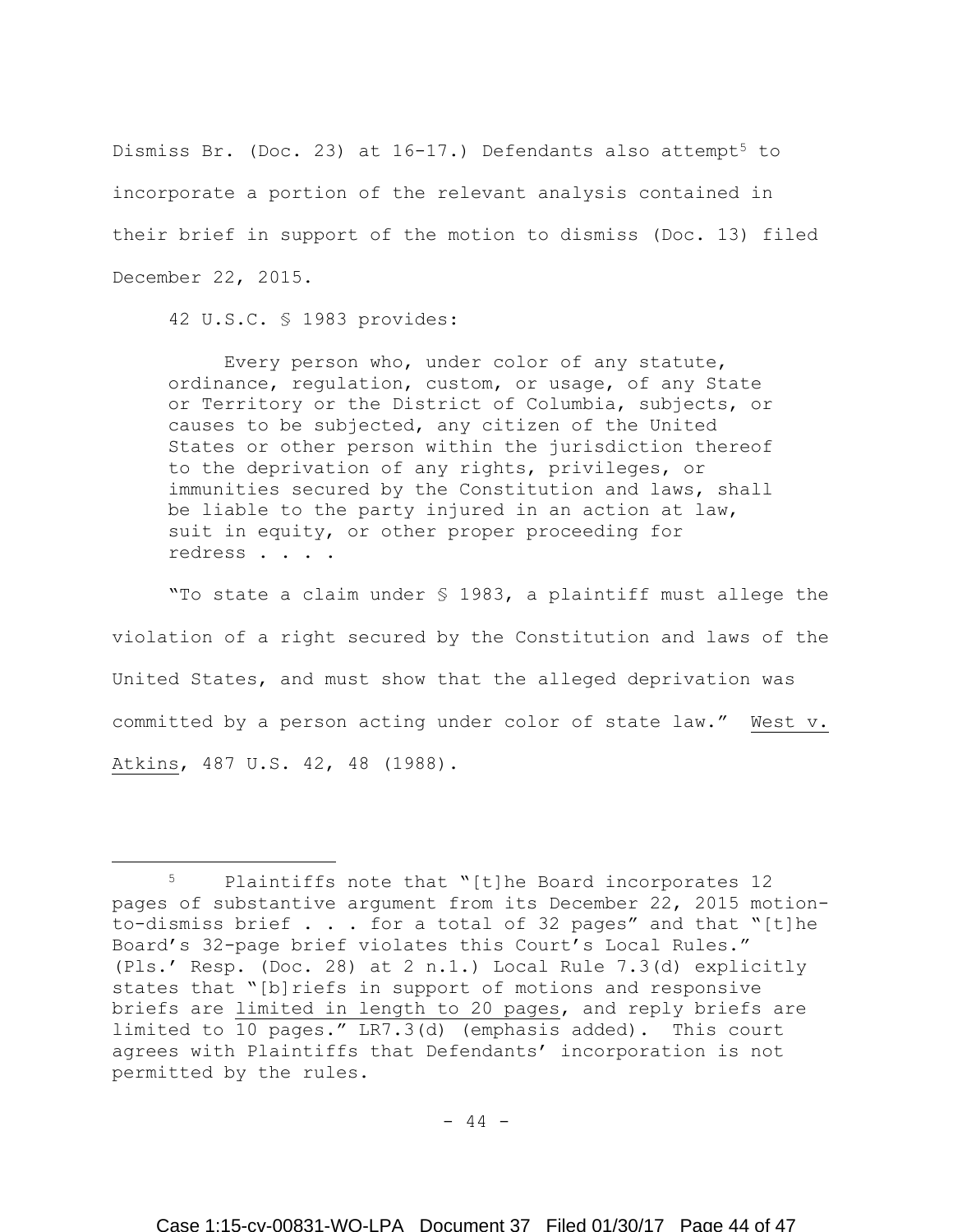Plaintiffs allege that they "have a liberty interest and a property interest in pursuing their right to earn a living in their current professions." (Am. Compl. (Doc. 19) ¶ 185.) Plaintiffs do not, however, provide any legal basis for the conclusion that earning a living by performing dry needling is "a right secured by the Constitution and laws of the United States . . . ." Brooks v. Siler, No. 1:14CV794, 2015 WL 136093, at \*2 (M.D.N.C. Jan. 9, 2015), appeal dismissed sub nom. Brooks v. Diaz, 610 F. App'x 254 (4th Cir. 2015), cert. denied sub nom. Brooks v. Dadma Lydia Diaz C., \_\_\_\_ U.S. \_\_\_\_, 136 S. Ct. 1177 (2016). In response to this argument, Plaintiffs reiterate that "the complaint expressly alleges that the physical-therapist plaintiffs have an interest in earning a living by pursuing the work of their choice  $\ldots$  . . "<sup>6</sup> (Pls.' Resp. (Doc. 28) at 13.)

For this proposition, Plaintiffs rely primarily upon Richardson v. Town of Eastover, 922 F.2d 1152 (4th Cir. 1991). However, as Defendants point out, Richardson is about "[a] license issued by the state [,] which can be suspended or

 $\overline{a}$ 

<sup>6</sup> This court notes that simply alleging the existence of a Constitutional right in a complaint (here, the purported right to continue performing dry needling) is not sufficient, even for purposes of a 12(b)(6) motion, to establish such a right. Doing so would constitute pleading a "legal conclusion" under Iqbal, which the court is not required to accept as true. See Iqbal, 556 U.S. at 678-79.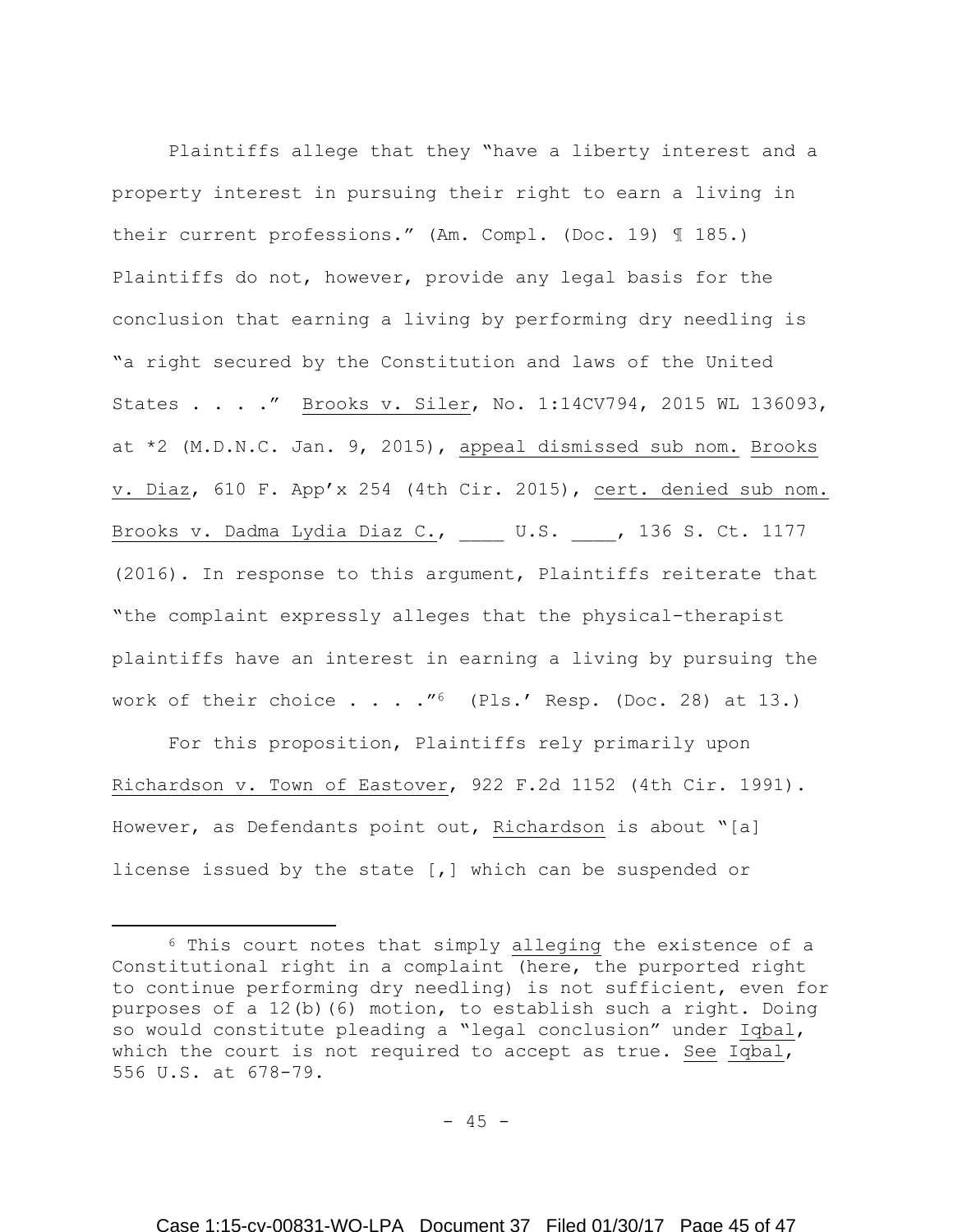revoked only upon a showing of cause [and which] creates a property interest protected by the Fourteenth Amendment." Id. at 1156. In the present case, Plaintiffs do not allege any deprivation of their license, which would support a finding that Richardson controls. Further, despite Plaintiffs' claim that Richardson establishes "both a liberty interest and property interest for substantive-due-process purposes" (Pls.' Resp. (Doc. 28) at 13), the case itself makes no mention of substantive due process, instead seeming to focus on procedural due process. Richardson, 922 F.2d at 1157. This court does not read Richardson to create a blanket Constitutional right to perform a certain kind of labor simply because a party had already begun to perform that kind of work or may have a license to perform that kind of work.

Plaintiffs provide no further support for their contention that they have a Constitutional right to perform dry needling and this court is unaware of any legal doctrine supporting such a claim. As stated above, because 42 U.S.C. § 1983 requires the allegation of an established Constitutional right and Plaintiffs have not alleged such a right, this court grants Defendants' Motion to Dismiss as to Count 2.

 $- 46 -$